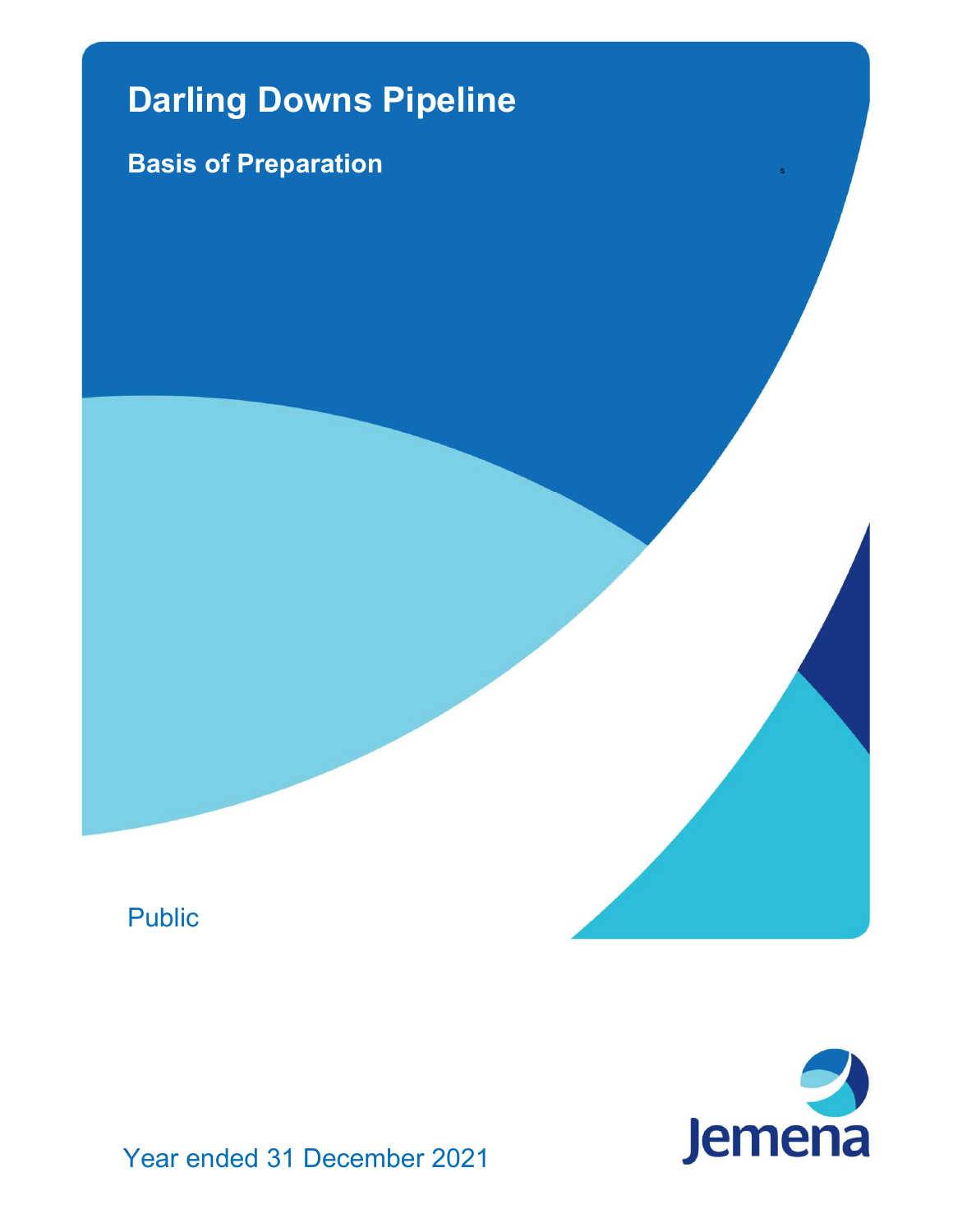Page intentionally blant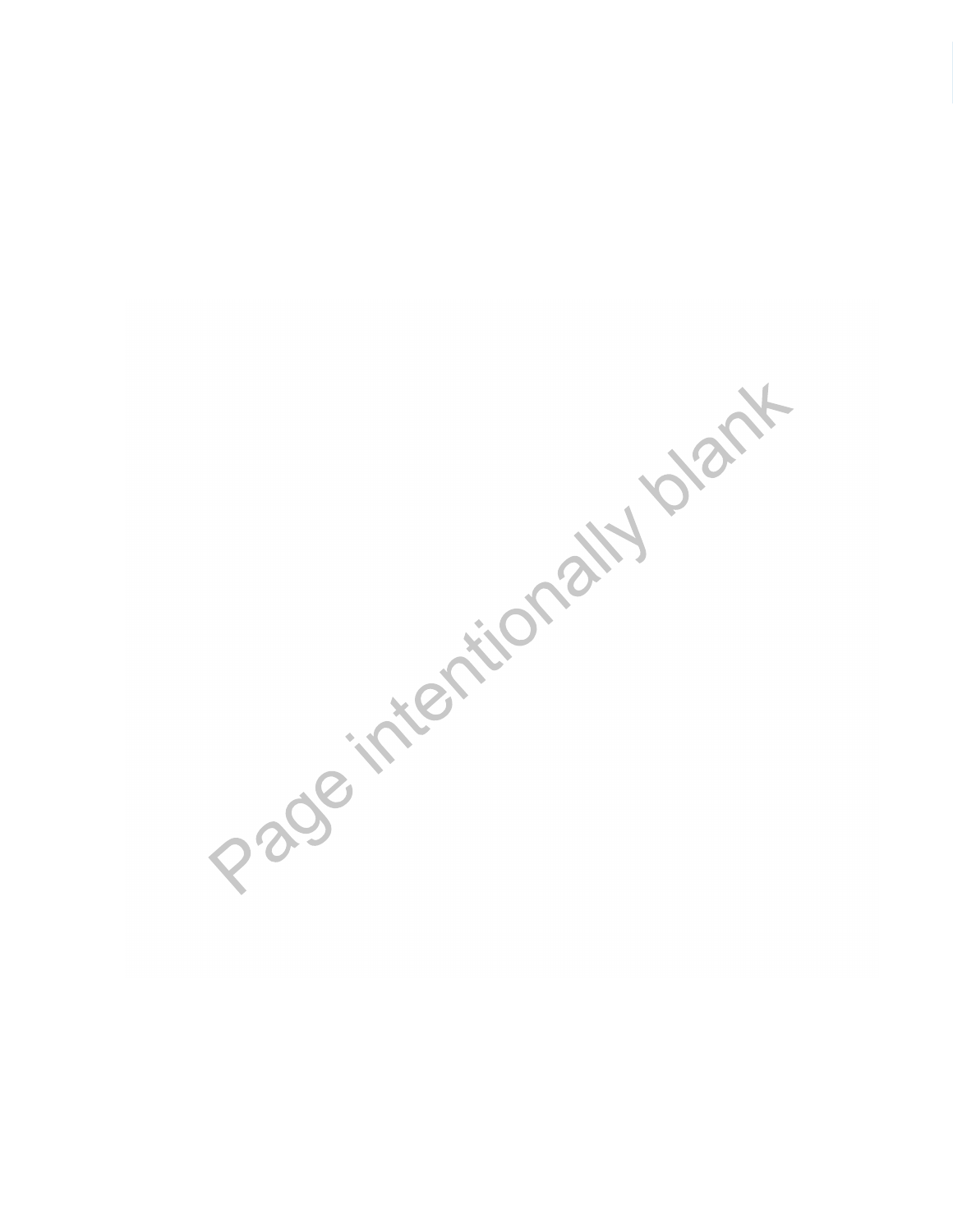#### OVERVIEW

The Australian Energy Regulator (AER) issued a non-scheme pipeline financial reporting guideline (the Guideline) in December 2017 issued under Part 23 of the National Gas Rules. This Guideline requires service providers of such pipelines to publish certain financial information about those pipelines.

This Guideline applies to the Darling Downs Pipeline (DDP) covering the reporting period 1 January to 31 December 2021.

To apply the Guideline we have adopted the following general interpretations:

- All Jemena Group<sup>1</sup> legal entities that have a controlling interest in DDP are 'service providers' and so all costs incurred, revenue earned or assets owned by those entities that relate to the pipeline should be captured and consolidated in the Gas Market Reform (GMR) financial reporting templates.
- Similarly, because SGSPAA is the parent company of the Jemena Group acquisition costs and associated dates (mainly in the Recovered Capital Method (RCM) template) are determined by reference to that entity for the purposes of complying with the Guideline. This means for instance that the acquisition of the DDP occurred on 6 June 2017 when the Jemena Group acquired the pipeline from Origin.
- Although the DDP consists of three pipeline licences covering different sections of the pipeline that were constructed at different times, together these form a single transmission pipeline for the purposes of complying with the Guideline – and so costs, revenues and asset values are consolidated across those three licences.
- Actual information includes information calculated directly from information contained in Jemena Group's systems and other records without material judgement required. Estimated information is anything other than actual information.
- To meet the requirements of the Guideline when compiling the RCM valuation (section 4.1), DDP undertook all reasonable steps to obtain historical information where this was not already available to the Jemena Group. These steps are further explained in the RCM section (section 13) of this basis of preparation.
- All 'Previous reporting period' amounts have been sourced from the prior year published GMR financial reporting templates (refer to Tables: 2.1, 2.1.1, 3.1, 3.3).
- Jemena Group costs are direct or indirect in nature. Direct costs, such as maintenance, program management, engineering support are directly allocated to specific assets within the Jemena Group. Jemena Group shared or indirect costs such as IT, finance, legal, people, safety and environment are allocated to specific assets within the Jemena Group in accordance with the principles of the Jemena Group Cost Allocation Methodology procedure. These principles are further explained in the Revenue and Expenses section (section 3) of this Basis of Preparation.
- From 2019 DDP includes lateral and production facility assets which are not included in the DDP regulatory registration. The lateral has a separate regulatory registration for the purposes of Part 23 of the NGR and the production facility is an upstream asset and is therefore excluded from the definition of a pipeline for the purposes of the NGR. Revenues and costs attributable to assets not included in the DDP regulatory registration have been excluded from the DDP financial reporting templates with supporting BoP explanations of the approach adopted (non-DDP).

The rest of this basis of preparation document explains how we have populated each of the templates required by the Guideline, including by identifying where estimated data was used when actual data was not available.

1 The Jemena Group includes SGSP (Australia) Assets Pty Ltd (SGSPAA) and its subsidiaries excluding Zinfra Pty Ltd and its subsidiaries. Jemena Group costs may include charges from Zinfra Pty Ltd and its subsidiaries where they relate to the pipeline.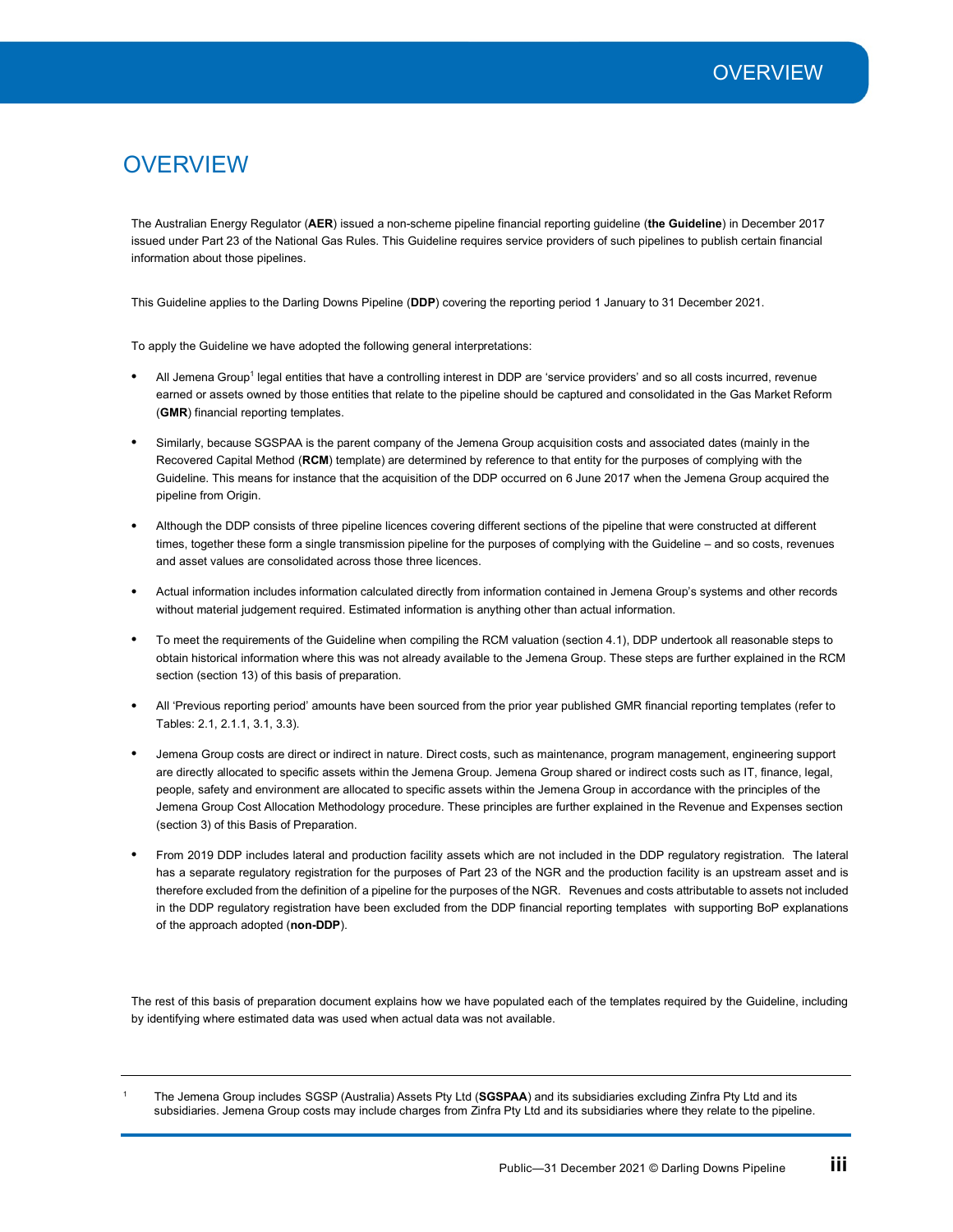#### **OVERVIEW**

As per the Jemena Group access user guide, Jemena Darling Downs Pipeline (1) Pty Ltd, Jemena Darling Downs Pipeline (2) Pty Ltd and Jemena Darling Downs Pipeline (3) Pty Ltd are the service providers for DDP, being the licensed operators. The other service providers in the Jemena Group have appointed Jemena Darling Downs Pipeline (1) Pty Ltd, Jemena Darling Downs Pipeline (2) Pty Ltd and Jemena Darling Downs Pipeline (3) Pty Ltd as the responsible service provider for the purposes of publishing the financial information.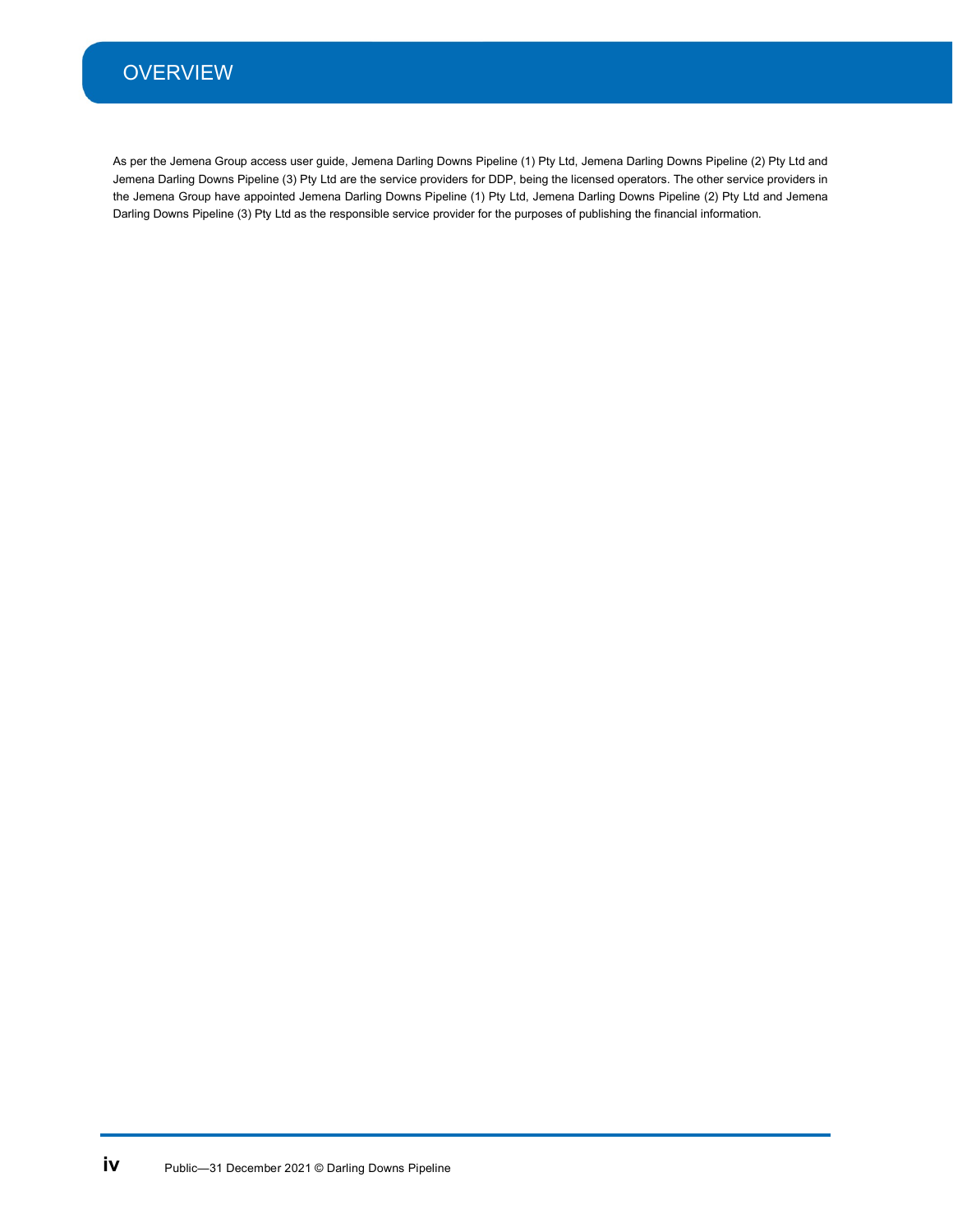# 1. PIPELINE INFORMATION

|                                                 | <b>Base Information</b>                                          |                                  | <b>Population Approach</b> |                                                                                                                                                                                                                                                             |                                                                                                                                                                                                                                                                           |                    |
|-------------------------------------------------|------------------------------------------------------------------|----------------------------------|----------------------------|-------------------------------------------------------------------------------------------------------------------------------------------------------------------------------------------------------------------------------------------------------------|---------------------------------------------------------------------------------------------------------------------------------------------------------------------------------------------------------------------------------------------------------------------------|--------------------|
| <b>Table Name</b>                               | <b>Reference</b>                                                 | <b>Item</b>                      | <b>Actual / Estimate</b>   | <b>Source</b>                                                                                                                                                                                                                                               | <b>Methodology</b>                                                                                                                                                                                                                                                        | <b>Assumptions</b> |
| Table 1.1: Pipeline<br>Details                  | No Basis of Preparation (BoP)<br>Reference cells in the template | Pipeline details                 | Actual                     | Pipeline Location and Length<br>The data is sourced either from the<br>original as-built survey data, or where<br>that is not available from the results of<br>intelligent pigging data.                                                                    | Pipeline Location and Length<br>The pipeline lengths are<br>calculated in the Geographic<br>Information System (GIS) by<br>summing the geometric lengths<br>of the pipeline and all its laterals.                                                                         | N/A                |
|                                                 |                                                                  |                                  |                            | Number of Customers                                                                                                                                                                                                                                         |                                                                                                                                                                                                                                                                           |                    |
|                                                 |                                                                  |                                  |                            | PypIT System (defined below) per<br>description below for the Table 5.1<br><b>Weighted Average Prices</b><br>Service Type<br>As per pipeline type on AEMC's gas<br>scheme register<br>https://www.aemc.gov.au/energy-<br>system/gas/gas-scheme-register and | Number of Customers<br>Determined from a revenue<br>report run in PypIT outlining the<br>breakdown of revenue by<br>service type and shipper. The<br>report was run for the relevant<br>period to determine the number<br>of shippers whom we have earnt<br>revenue from. |                    |
|                                                 |                                                                  |                                  |                            | meets the definition of a transmission<br>pipeline under the National Gas Law.                                                                                                                                                                              |                                                                                                                                                                                                                                                                           |                    |
| Table 1.2: Pipeline<br><b>Services Provided</b> | No BoP Reference cells in the<br>template                        | Pipeline<br>services<br>provided | Actual                     | PypIT (Is the billing/invoicing system<br>used by DDP which provides the<br>detailed breakdown of volumes and<br>revenue data by service type and<br>shipper as well as the corresponding<br>contract information).                                         | Based on current service<br>offerings as described below.<br>Service description<br>A revenue transaction report that<br>discloses revenue by service<br>types, was downloaded from the                                                                                   | N/A                |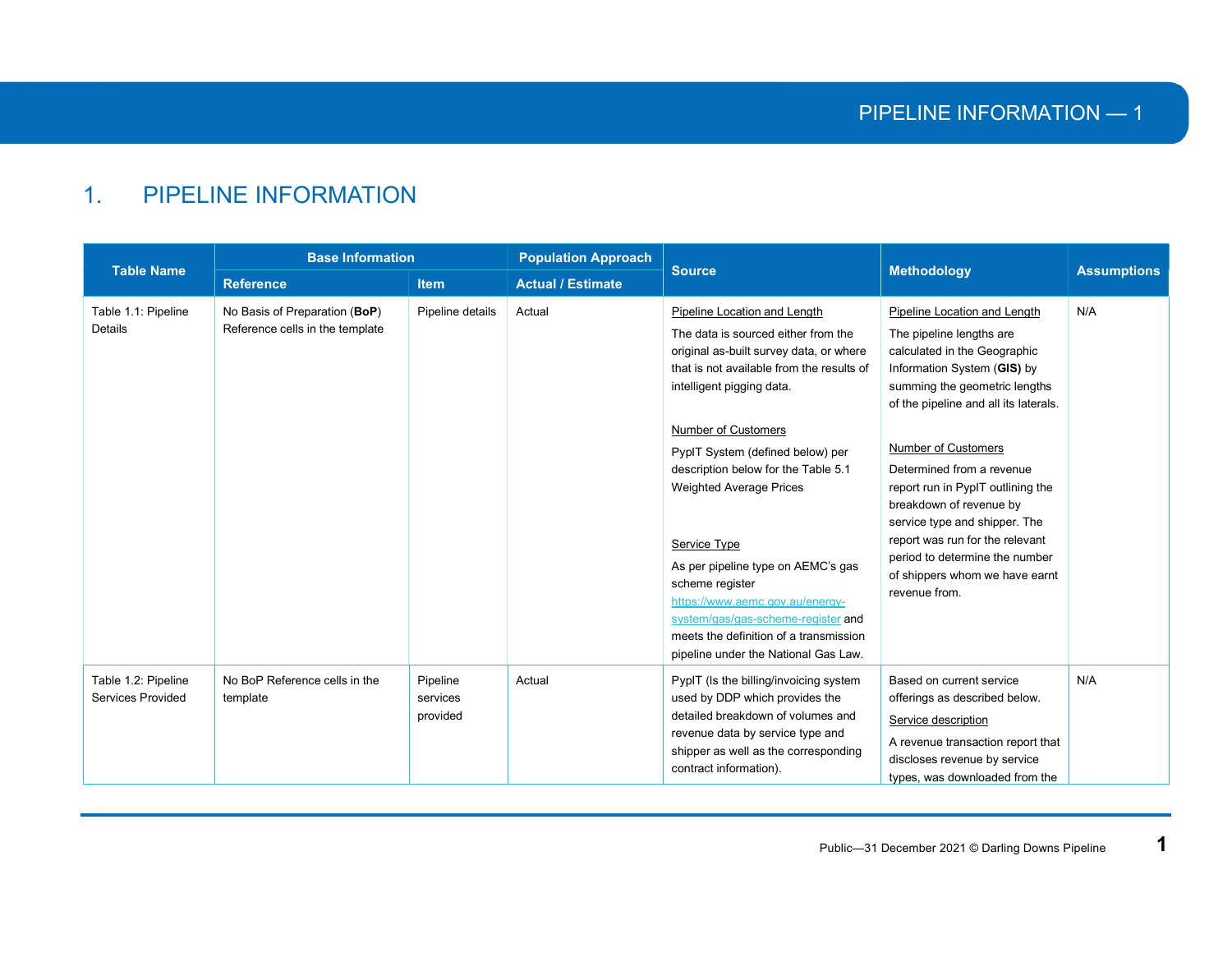# 1 — PIPELINE INFORMATION

|                   | <b>Base Information</b> |             | <b>Population Approach</b> |               |                                                                                                                                                                                                                                                                                                                                                                                                       |                    |
|-------------------|-------------------------|-------------|----------------------------|---------------|-------------------------------------------------------------------------------------------------------------------------------------------------------------------------------------------------------------------------------------------------------------------------------------------------------------------------------------------------------------------------------------------------------|--------------------|
| <b>Table Name</b> | <b>Reference</b>        | <b>Item</b> | <b>Actual / Estimate</b>   | <b>Source</b> | <b>Methodology</b>                                                                                                                                                                                                                                                                                                                                                                                    | <b>Assumptions</b> |
|                   |                         |             |                            |               | PypIT revenue billing system for<br>the reporting period. A Subject<br>Matter Expert mapped the<br>revenue service types against<br>the relevant 'Service description'<br>categories based on the nature<br>of the underlying revenue<br>transactions and customer<br>contracts.<br>Provided to non-related parties<br>All services were provided to<br>non-related parties as sourced<br>from PypIT. |                    |
|                   |                         |             |                            |               | Provided to related parties<br>No services were provided to                                                                                                                                                                                                                                                                                                                                           |                    |
|                   |                         |             |                            |               | related parties.                                                                                                                                                                                                                                                                                                                                                                                      |                    |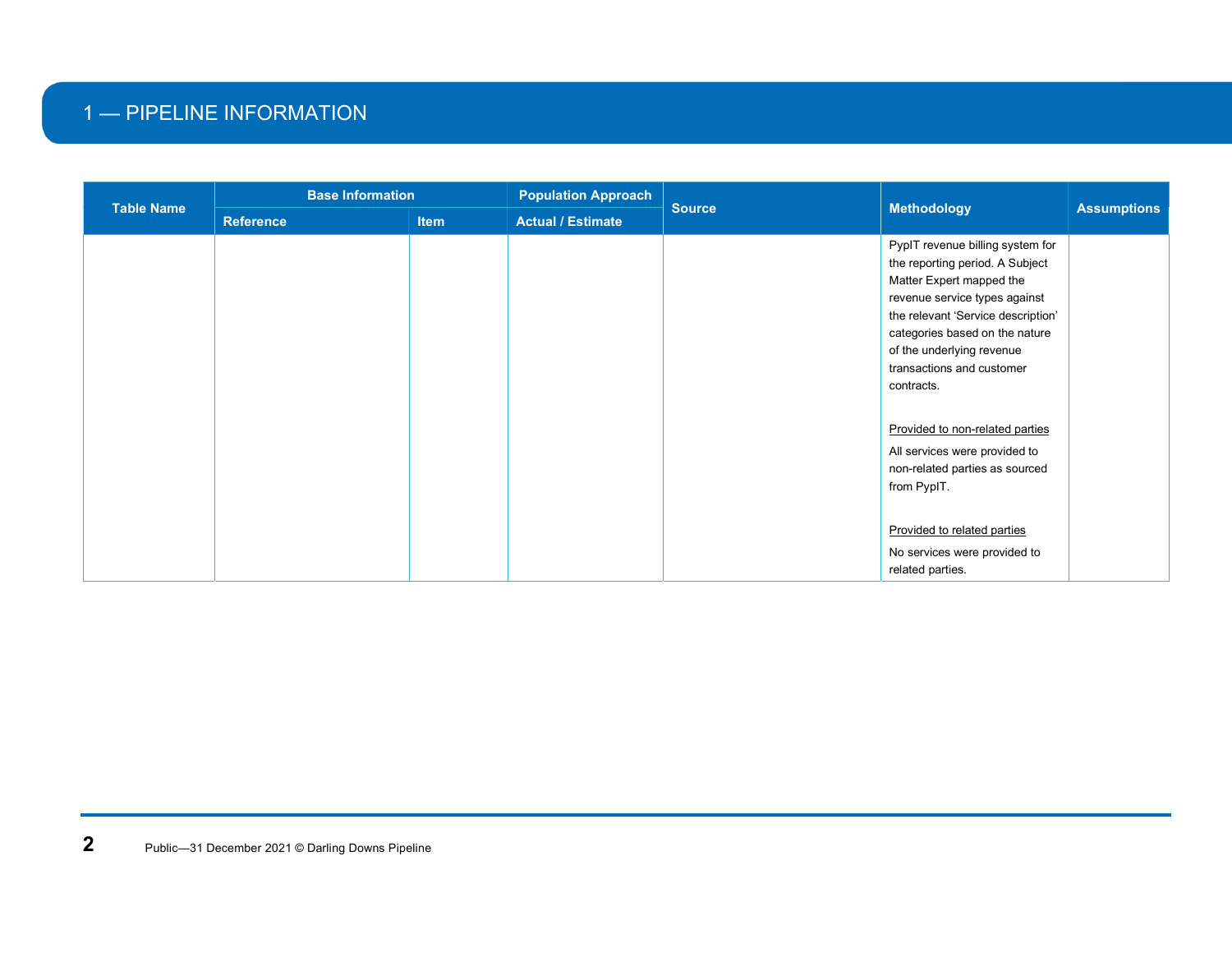# 2. FINANCIAL PERFORMANCE MEASURES

| <b>Table</b>                           | <b>Base Information</b>                         |                                                                           | <b>Population</b><br><b>Approach</b> | <b>Source</b>                                                          | <b>Methodology</b>                                                                                                                                                                                                                                                                                                                                                                                                                                                                        |                    |
|----------------------------------------|-------------------------------------------------|---------------------------------------------------------------------------|--------------------------------------|------------------------------------------------------------------------|-------------------------------------------------------------------------------------------------------------------------------------------------------------------------------------------------------------------------------------------------------------------------------------------------------------------------------------------------------------------------------------------------------------------------------------------------------------------------------------------|--------------------|
| <b>Name</b>                            | <b>Reference</b>                                | <b>Item</b>                                                               | <b>Actual</b> /<br><b>Estimate</b>   |                                                                        |                                                                                                                                                                                                                                                                                                                                                                                                                                                                                           | <b>Assumptions</b> |
| Table<br>1.1.1:<br>Return<br>on assets | No BoP<br>Reference<br>cells in the<br>template | Earnings before<br>interest and tax,<br>Total assets,<br>Return on assets | Actual                               | N/A - Populated based on formulas<br>referencing supporting schedules. | All categories in this template are based on the AER's<br>designed formulae that references the supporting tables<br>within the workbook.<br>Earnings before interest and tax<br>References earnings before interest and tax (EBIT) in<br>'Table 2.1: Statement of pipeline revenues and expenses'.<br><b>Total assets</b><br>References total assets in 'Table 3.1: Pipeline assets'.<br>Return on assets<br>Calculated as:<br>Earnings before interest and tax divided by Total Assets. | N/A                |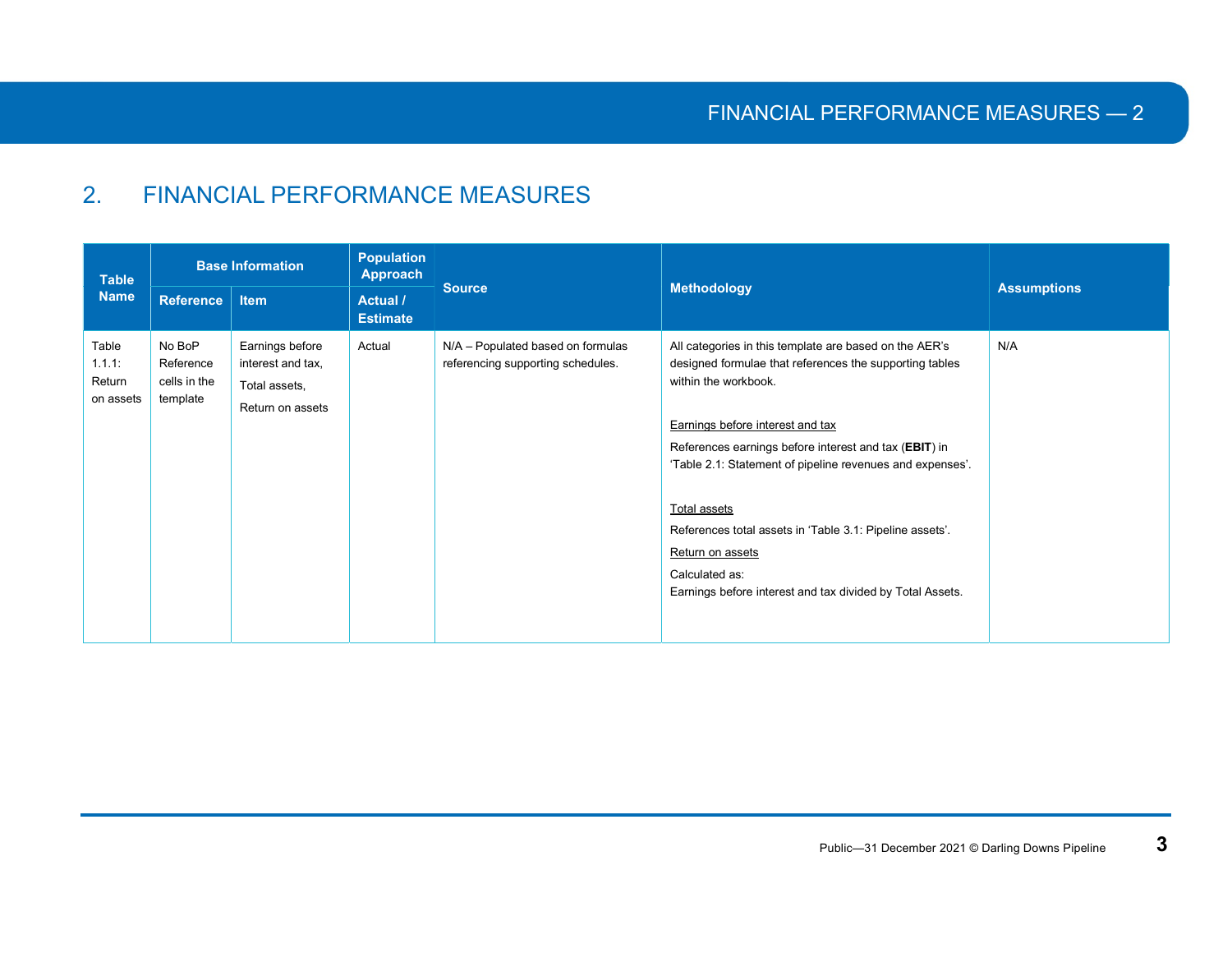#### 3. REVENUES AND EXPENSES

| <b>Table</b>                                                         | <b>Base Information</b> |             | <b>Population</b><br><b>Approach</b>                                         | <b>Source</b>                                                    | <b>Methodology</b>                                                                                                                                                                                                                                                                                                                                | <b>Assumptions</b> |
|----------------------------------------------------------------------|-------------------------|-------------|------------------------------------------------------------------------------|------------------------------------------------------------------|---------------------------------------------------------------------------------------------------------------------------------------------------------------------------------------------------------------------------------------------------------------------------------------------------------------------------------------------------|--------------------|
| <b>Name</b>                                                          | <b>Reference</b>        | <b>Item</b> | Actual /<br><b>Estimate</b>                                                  |                                                                  |                                                                                                                                                                                                                                                                                                                                                   |                    |
| Table 2.1<br>Statement<br>of pipeline<br>revenues<br>and<br>expenses | 2.1.a                   | Description | Actual<br>(except for<br>estimate of<br>revenue<br>attributable<br>to Atlas) | Populated based on formulas<br>referencing supporting schedules. | Total service revenue<br>References 'Total service revenue' in 'Table 2.1.1 Revenue<br>by service'.<br><b>Customer Contributions Revenue</b><br>References 'Total' in 'Table 2.2.1: Customer contributions<br>received'.<br><b>Government Contributions Revenue</b><br>References 'Total' in 'Table 2.2.2: Government<br>contributions received'. | N/A                |
|                                                                      |                         |             |                                                                              | SAP                                                              | Profit from sale of fixed assets<br>DDP captures such amounts in its accounting systems and<br>was sourced from the DGP's Trial Balance (TB).                                                                                                                                                                                                     |                    |
|                                                                      |                         |             |                                                                              | SAP                                                              | Other direct revenue<br>Includes:<br>Items that are not pipeline service related. DDP<br>$\bullet$<br>collects such items using cost elements and<br>projects.<br>Other revenue                                                                                                                                                                   |                    |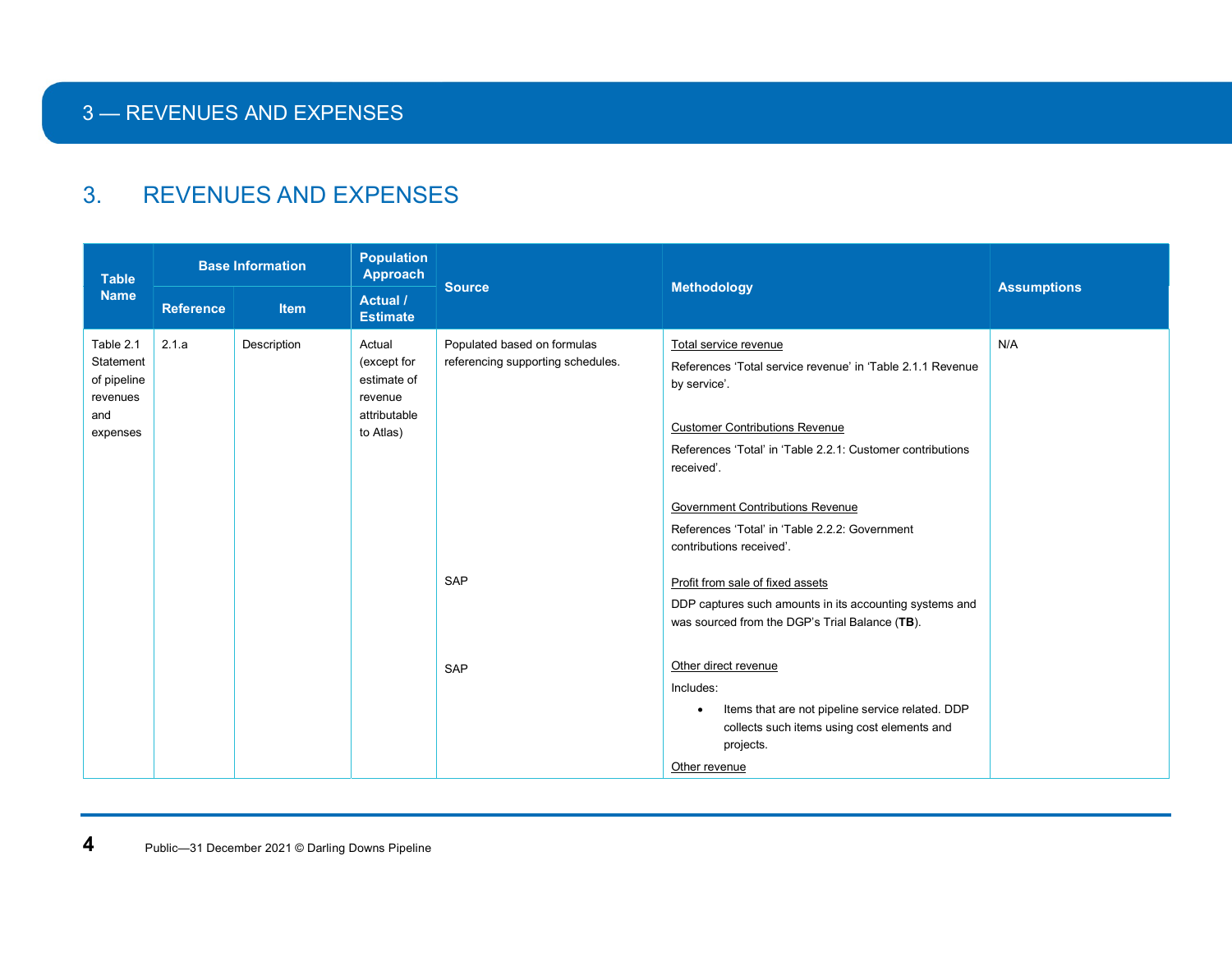#### REVENUES AND EXPENSES — 3

| <b>Table</b>                                                         | <b>Base Information</b> |                                                                                 | <b>Population</b><br><b>Approach</b> | <b>Source</b>              |                                                                                                                                                                                                                                                                                                                                                                                                                                                                                                                                                                                                                                                                                                                                                                                                                                                                                                                                                                                                               |                                                                                                                                                                                                                                                                                                                                                                                                                                                                                                                                                                                  |  |
|----------------------------------------------------------------------|-------------------------|---------------------------------------------------------------------------------|--------------------------------------|----------------------------|---------------------------------------------------------------------------------------------------------------------------------------------------------------------------------------------------------------------------------------------------------------------------------------------------------------------------------------------------------------------------------------------------------------------------------------------------------------------------------------------------------------------------------------------------------------------------------------------------------------------------------------------------------------------------------------------------------------------------------------------------------------------------------------------------------------------------------------------------------------------------------------------------------------------------------------------------------------------------------------------------------------|----------------------------------------------------------------------------------------------------------------------------------------------------------------------------------------------------------------------------------------------------------------------------------------------------------------------------------------------------------------------------------------------------------------------------------------------------------------------------------------------------------------------------------------------------------------------------------|--|
| <b>Name</b>                                                          | <b>Reference</b>        | <b>Item</b>                                                                     | <b>Actual</b> /<br><b>Estimate</b>   |                            | <b>Methodology</b>                                                                                                                                                                                                                                                                                                                                                                                                                                                                                                                                                                                                                                                                                                                                                                                                                                                                                                                                                                                            | <b>Assumptions</b>                                                                                                                                                                                                                                                                                                                                                                                                                                                                                                                                                               |  |
|                                                                      |                         |                                                                                 |                                      |                            | References the 'Total' in 'Table 2.3.1: Indirect revenue<br>allocation'.<br>Non-DDP revenue<br>Refer to BoP Reference 2.1.1.a for the explanation of the<br>methodology applied to remove Non-DDP revenue from<br>Firm forward haul transportation services (part of Total<br>service revenue).                                                                                                                                                                                                                                                                                                                                                                                                                                                                                                                                                                                                                                                                                                               |                                                                                                                                                                                                                                                                                                                                                                                                                                                                                                                                                                                  |  |
| Table 2.1<br>Statement<br>of pipeline<br>revenues<br>and<br>expenses | 2.1.b                   | Direct Costs.<br>Shared Costs.<br>Earnings before<br>interest and tax<br>(EBIT) | Estimate<br>(Non-DDP<br>allocation)  | <b>ERP System</b><br>(SAP) | Most of the entities within SGSPAA and its controlled<br>entities use an Enterprise Resource Planning (ERP) system<br>known as SAP to collect costs. DDP as part of the Jemena<br>Group, uses SAP to record its financial transactions. Costs<br>are collected in planned maintenance orders (PMO) that<br>cascade up to projects (WBS elements) in SAP based on<br>the activity, on which an employee works or where an<br>external supplier provides goods/services.<br>A reporting tool (BI) is used to download the operating<br>expenditure costs from SAP. The data is aggregated by<br>WBS element and general ledger account code (cost<br>element) and mapped into the relevant cost category of the<br>template.<br>Related party and non-related party<br>The majority of costs that DDP incurs are sourced from a<br>related entity, Jemena Asset Management Pty Ltd (JAM),<br>which is part of the Jemena Group. JAM records costs that<br>are attributable to DDP and uses SAP functionality to | Estimates applied are an<br>appropriate basis to calculate<br><b>DDP Costs:</b><br>Management expert<br>$\bullet$<br>estimate of the non-<br>DDP routine<br>maintenance costs<br>based on technical<br>understanding and<br>experience of the<br>routine maintenance<br>requirements for the<br>key components<br>making up the Atlas<br>asset is an<br>appropriate basis to<br>estimate (estimate)<br>Non-Maintenance<br>costs calculated as<br>non-DDP revenue as<br>a percentage of total<br>revenue multiplied<br>by the remaining<br>DDP non-<br>maintenance opex<br>stack. |  |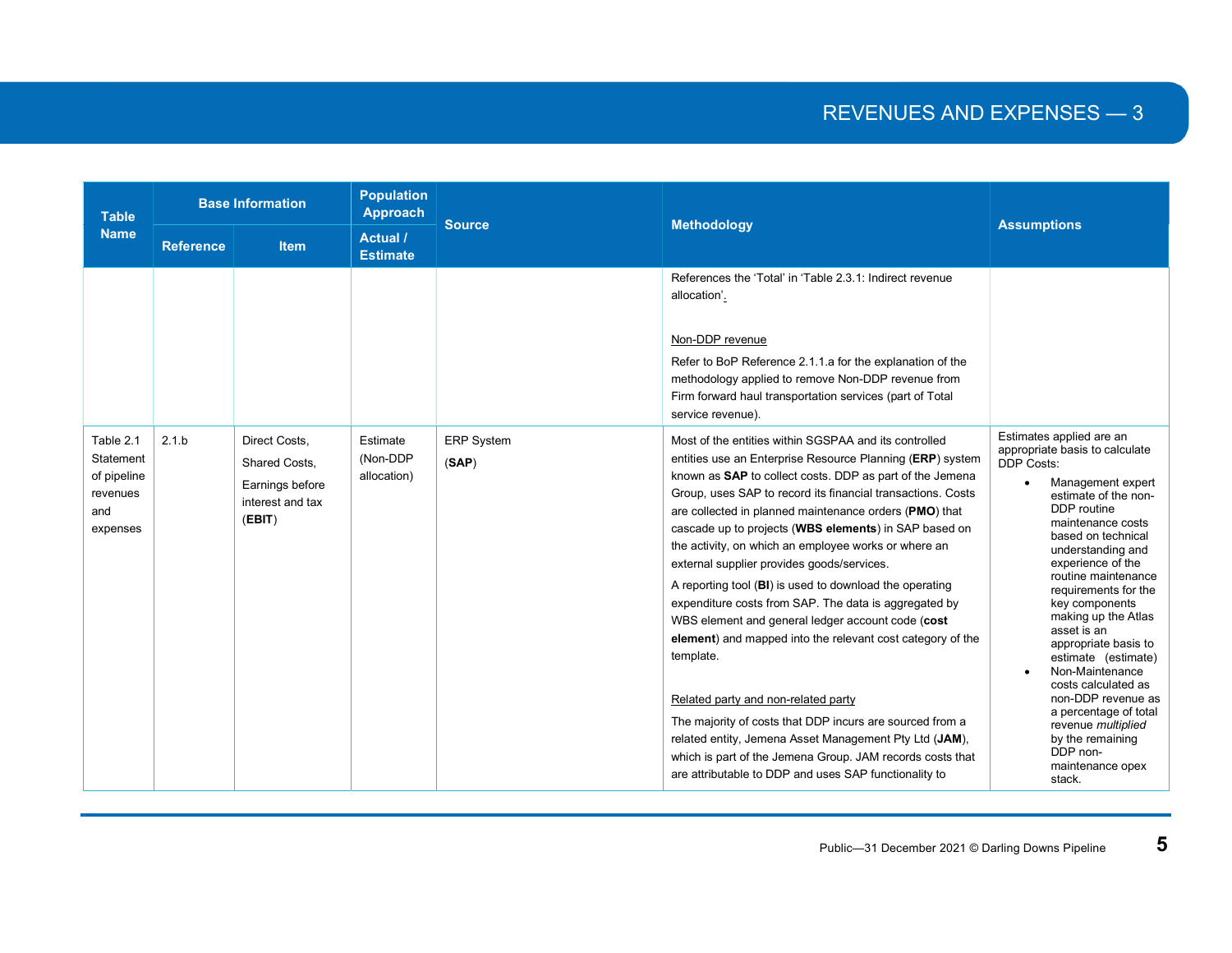### 3 — REVENUES AND EXPENSES

| <b>Table</b> | <b>Base Information</b> |             | <b>Population</b><br><b>Approach</b> | <b>Source</b> | <b>Methodology</b>                                                                                                                                                                                                                                                                                                                                                                                                                                                                                                                                                                                                                                                                                                                                                                                                                                                                                                                                                                                                                                                                                                                                                                             | <b>Assumptions</b> |
|--------------|-------------------------|-------------|--------------------------------------|---------------|------------------------------------------------------------------------------------------------------------------------------------------------------------------------------------------------------------------------------------------------------------------------------------------------------------------------------------------------------------------------------------------------------------------------------------------------------------------------------------------------------------------------------------------------------------------------------------------------------------------------------------------------------------------------------------------------------------------------------------------------------------------------------------------------------------------------------------------------------------------------------------------------------------------------------------------------------------------------------------------------------------------------------------------------------------------------------------------------------------------------------------------------------------------------------------------------|--------------------|
| <b>Name</b>  | <b>Reference</b>        | <b>Item</b> | Actual /<br><b>Estimate</b>          |               |                                                                                                                                                                                                                                                                                                                                                                                                                                                                                                                                                                                                                                                                                                                                                                                                                                                                                                                                                                                                                                                                                                                                                                                                |                    |
|              |                         |             |                                      |               | transfer such costs at zero margin to DDP. These costs are<br>reported in the 'related party transactions' column. Where<br>project costs are collected directly to the pipeline and not<br>through a related party entity they were reported in the<br>'amounts excluding related party transactions' column.<br>Direct costs and Shared costs<br>Direct and shared cost classification is based upon the<br>activity/service category codes included as part of the WBS<br>element structure for each project. An activity/service<br>mapping table is used to map activities into relevant cost<br>categories:<br>• Direct Costs: Asset Management (Asset: Strategy,<br>Planning, Investment, Information and Management<br>system activities), Service Delivery (Construction &<br>Supply Chain, Maintenance & Faults, Network Control<br>& Emergency Maintenance, Metering, Customer<br>Service), Customer and Markets (Commercial<br>Management).<br>• Shared Costs: Enterprise Support Functions<br>(executive management, finance, legal, human<br>resources, information technology (IT) etc.). Note:<br>Shared costs flow into Table 2.1 from Table 2.4 1<br>Shared cost allocation. |                    |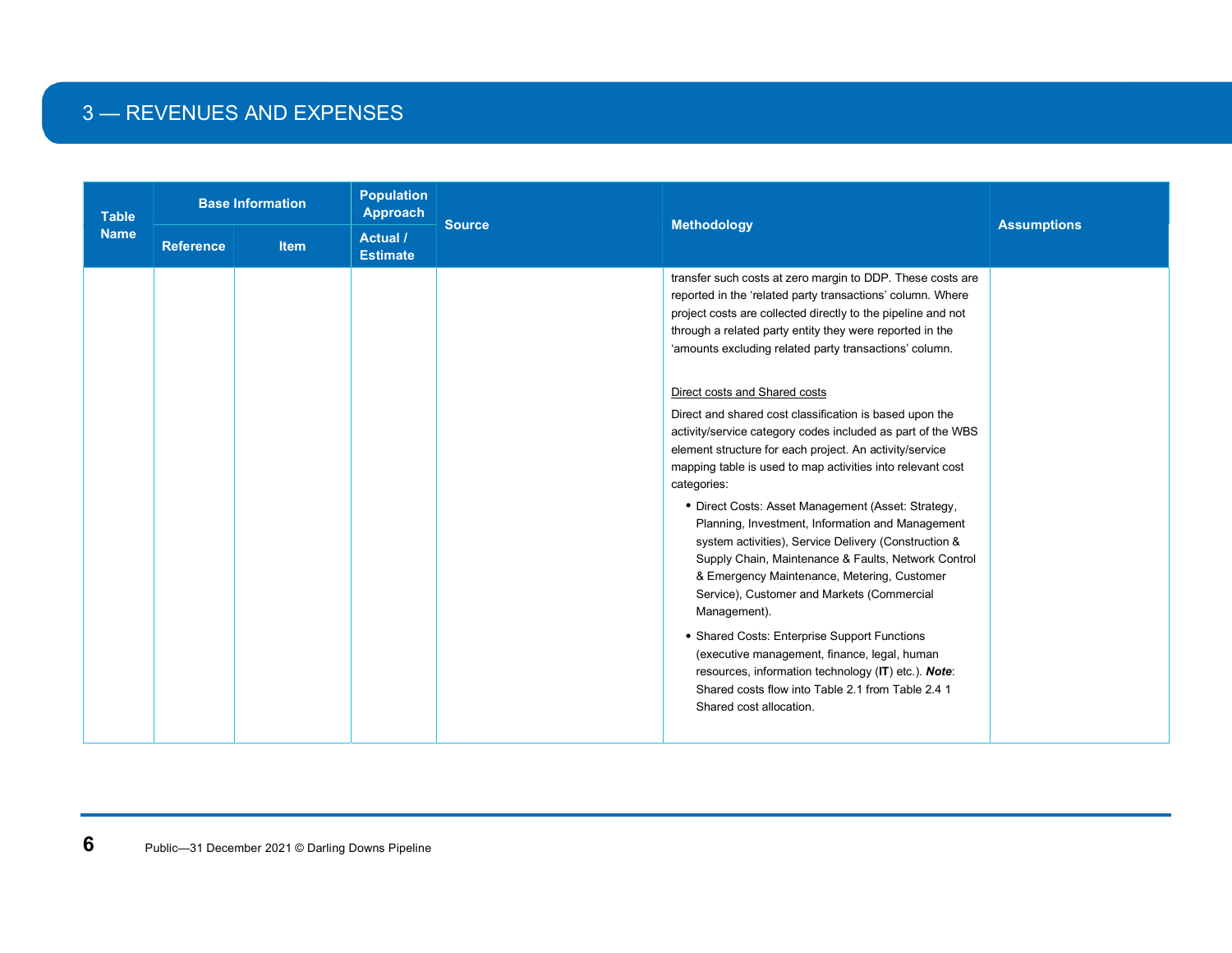#### REVENUES AND EXPENSES — 3

| <b>Table</b> |                  | <b>Base Information</b> |                                    | <b>Source</b> | <b>Methodology</b>                                                                                                                                                                                                                                                                                                                                                                                                                                                                                                                                                                                                                                                                                                                                                                                                                                                                                                                                                                                                          | <b>Assumptions</b> |
|--------------|------------------|-------------------------|------------------------------------|---------------|-----------------------------------------------------------------------------------------------------------------------------------------------------------------------------------------------------------------------------------------------------------------------------------------------------------------------------------------------------------------------------------------------------------------------------------------------------------------------------------------------------------------------------------------------------------------------------------------------------------------------------------------------------------------------------------------------------------------------------------------------------------------------------------------------------------------------------------------------------------------------------------------------------------------------------------------------------------------------------------------------------------------------------|--------------------|
| <b>Name</b>  | <b>Reference</b> | <b>Item</b>             | <b>Actual</b> /<br><b>Estimate</b> |               |                                                                                                                                                                                                                                                                                                                                                                                                                                                                                                                                                                                                                                                                                                                                                                                                                                                                                                                                                                                                                             |                    |
|              |                  |                         |                                    |               | Corporate property costs have similarly been allocated<br>between direct and shared costs based on property usage<br>by function                                                                                                                                                                                                                                                                                                                                                                                                                                                                                                                                                                                                                                                                                                                                                                                                                                                                                            |                    |
|              |                  |                         |                                    |               | Mapping into the template categories<br>The cost element description field from costs within DDP<br>was used to map into the template's categories (e.g.<br>'wages', 'other direct costs', 'employee costs', 'indirect<br>operating expenses', etc.). DDP has interpreted direct<br>wages as the payroll costs assigned to staff who directly<br>work on the pipeline. DDP's shared employee costs are the<br>allocated payroll costs of administration type staff such as<br>finance, legal, people, safety and environment.<br>Where project descriptions and activity/service category<br>codes support classification within a more specific category<br>then the cost element based mapping was overridden <sup>2</sup> . The<br>following description categories were populated based on<br>project description/activity code mapping:<br>• Information technology and communication costs<br>• Rental and leasing costs<br>• Repairs and maintenance<br>• Licence and regulatory costs<br>• Leasing and rental costs |                    |

2 Labour cost element mapping was not overridden based on project descriptions and activity/service category code mapping.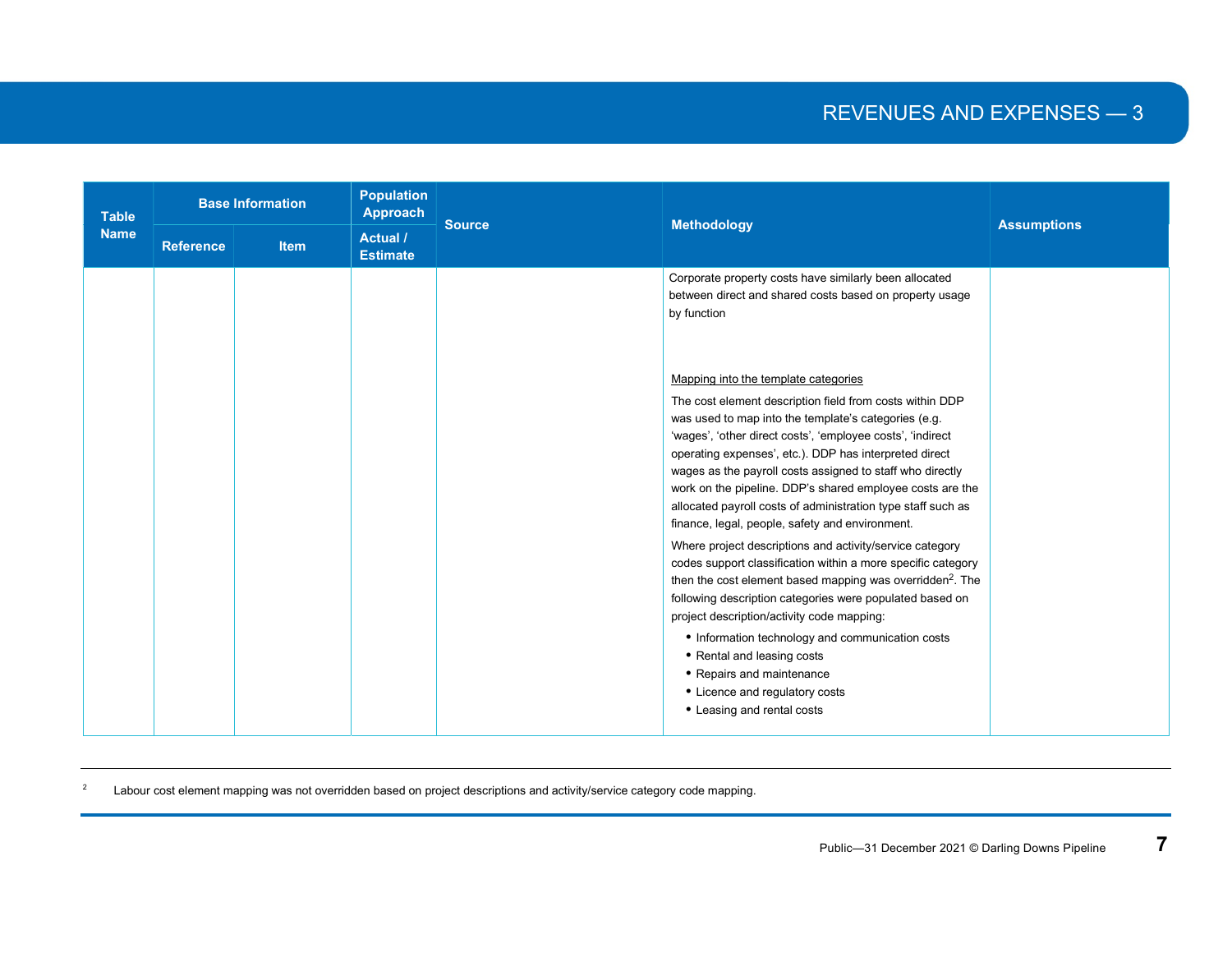#### 3 — REVENUES AND EXPENSES

| <b>Table</b> | <b>Base Information</b> |             | <b>Population</b><br><b>Approach</b> |               | <b>Methodology</b>                                                                                                                                                                                                                                                                                                                                                                                                                                                                                                        | <b>Assumptions</b> |
|--------------|-------------------------|-------------|--------------------------------------|---------------|---------------------------------------------------------------------------------------------------------------------------------------------------------------------------------------------------------------------------------------------------------------------------------------------------------------------------------------------------------------------------------------------------------------------------------------------------------------------------------------------------------------------------|--------------------|
| <b>Name</b>  | <b>Reference</b>        | <b>Item</b> | <b>Actual</b> /<br><b>Estimate</b>   | <b>Source</b> |                                                                                                                                                                                                                                                                                                                                                                                                                                                                                                                           |                    |
|              |                         |             |                                      |               | Note: Insurance costs are included in the enterprise<br>supports costs which are shared across the Jemena<br>Group, therefore a \$nil value has been reported for<br>Direct Insurance costs.                                                                                                                                                                                                                                                                                                                              |                    |
|              |                         |             |                                      |               | <b>Earnings before Interest and tax (EBIT)</b><br>EBIT is calculated as:                                                                                                                                                                                                                                                                                                                                                                                                                                                  |                    |
|              |                         |             |                                      |               | Total revenue (excluding Non-DDP revenue) less<br>Total costs (excluding Non-DDP opex)                                                                                                                                                                                                                                                                                                                                                                                                                                    |                    |
|              |                         |             |                                      |               |                                                                                                                                                                                                                                                                                                                                                                                                                                                                                                                           |                    |
|              |                         |             |                                      |               | Non-DDP direct costs and Non-DDP shared costs                                                                                                                                                                                                                                                                                                                                                                                                                                                                             |                    |
|              |                         |             |                                      |               | Non-DDP direct costs and Non-DDP shared costs were<br>estimated by aggregating the following amounts and then<br>removing them from the DDP Opex stack:                                                                                                                                                                                                                                                                                                                                                                   |                    |
|              |                         |             |                                      |               | Specially identifiable non-DDP non-routine<br>$\bullet$<br>maintenance (actual)<br>Management expert estimate of the non-DDP<br>$\bullet$<br>routine maintenance costs based on technical<br>understanding and experience of the routine<br>maintenance requirements for the key<br>components making up the Atlas asset (estimate)<br>Non-Maintenance costs calculated as non-DDP<br>$\bullet$<br>revenue as a percentage of total revenue<br>multiplied by the remaining DDP non-<br>maintenance opex stack. (estimate) |                    |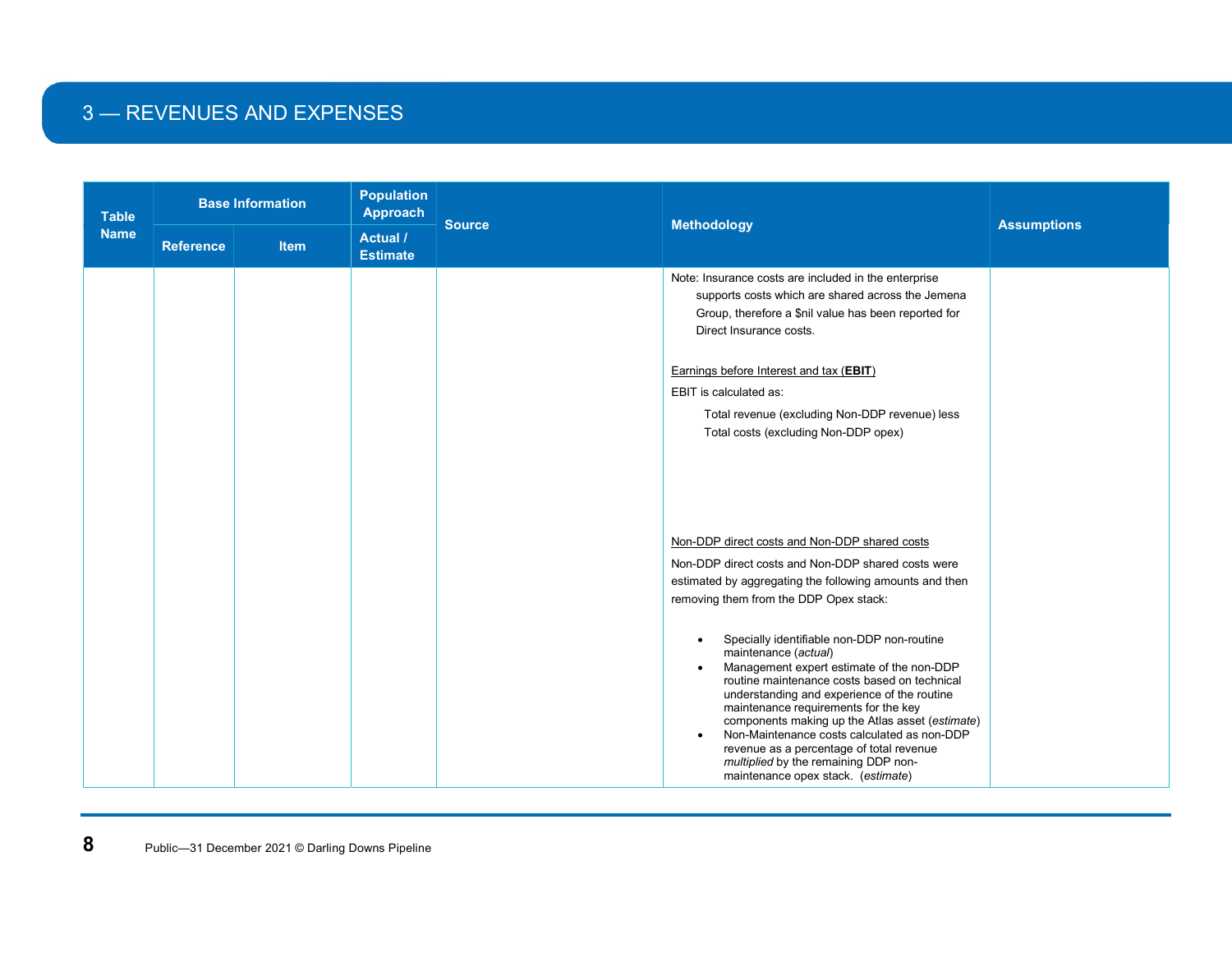#### REVENUES AND EXPENSES — 3

| <b>Table</b>                          | <b>Base Information</b> |                                                                | <b>Population</b><br><b>Approach</b> |                                                                                                      | <b>Methodology</b>                                                                                                                                                                                                                                                    |                    |
|---------------------------------------|-------------------------|----------------------------------------------------------------|--------------------------------------|------------------------------------------------------------------------------------------------------|-----------------------------------------------------------------------------------------------------------------------------------------------------------------------------------------------------------------------------------------------------------------------|--------------------|
| <b>Name</b>                           | <b>Reference</b>        | <b>Item</b>                                                    | <b>Actual</b> /<br><b>Estimate</b>   | <b>Source</b>                                                                                        |                                                                                                                                                                                                                                                                       | <b>Assumptions</b> |
|                                       |                         |                                                                |                                      |                                                                                                      |                                                                                                                                                                                                                                                                       |                    |
| Table 2.1<br>Statement<br>of pipeline | 2.1.c                   | Depreciation,<br>Actual<br><b>Shared Asset</b><br>Depreciation |                                      | SAP - Fixed Asset Movement Report<br>(FAMR) and Equipment Register<br>The SGSPAA Group Consolidation | <b>SAP FAMR</b><br>A detailed FAMR was downloaded from SAP.                                                                                                                                                                                                           | N/A                |
| revenues<br>and                       |                         |                                                                |                                      |                                                                                                      | <b>SGSPAA Group Consolidation supporting schedule</b>                                                                                                                                                                                                                 |                    |
| expenses                              |                         |                                                                |                                      | support schedule (Business<br><b>Combination Adjustments and Goodwill)</b>                           | Depreciation expense was extracted from the SGSPAA<br>Group Consolidation supporting schedule for pipeline<br>assets not included in the SAP FAMR.                                                                                                                    |                    |
|                                       |                         |                                                                |                                      |                                                                                                      | Total depreciation was based on the mapping of the<br>individual assets in the FAMR applied in Table 3.3<br>Depreciation. DDP used the FAMR Asset descriptions,<br>category and equipment register descriptions to map<br>individual assets into specific categories. |                    |
|                                       |                         |                                                                |                                      |                                                                                                      | All depreciation expenses are recorded directly within the<br>Pipeline and are not transferred from a related party entity<br>and therefore are reported in the 'Amounts excluding<br>related party transactions' column.                                             |                    |
|                                       |                         |                                                                |                                      |                                                                                                      | Reconciling difference between Table 2.1 Depreciation with<br>Table 3.3.1 Current year depreciation                                                                                                                                                                   |                    |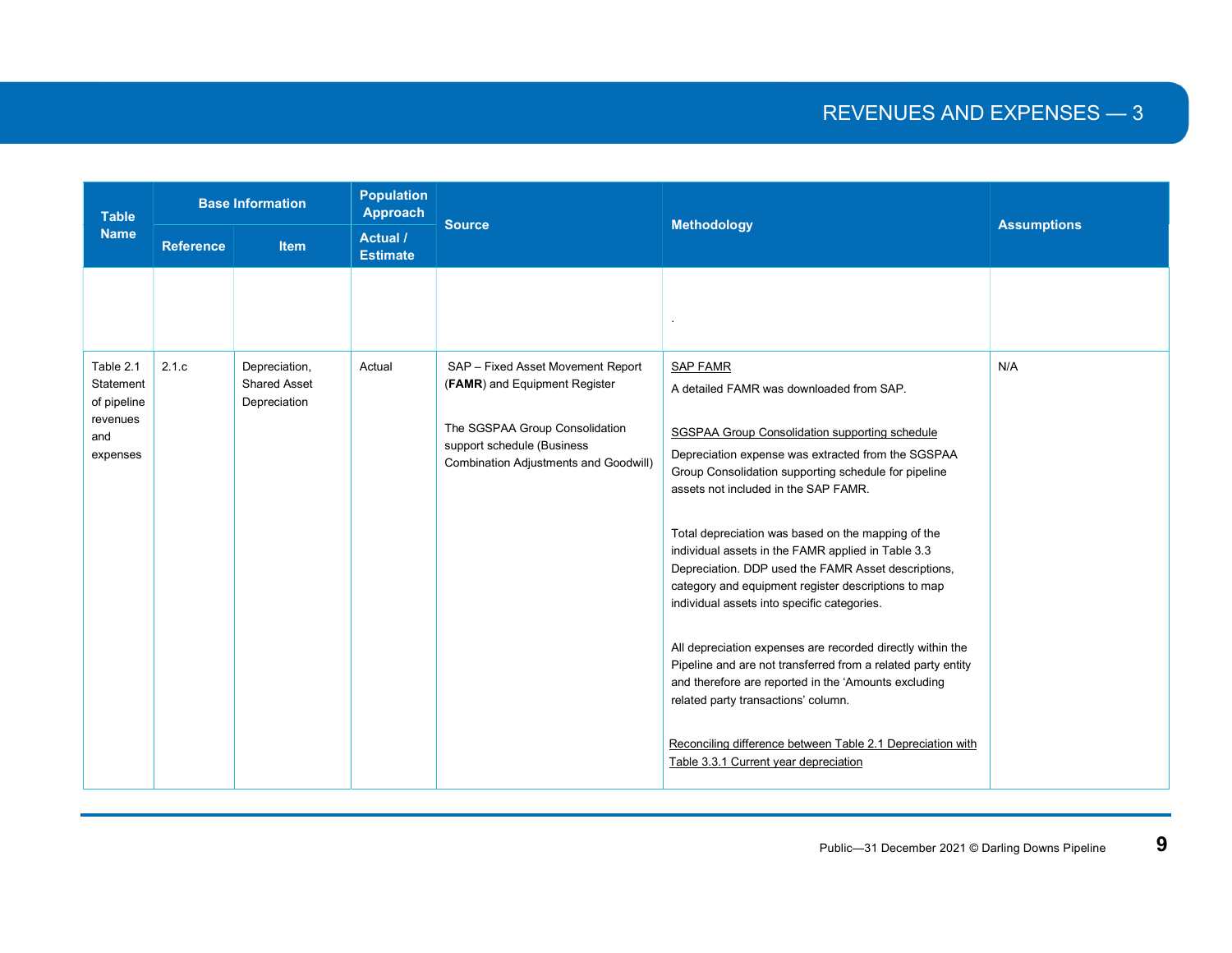# 3 — REVENUES AND EXPENSES

| <b>Table</b> | <b>Base Information</b> |             | <b>Population</b><br><b>Approach</b> | <b>Source</b> | <b>Methodology</b>                                                                                                                                                                                                                                                                                                                                                                                                                                                                                                                                                                                     |                    |
|--------------|-------------------------|-------------|--------------------------------------|---------------|--------------------------------------------------------------------------------------------------------------------------------------------------------------------------------------------------------------------------------------------------------------------------------------------------------------------------------------------------------------------------------------------------------------------------------------------------------------------------------------------------------------------------------------------------------------------------------------------------------|--------------------|
| <b>Name</b>  | <b>Reference</b>        | <b>Item</b> | <b>Actual</b> /<br><b>Estimate</b>   |               |                                                                                                                                                                                                                                                                                                                                                                                                                                                                                                                                                                                                        | <b>Assumptions</b> |
|              |                         |             |                                      |               | The AER template file includes a Summary worksheet with<br>a reconciliation between Table 2.1 Depreciation with Table<br>3.3.1 Current year depreciation. Where there is a<br>reconciling difference between the two tables it is<br>attributable to disposals of assets in the current year<br>resulting in a reversal of accumulated depreciation in the<br>SAP ledger (Balance sheet entry only) reported only in<br>Table 3.3.1 Current year depreciation. Table 2.1 is the<br>relevant source to refer to for depreciation expense<br>impacting the Profit and loss template in the current year. |                    |
|              |                         |             |                                      |               | <b>Non-DDP Asset Depreciation</b><br>Refer to BoP Reference 3.3.1.a for the methodology<br>applied to remove depreciation expense attributable to Non-<br>DDP assets.                                                                                                                                                                                                                                                                                                                                                                                                                                  |                    |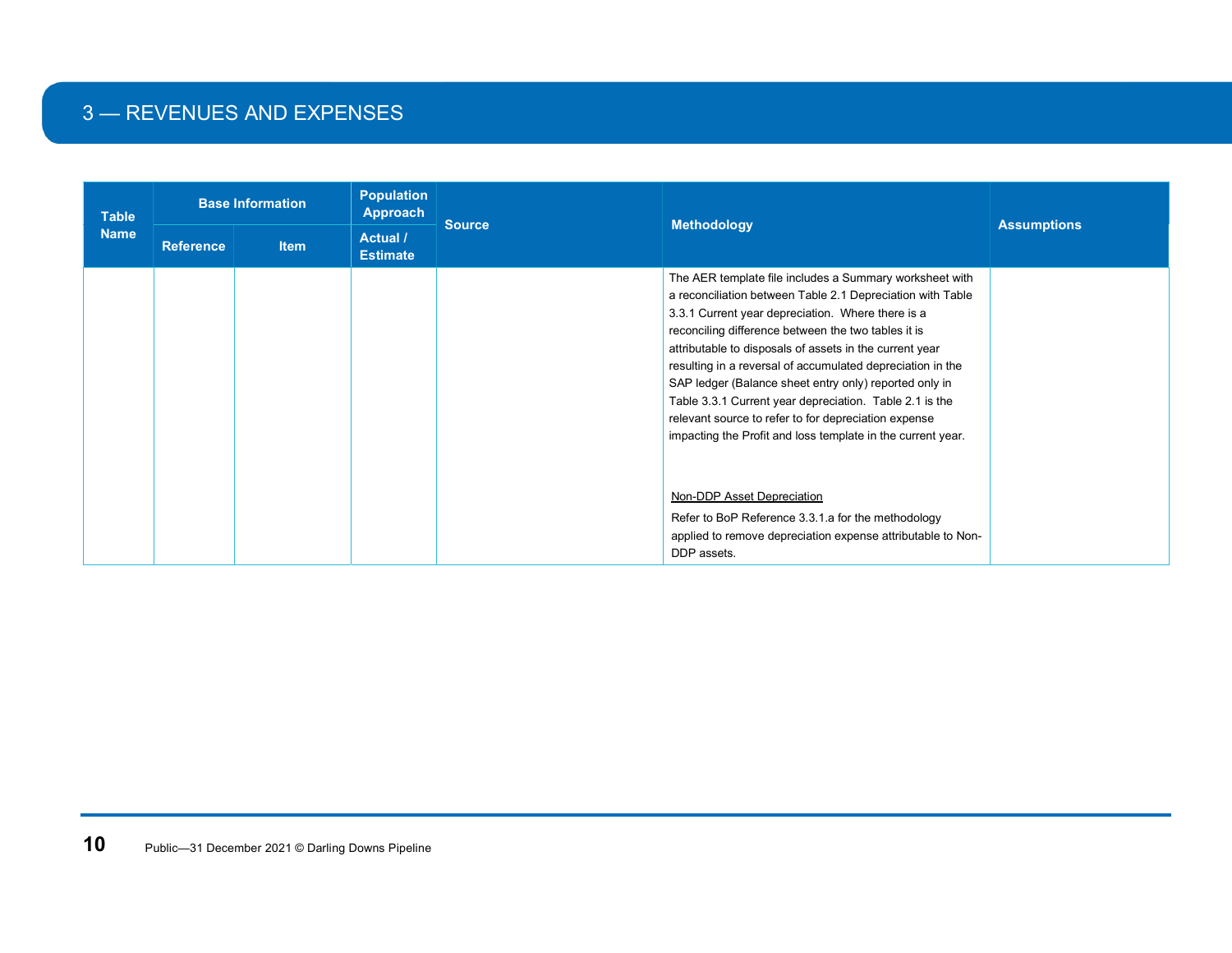#### 4. REVENUE BY SERVICE

| <b>Table</b>                                | <b>Base Information</b> |                                                                                                                                                 | <b>Population</b><br><b>Approach</b>                                     | <b>Source</b> | <b>Methodology</b>                                                                                                                                                                                                                                                                                                                                                                                                                                                                                                                                                                                                                                                                                                                                                                                                                         | <b>Assumptions</b>                                                                                                        |
|---------------------------------------------|-------------------------|-------------------------------------------------------------------------------------------------------------------------------------------------|--------------------------------------------------------------------------|---------------|--------------------------------------------------------------------------------------------------------------------------------------------------------------------------------------------------------------------------------------------------------------------------------------------------------------------------------------------------------------------------------------------------------------------------------------------------------------------------------------------------------------------------------------------------------------------------------------------------------------------------------------------------------------------------------------------------------------------------------------------------------------------------------------------------------------------------------------------|---------------------------------------------------------------------------------------------------------------------------|
| <b>Name</b>                                 | <b>Reference</b>        | <b>Item</b>                                                                                                                                     | <b>Actual</b> /<br><b>Estimate</b>                                       |               |                                                                                                                                                                                                                                                                                                                                                                                                                                                                                                                                                                                                                                                                                                                                                                                                                                            |                                                                                                                           |
| Table<br>2.1.1:<br>Revenue<br>by<br>service | 2.1.1.a                 | Description,<br>Reporting period -<br>Amount excluding<br>related party<br>transactions,<br>Reporting period -<br>Related party<br>transactions | Actual(except<br>for estimate<br>of revenue<br>attributable to<br>Atlas) | PypIT and SAP | Description<br>The 'description' categories are pre-populated by the AER<br>for this template.<br>Reporting period - Amount excluding related party<br>transactions<br>Revenue by service is sourced from the Weighted Average<br>Price (WAP) template where a revenue transaction report<br>that discloses revenue by service types, was downloaded<br>from the PypIT system for the reporting period. A Subject<br>Matter Expert mapped the revenue service types against<br>the relevant 'Service description' categories based on<br>knowledge and the nature of the underlying revenue<br>transactions. DDP has also included other revenue items<br>that are not sourced from PypIT. These include<br>miscellaneous revenue items such as profit from sale of<br>fixed assets and revenue from non-gas transportation<br>activities. | Published reference tariffs are<br>an appropriate price basis to<br>calculate the revenue<br>attributable to DDP1 & DDP3. |
|                                             |                         |                                                                                                                                                 |                                                                          |               | Firm forward haul transportation services removing Non-<br>DDP revenue<br>The relevant Atlas services form part of a single delivered<br>service and are not charged in their separate component<br>parts.<br>The Non-DDP portion of the revenue which needs to be<br>removed from the DDP financial templates has been<br>calculated as the balance remaining after deducting the                                                                                                                                                                                                                                                                                                                                                                                                                                                         |                                                                                                                           |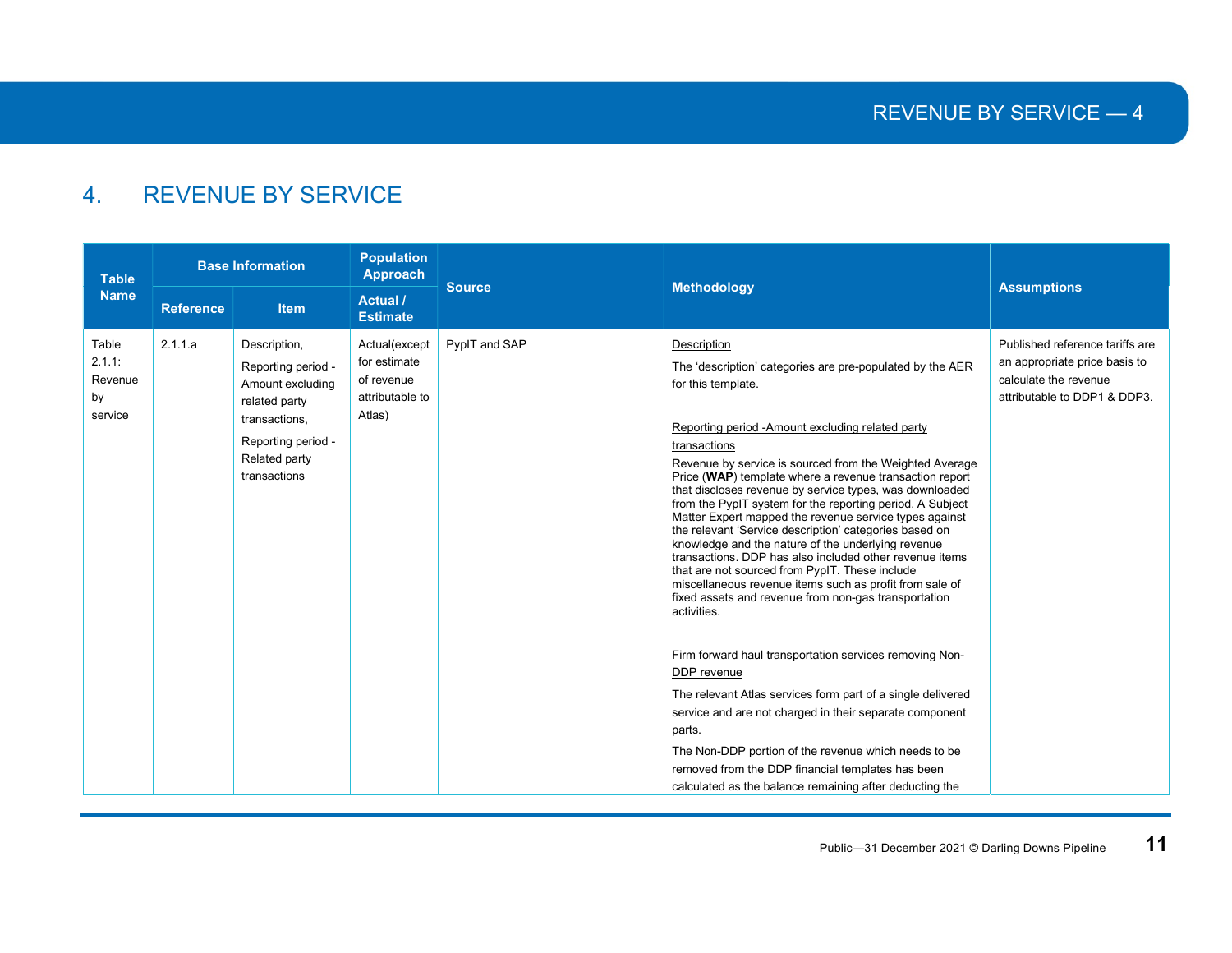# 4 — REVENUE BY SERVICE

| <b>Table</b> | <b>Base Information</b> |             | <b>Population</b><br><b>Approach</b> | <b>Source</b> |                                                                                                                                                                                                                                  |                    |
|--------------|-------------------------|-------------|--------------------------------------|---------------|----------------------------------------------------------------------------------------------------------------------------------------------------------------------------------------------------------------------------------|--------------------|
| <b>Name</b>  | <b>Reference</b>        | <b>Item</b> | Actual /<br><b>Estimate</b>          |               | <b>Methodology</b>                                                                                                                                                                                                               | <b>Assumptions</b> |
|              |                         |             |                                      |               | revenue attributable to DDP1 & DDP3. The revenue<br>attributable to DDP 1 and DDP 3 was calculated by<br>applying the published reference tariffs to the relevant gas<br>volumes.                                                |                    |
|              |                         |             |                                      |               | Other pipeline services (if relevant)<br>Includes:                                                                                                                                                                               |                    |
|              |                         |             |                                      |               | Items that are miscellaneous in nature. DDP<br>$\bullet$<br>collects such items using cost elements and<br>projects; and                                                                                                         |                    |
|              |                         |             |                                      |               | That is exempt WAP services.<br>$\bullet$                                                                                                                                                                                        |                    |
|              |                         |             |                                      |               | Reclassification of Previous Reporting Period Revenue by<br>Service                                                                                                                                                              |                    |
|              |                         |             |                                      |               | For the current year reporting exempt WAP services<br>revenue has been classified within the 'Other pipeline<br>services (if relevant)' row. Previous reporting period<br>exempt WAP services revenue has been reclassified from |                    |
|              |                         |             |                                      |               | the previous haulage service category rows to the 'Other<br>pipeline services (if relevant)' row.                                                                                                                                |                    |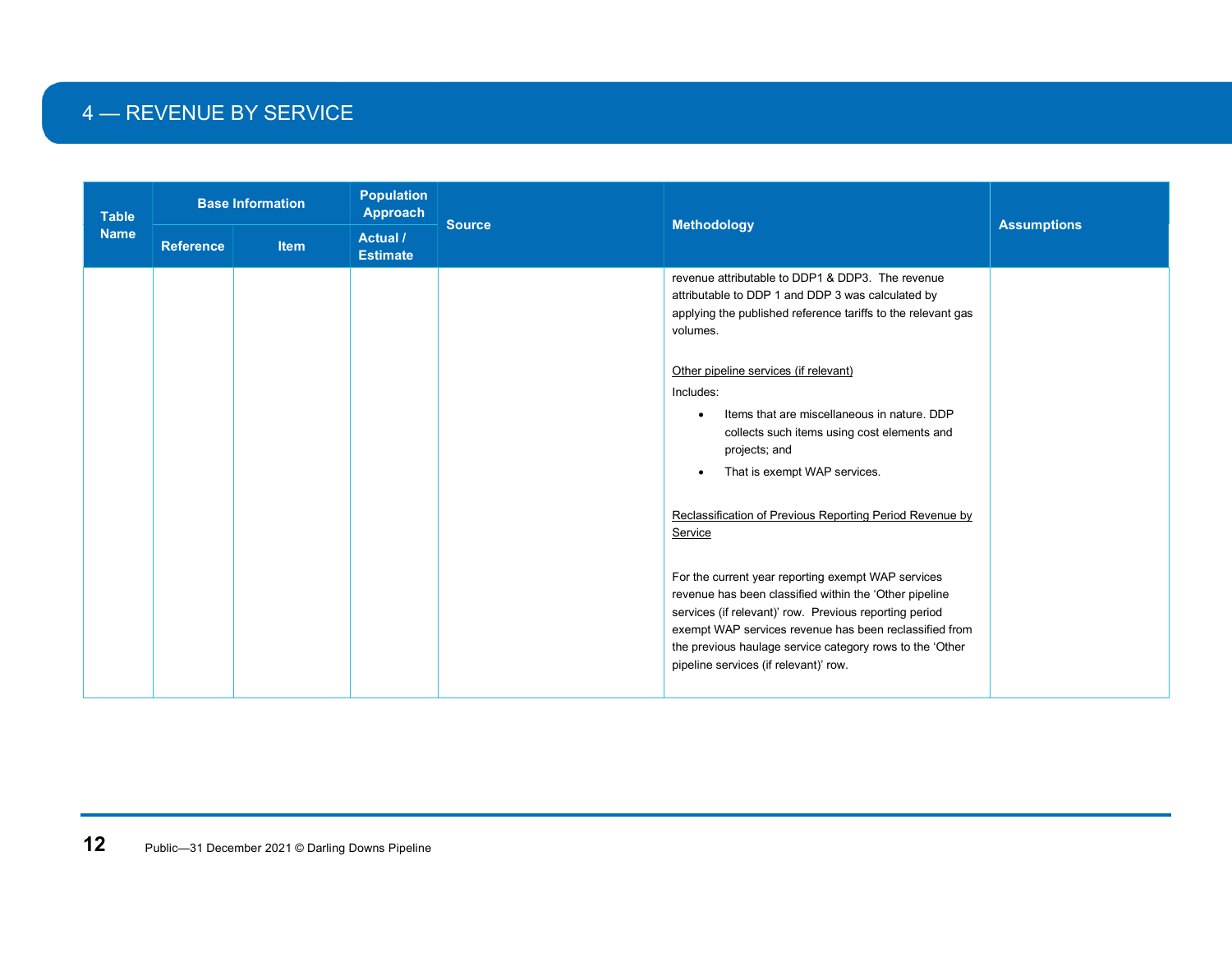#### 5. REVENUE – CONTRIBUTIONS

| <b>Table</b><br><b>Name</b>                             | <b>Base Information</b>                         |             | <b>Population</b><br>Approach | Source     | <b>Methodology</b>                                                                                                                                                              | <b>Assumptions</b> |
|---------------------------------------------------------|-------------------------------------------------|-------------|-------------------------------|------------|---------------------------------------------------------------------------------------------------------------------------------------------------------------------------------|--------------------|
|                                                         | <b>Reference</b>                                | <b>Item</b> | Actual /<br><b>Estimate</b>   |            |                                                                                                                                                                                 |                    |
| Table 2.2.1:<br>Customer<br>contributions<br>received   | No BoP<br>Reference<br>cells in the<br>template | N/A         | Actual                        | <b>SAP</b> | No customer contributions revenue was received during<br>the reporting period as such amounts would have been<br>recorded against an appropriate cost element in DDP's<br>TB.   | N/A                |
| Table 2.2.2:<br>Government<br>contributions<br>received | No BoP<br>Reference<br>cells in the<br>template | N/A         | Actual                        | <b>SAP</b> | No government contributions revenue was received during<br>the reporting period as such amounts would have been<br>recorded against an appropriate cost element in DDP's<br>TB. | N/A                |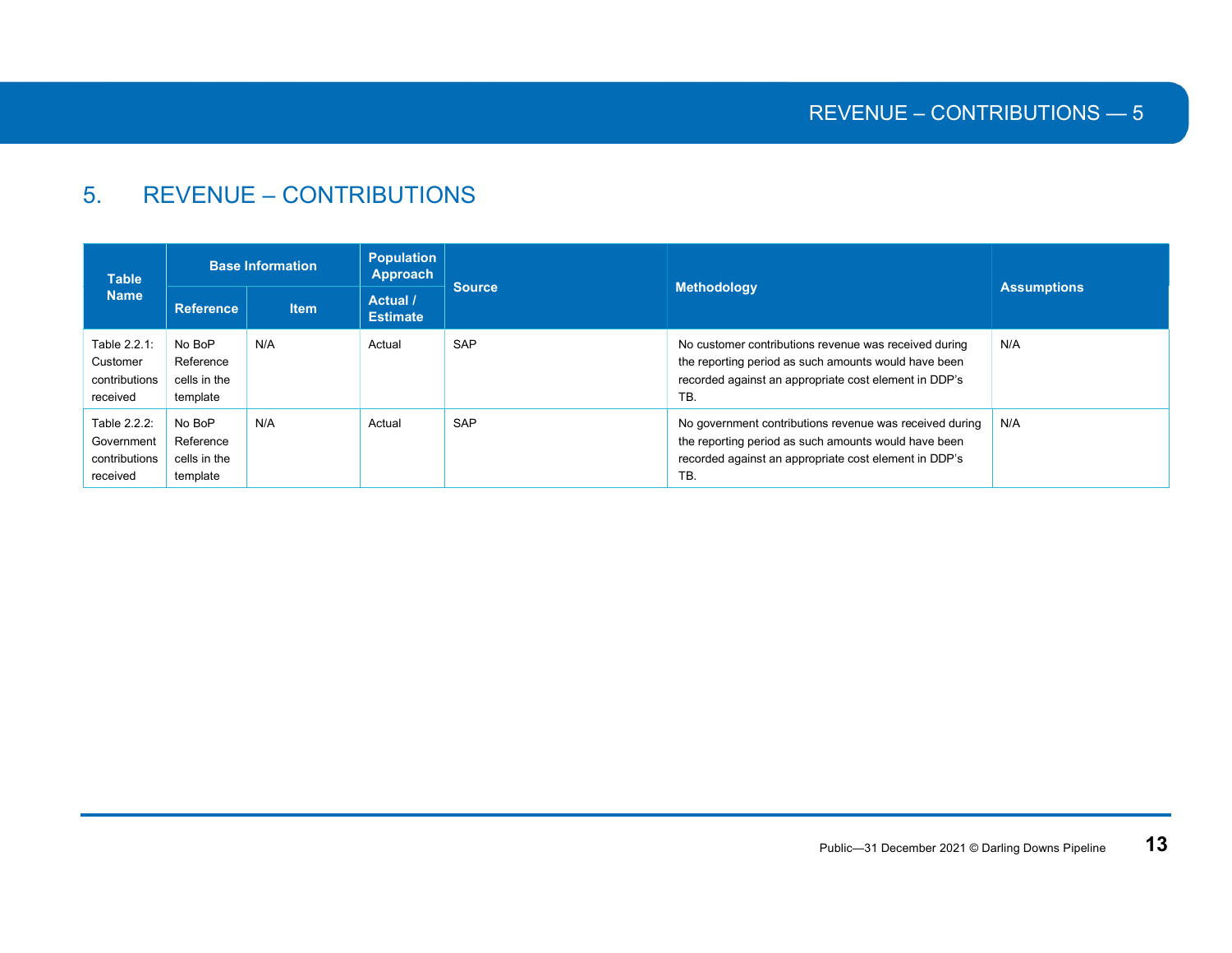# 6. INDIRECT REVENUE

| <b>Table</b><br><b>Name</b>                       | <b>Base Information</b> |             | <b>Population</b><br><b>Approach</b> | <b>Source</b> | <b>Methodology</b>                                                                                                                                                      | <b>Assumptions</b> |
|---------------------------------------------------|-------------------------|-------------|--------------------------------------|---------------|-------------------------------------------------------------------------------------------------------------------------------------------------------------------------|--------------------|
|                                                   | <b>Reference</b>        | <b>Item</b> | <b>Actual</b> /<br><b>Estimate</b>   |               |                                                                                                                                                                         |                    |
| Table 2.3.1:<br>Indirect<br>revenue<br>allocation | N/A                     | N/A         | Actual                               | <b>SAP</b>    | No Indirect revenue was allocated to DDP during the<br>reporting period as such amounts would have been<br>recorded against an appropriate cost element in DDP's<br>TB. | N/A                |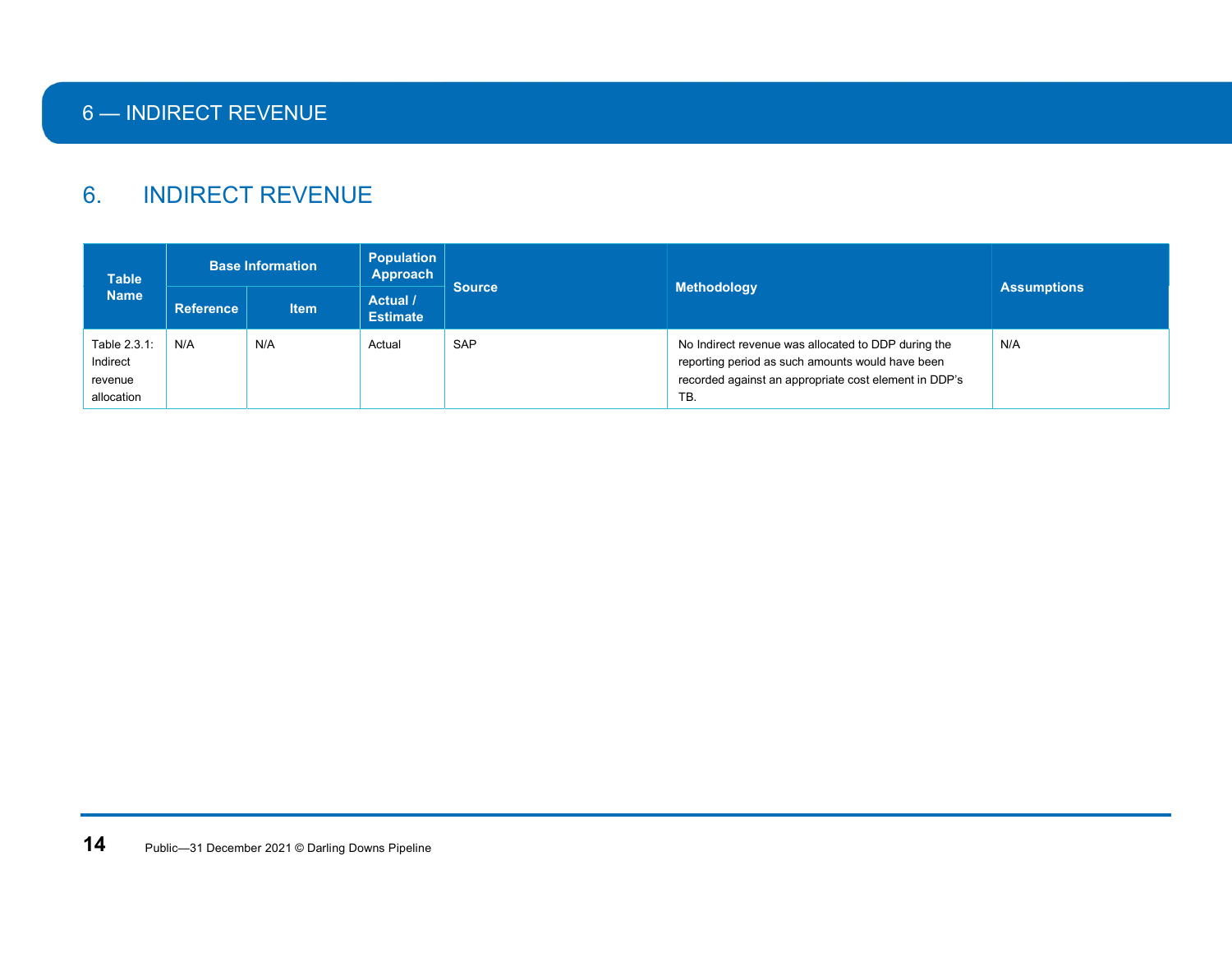SHARED COSTS — 7

### 7. SHARED COSTS

| <b>Table</b>                                    | <b>Base Information</b> |                                                                                                                                                                                                                                                          | <b>Population</b><br><b>Approach</b> | <b>Source</b> | <b>Methodology</b>                                                                                                                                                                                                                                                                                                                                                                                                                                                                                                                                                                                                                                                                                                                                                                                                                                                                                                                                                          |                                                                                                             |
|-------------------------------------------------|-------------------------|----------------------------------------------------------------------------------------------------------------------------------------------------------------------------------------------------------------------------------------------------------|--------------------------------------|---------------|-----------------------------------------------------------------------------------------------------------------------------------------------------------------------------------------------------------------------------------------------------------------------------------------------------------------------------------------------------------------------------------------------------------------------------------------------------------------------------------------------------------------------------------------------------------------------------------------------------------------------------------------------------------------------------------------------------------------------------------------------------------------------------------------------------------------------------------------------------------------------------------------------------------------------------------------------------------------------------|-------------------------------------------------------------------------------------------------------------|
| <b>Name</b>                                     | <b>Reference</b>        | <b>Item</b>                                                                                                                                                                                                                                              | Actual /<br><b>Estimate</b>          |               |                                                                                                                                                                                                                                                                                                                                                                                                                                                                                                                                                                                                                                                                                                                                                                                                                                                                                                                                                                             | <b>Assumptions</b>                                                                                          |
| Table 2.4.1<br><b>Shared Cost</b><br>Allocation | 2.4.1.a                 | Description<br>categories,<br>Shared costs<br>excluding related<br>parties,<br>Shared costs paid<br>to related parties,<br>(Gross shared<br>costs),<br>Percent allocated<br>to pipeline,<br>Total allocated to<br>pipeline excluding<br>related parties. | Actual                               | SAP           | Shared Costs relate to enterprise support functions such as<br>executive management, finance, legal, information<br>technology (IT), human resources etc.<br>Description categories<br>The cost element description field from costs within DDP<br>was used to map into the template's categories (e.g.<br>'wages', 'other direct costs', 'employee costs', 'indirect<br>operating expenses', etc.).<br>Project descriptions were also used as a basis to<br>categorise costs into description categories (e.g.<br>'Information technology and communication costs').<br>Where project descriptions and activity/service category<br>codes supported classification within a more specific<br>category then the cost element based mapping was<br>overridden <sup>3</sup> . The following description categories were<br>populated based on project description/activity code<br>mapping:<br>• Information technology and communication costs<br>• Rental and leasing costs | The causal drivers that<br>allocate shared costs to DDP<br>are a reasonable method for<br>such allocations. |

3 Labour cost element mapping was not overridden based on project descriptions and activity/service category code mapping.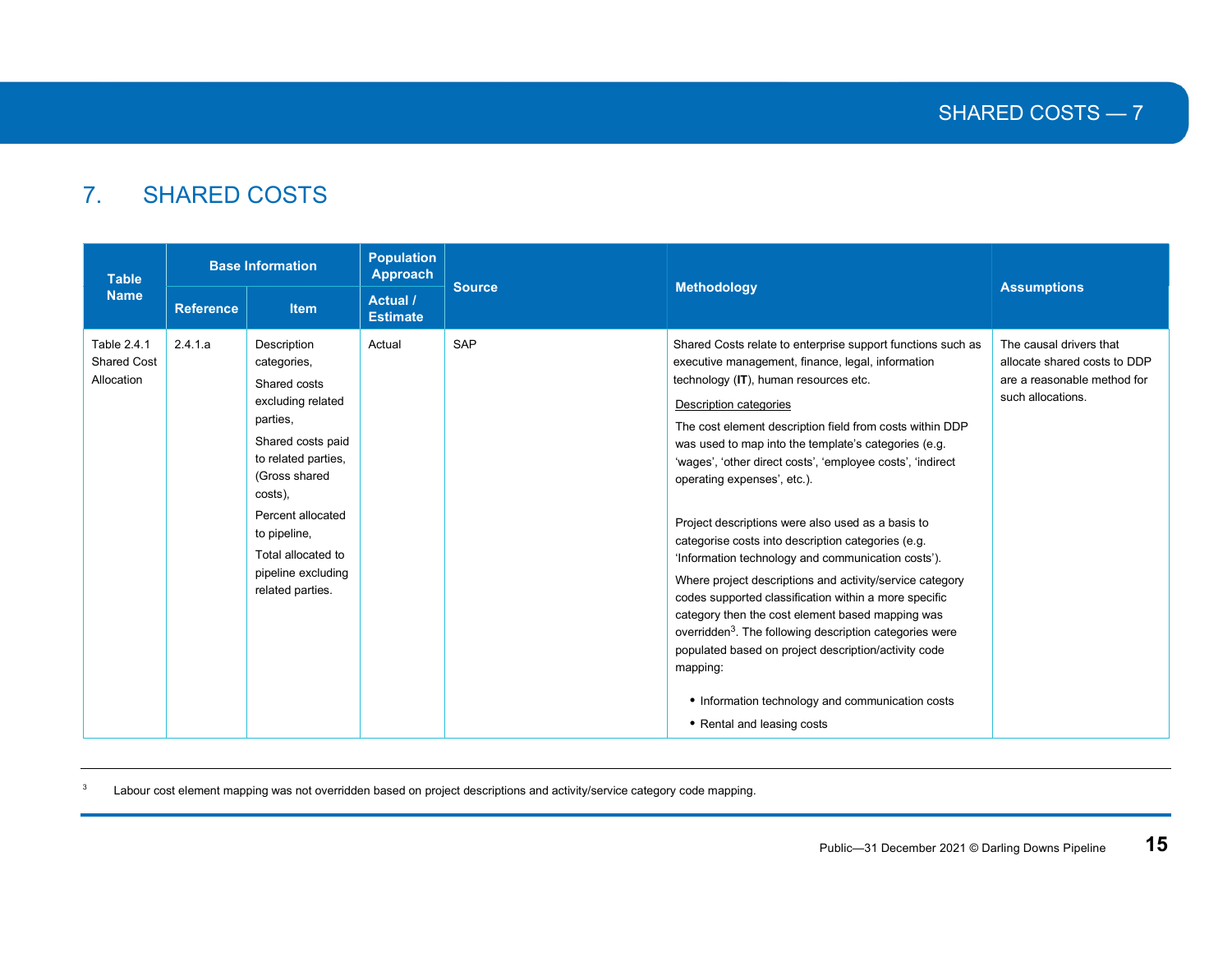# 7 — SHARED COSTS

| <b>Table</b> | <b>Base Information</b> |             | <b>Population</b><br><b>Approach</b> |               | <b>Methodology</b>                                                                                                                                                                                                                                                                                                                                                                                                                                                                                                                                                                                                                                                                                                                                                                                                                                                                                                                                                                                                                                                                                                                                                                                                                                                                                                                                                                                                                                 |                    |
|--------------|-------------------------|-------------|--------------------------------------|---------------|----------------------------------------------------------------------------------------------------------------------------------------------------------------------------------------------------------------------------------------------------------------------------------------------------------------------------------------------------------------------------------------------------------------------------------------------------------------------------------------------------------------------------------------------------------------------------------------------------------------------------------------------------------------------------------------------------------------------------------------------------------------------------------------------------------------------------------------------------------------------------------------------------------------------------------------------------------------------------------------------------------------------------------------------------------------------------------------------------------------------------------------------------------------------------------------------------------------------------------------------------------------------------------------------------------------------------------------------------------------------------------------------------------------------------------------------------|--------------------|
| <b>Name</b>  | <b>Reference</b>        | <b>Item</b> | Actual /<br><b>Estimate</b>          | <b>Source</b> |                                                                                                                                                                                                                                                                                                                                                                                                                                                                                                                                                                                                                                                                                                                                                                                                                                                                                                                                                                                                                                                                                                                                                                                                                                                                                                                                                                                                                                                    | <b>Assumptions</b> |
|              |                         |             |                                      |               | Related party and non-related party:<br>• Shared costs excluding related parties<br>Where project costs are allocated directly to the<br>pipeline and not through a related party entity they<br>were reported in the 'Shared costs excluding related<br>parties' column. Shared asset depreciation is the only<br>value included in this column as depreciation is based<br>on shared assets purchased by the Jemena Group<br>and allocated to DDP.<br>• Shared costs paid to related parties,<br>The gross shared costs paid to related parties e.g.<br>Finance, Legal, Managing Director are the total shared<br>costs incurred across the Jemena Group before<br>allocating to specific assets (e.g. pipelines, distribution<br>networks etc.). Gross shared costs are collected in<br>SAP at the JAM entity. It is at this entity that the<br>allocation of shared costs occur. These allocated costs<br>are transferred to DDP using SAP functionality and<br>mapped into the template categories based on a<br>methodology consistent with the approach outlined<br>above for net shared costs, therefore based on:<br>• cost element mapping; and<br>• project descriptions and activity/service category<br>codes<br>Percent allocated to pipeline and total allocated to pipeline<br>excluding related parties<br>As described above, the majority of costs that DDP incurs<br>are sourced from a related entity JAM which records costs |                    |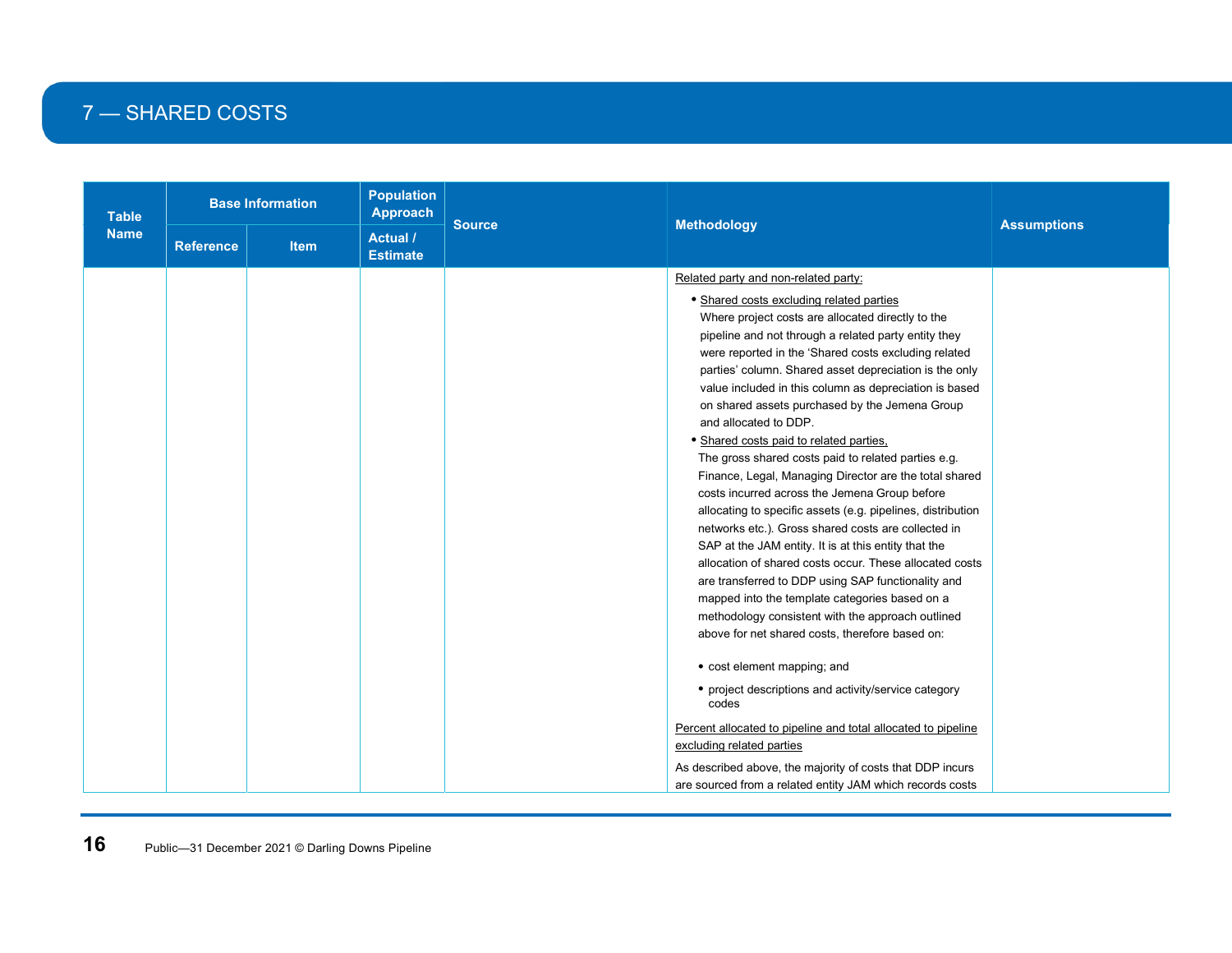### SHARED COSTS — 7

| <b>Table</b> | <b>Base Information</b> |             | <b>Population</b><br><b>Approach</b> | <b>Source</b> | <b>Methodology</b>                                                                                                                                                                                                                                                                            | <b>Assumptions</b> |
|--------------|-------------------------|-------------|--------------------------------------|---------------|-----------------------------------------------------------------------------------------------------------------------------------------------------------------------------------------------------------------------------------------------------------------------------------------------|--------------------|
| <b>Name</b>  | <b>Reference</b>        | <b>Item</b> | Actual /<br><b>Estimate</b>          |               |                                                                                                                                                                                                                                                                                               |                    |
|              |                         |             |                                      |               | that are attributable to DDP and uses SAP functionality that<br>transfers such costs at zero margin to DDP. These costs<br>are reported in the 'Shared costs paid to related parties'<br>column.                                                                                              |                    |
|              |                         |             |                                      |               | Shared costs are allocated to the pipeline in the following<br>ways:<br>• Directly to the asset through a PM Order which is the<br>lowest level cost collector. PM Order's settle or<br>cascade up to a specific project (WBS) in SAP.                                                        |                    |
|              |                         |             |                                      |               | • Based on allocation methodologies such as historic<br>time-writing data.<br>• Causal drivers e.g. number of laptops users for IT                                                                                                                                                            |                    |
|              |                         |             |                                      |               | Telecommunication costs.<br>The costs allocated to each shared cost category (e.g.<br>'Employee costs', 'information technology and<br>communication costs' etc.) is an aggregate of one or more<br>projects with varying cost allocation percentages from the<br>different shared functions. |                    |
|              |                         |             |                                      |               | The percentage allocated to a pipeline is calculated as:<br>Amounts allocated to pipeline divided by the<br>gross amount across the Jemena Group.                                                                                                                                             |                    |
|              |                         |             |                                      |               | The shared costs allocated to the pipeline is sourced from<br>SAP using a combination of projects and cost elements.                                                                                                                                                                          |                    |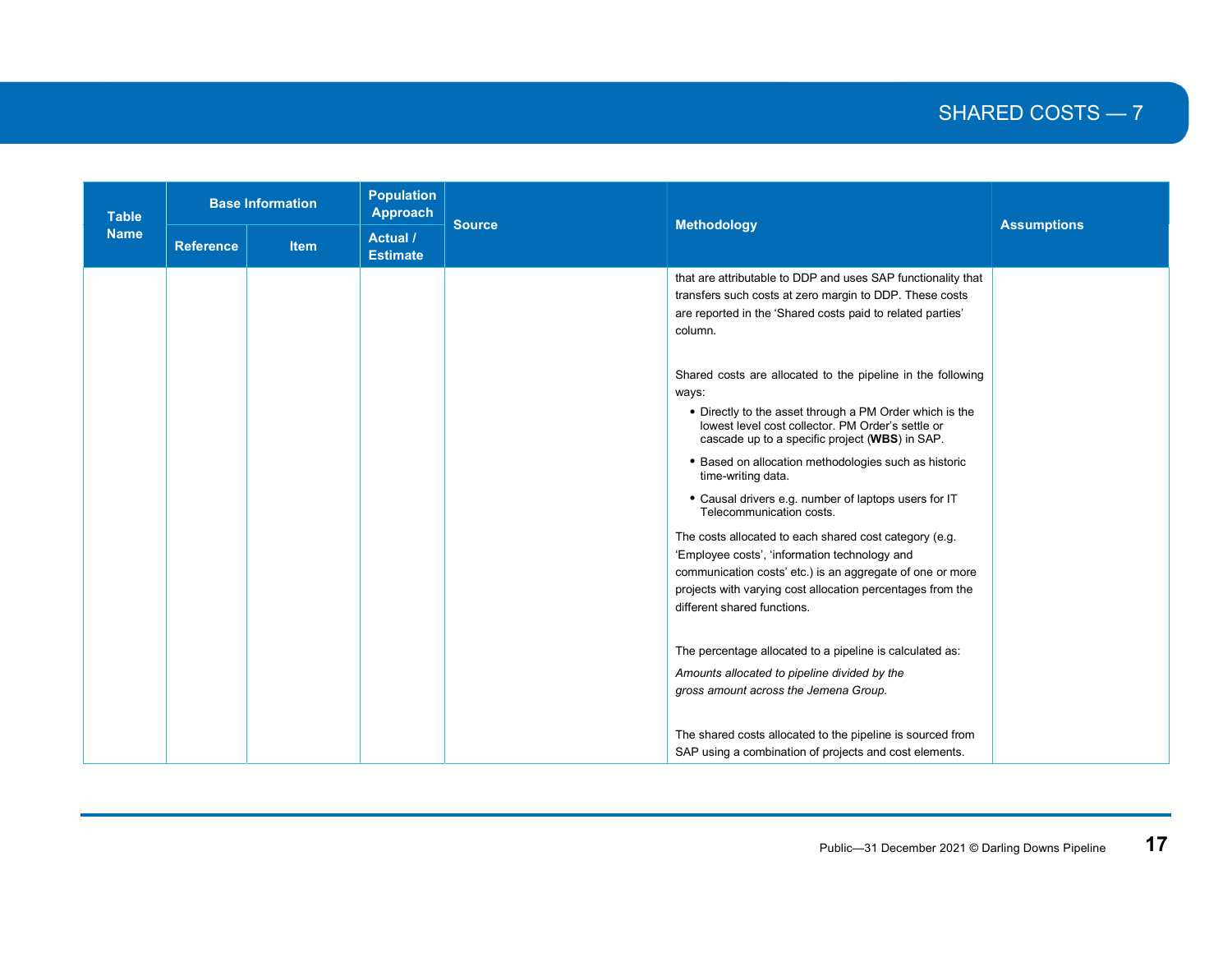#### 8. STATEMENT OF PIPELINE ASSETS

| <b>Table</b>                     | <b>Base Information</b> |                                                                                                                                                                                                           | <b>Population</b><br><b>Approach</b> | <b>Source</b>                                                                                                                     | <b>Methodology</b>                                                                                                                                                                                                                                                                                                                                                                                                                                                                                                                                                                                                                                                                                                                                                                                                                                                                                                                                                                                                                                                                                                                                                                                                                                  | <b>Assumptions</b> |
|----------------------------------|-------------------------|-----------------------------------------------------------------------------------------------------------------------------------------------------------------------------------------------------------|--------------------------------------|-----------------------------------------------------------------------------------------------------------------------------------|-----------------------------------------------------------------------------------------------------------------------------------------------------------------------------------------------------------------------------------------------------------------------------------------------------------------------------------------------------------------------------------------------------------------------------------------------------------------------------------------------------------------------------------------------------------------------------------------------------------------------------------------------------------------------------------------------------------------------------------------------------------------------------------------------------------------------------------------------------------------------------------------------------------------------------------------------------------------------------------------------------------------------------------------------------------------------------------------------------------------------------------------------------------------------------------------------------------------------------------------------------|--------------------|
| <b>Name</b>                      | <b>Reference</b>        | <b>Item</b>                                                                                                                                                                                               | <b>Actual</b> /<br><b>Estimate</b>   |                                                                                                                                   |                                                                                                                                                                                                                                                                                                                                                                                                                                                                                                                                                                                                                                                                                                                                                                                                                                                                                                                                                                                                                                                                                                                                                                                                                                                     |                    |
| Table 3.1:<br>Pipeline<br>assets | 3.1.a                   | Initial construction<br>cost,<br>Initial purchase<br>cost,<br>Additions,<br>Additions and<br>improvements<br>capitalised,<br>Capitalised<br>maintenance,<br>Asset disposal (at<br>cost),<br>Depreciation. | Actual                               | Table 3.3.1: Fixed assets at cost -<br>pipeline assets<br>Table 3.3.2: Shared assets at cost<br>(less straight line depreciation) | All items were populated based on Australian Energy<br>Regulator (AER) designed formulas which referenced the<br>supporting 'Table 3.3.1: Fixed assets at cost - pipeline<br>assets', and 'Table 3.3.2: Shared assets at cost'<br>Non-core pipeline assets<br>No allocation of non-core pipeline assets has been<br>included in Table 3.1 where there is a remote nexus with<br>the pipeline activities such as treasury hedging financial<br>instruments, defined benefit assets, minor assets sitting in<br>JAM (receivables etc.), and other corporate assets etc.<br>Reclassification of Previous reporting period 'Other<br>depreciable pipeline assets' from Additions to Initial<br>construction or acquisition costs<br>Contract intangible assets \$49,192,000 reported within the<br>'Other depreciable pipeline assets' category have been<br>reclassified from the 'Additions' row to the 'Initial<br>construction or acquisition cost' row based on supporting<br>artefacts identifying that the contract intangible assets<br>formed part of the assets at the time of Jemena's<br>acquisition of DDP.<br>Non-DDP Assets<br>Refer to BoP Reference 3.3.1.a for the methodology<br>applied to remove non-DDP Assets from the template. |                    |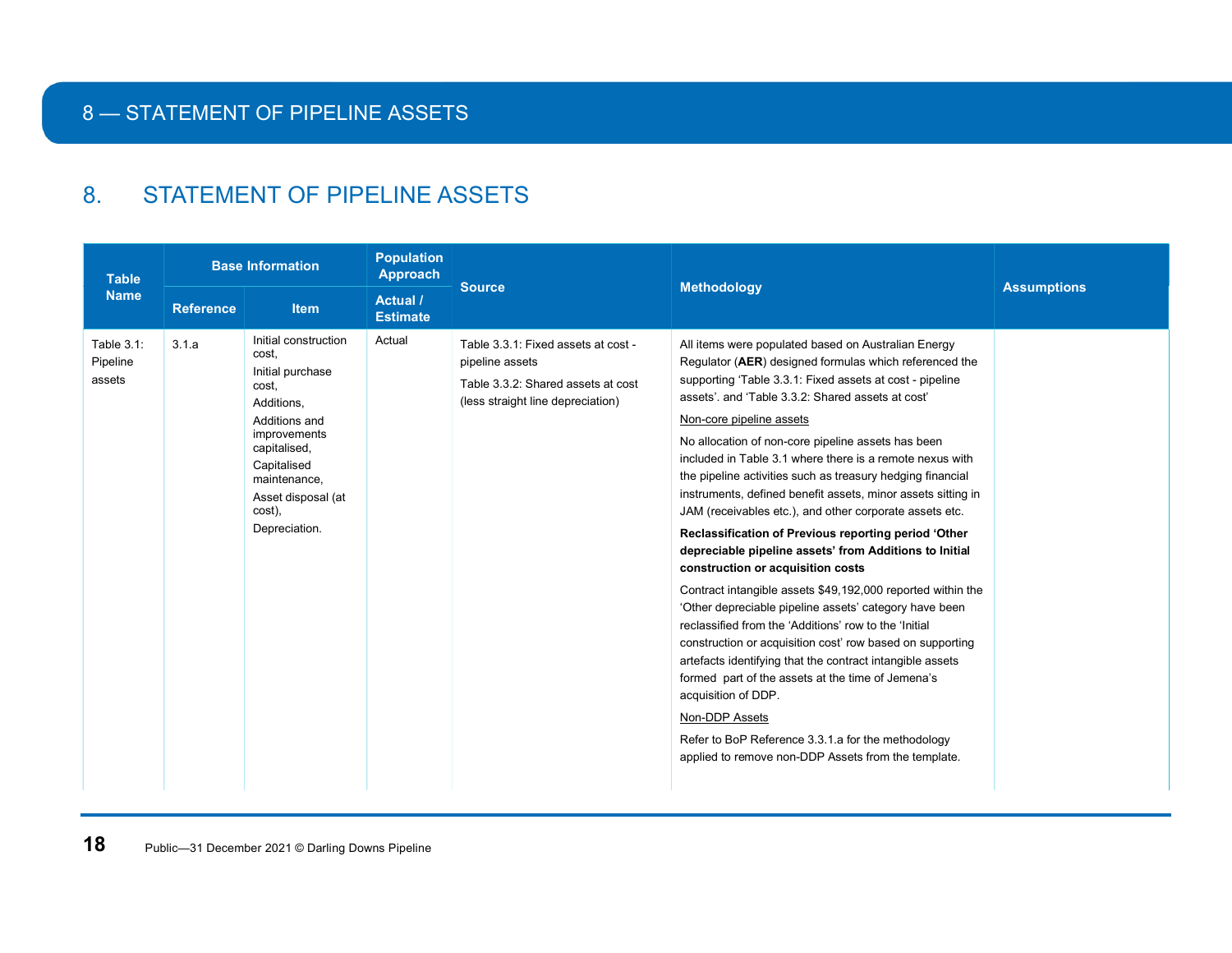| <b>Table</b>                     | <b>Base Information</b> |                                              | <b>Population</b><br><b>Approach</b> | <b>Source</b>                                                                                                          | <b>Methodology</b>                                                                                                                                                                                                                                                                                                                                                                                                                                                                                                                                                                                                                                                                                                                             |                                                                                                                                                                                                                                                                                                                                                      |
|----------------------------------|-------------------------|----------------------------------------------|--------------------------------------|------------------------------------------------------------------------------------------------------------------------|------------------------------------------------------------------------------------------------------------------------------------------------------------------------------------------------------------------------------------------------------------------------------------------------------------------------------------------------------------------------------------------------------------------------------------------------------------------------------------------------------------------------------------------------------------------------------------------------------------------------------------------------------------------------------------------------------------------------------------------------|------------------------------------------------------------------------------------------------------------------------------------------------------------------------------------------------------------------------------------------------------------------------------------------------------------------------------------------------------|
| <b>Name</b>                      | <b>Reference</b>        | Item                                         | <b>Actual</b> /<br><b>Estimate</b>   |                                                                                                                        |                                                                                                                                                                                                                                                                                                                                                                                                                                                                                                                                                                                                                                                                                                                                                | <b>Assumptions</b>                                                                                                                                                                                                                                                                                                                                   |
|                                  |                         |                                              | Actual                               | The SGSPAA Group Consolidation<br>support schedule (Business<br>Combination Adjustments and<br>Goodwill)               | The SGSPAA Group consolidates its business<br>combination adjustments at the SGSPAA level, meaning<br>that it does not distribute any business combination<br>adjustments to its subsidiary entities. The business<br>combination adjustments are maintained in an excel<br>spreadsheet. Business combination adjustments (original<br>cost and accumulated depreciation) that relate to DDP<br>have been allocated to the categories in the template on<br>the basis of fixed asset information contained in a<br>Business combination uplift schedule and input from a<br>subject matter expert who assisted in the categorisation of<br>these adjustments into the template categories.                                                     | DDP believes that the<br>allocation is reasonable as it<br>is based on information<br>contained in the Business<br>combination uplift schedule<br>maintained by SGSPAA. This<br>schedule has sufficient DDP<br>pipeline fixed asset<br>categorisation that formed the<br>basis of the allocation of the<br>assets as categorised in the<br>template. |
| Table 3.1:<br>Pipeline<br>assets | 3.1.a.1                 | Other non-<br>depreciable pipeline<br>assets | Actual                               | The SGSPAA Group Consolidation<br>support schedule (Business<br>Combination Adjustments and<br>Goodwill)<br><b>SAP</b> | Other non-depreciable pipeline assets - SGSPAA Group<br>Consolidation support schedule<br>The SGSPAA Group consolidates its resulting Goodwill<br>from acquisitions at a SGSPAA level, meaning that it does<br>not pass-on any Goodwill into its subsidiary entities. The<br>business combination adjustments are maintained in an<br>excel spreadsheet outside the SGSPAA Group's SAP<br>system and allocated to the SGSPAA Group's cash<br>generating units (e.g. pipelines) for the purpose of<br>impairment testing, in accordance with Australian<br>Accounting Standards. The Guideline does not restrict<br>consideration to only those assets identifiable at the direct<br>pipeline owning entity level and accordingly DDP allocated | As there is no specific<br>Goodwill category, DDP has<br>included Goodwill in the<br>'Other non-depreciable<br>pipeline assets' in the<br>template.                                                                                                                                                                                                  |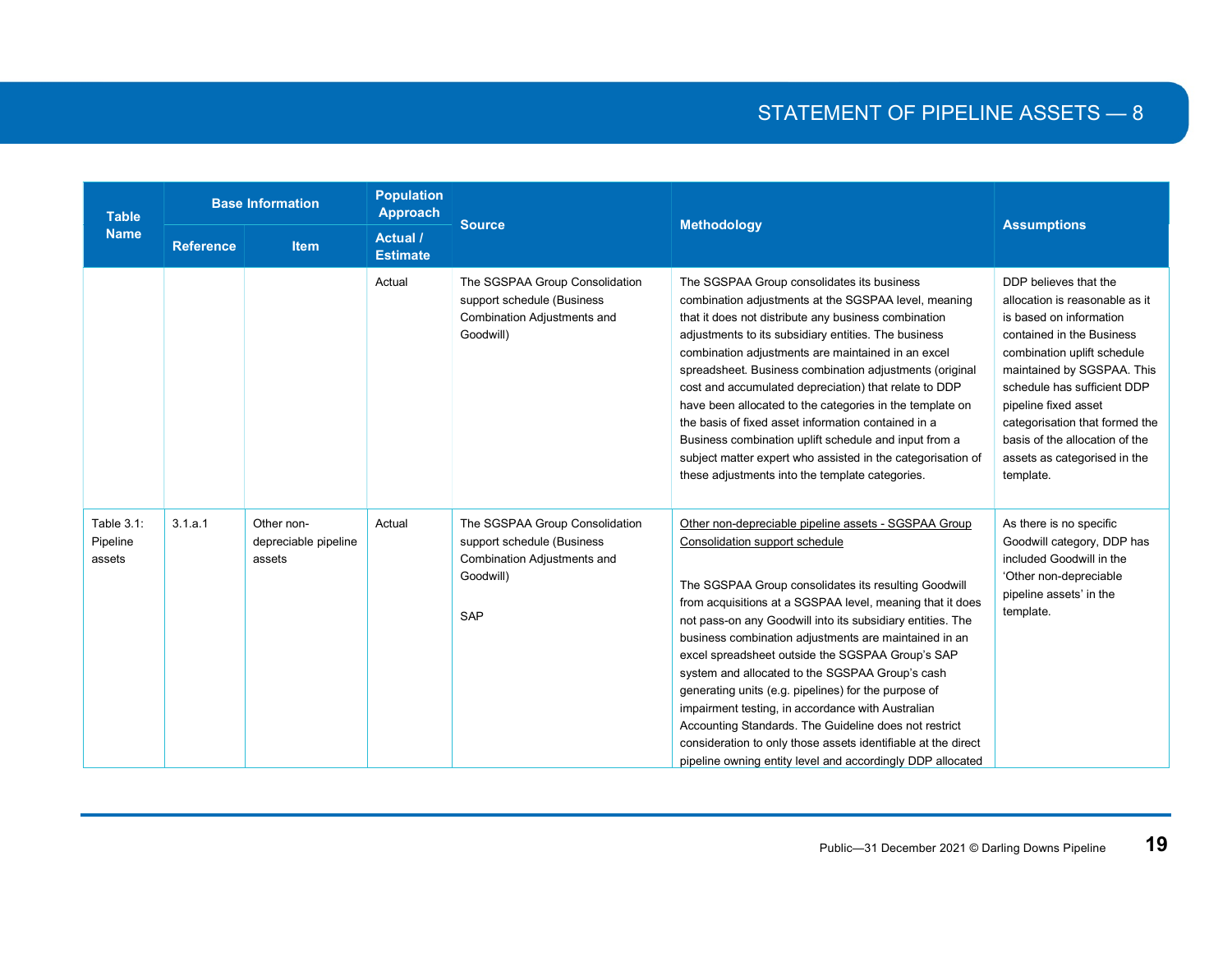# 8 — STATEMENT OF PIPELINE ASSETS

| <b>Table</b> | <b>Base Information</b> |             | <b>Population</b><br><b>Approach</b> | <b>Source</b> | <b>Methodology</b>                                                                                                                                                                                                                                                                                                                                                                                                                                                                                                                                                                                                                                                                                                                                                                                                                                                                                                                                                                                                                                                                                                                                            |                    |
|--------------|-------------------------|-------------|--------------------------------------|---------------|---------------------------------------------------------------------------------------------------------------------------------------------------------------------------------------------------------------------------------------------------------------------------------------------------------------------------------------------------------------------------------------------------------------------------------------------------------------------------------------------------------------------------------------------------------------------------------------------------------------------------------------------------------------------------------------------------------------------------------------------------------------------------------------------------------------------------------------------------------------------------------------------------------------------------------------------------------------------------------------------------------------------------------------------------------------------------------------------------------------------------------------------------------------|--------------------|
| <b>Name</b>  | <b>Reference</b>        | <b>Item</b> | <b>Actual</b> /<br><b>Estimate</b>   |               |                                                                                                                                                                                                                                                                                                                                                                                                                                                                                                                                                                                                                                                                                                                                                                                                                                                                                                                                                                                                                                                                                                                                                               | <b>Assumptions</b> |
|              |                         |             |                                      |               | Goodwill to the pipeline in its statement of assets. DDP<br>considered this a reasonable allocation and disclosure.                                                                                                                                                                                                                                                                                                                                                                                                                                                                                                                                                                                                                                                                                                                                                                                                                                                                                                                                                                                                                                           |                    |
|              |                         |             |                                      |               | Other non-depreciable pipeline assets - SAP TB<br>Amounts have been extracted from DDP's Trial Balances<br>for the reporting period and include GL accounts such as<br>accrued receivables, inventories, deferred tax assets and<br>amounts due from related parties.<br>SAP has functionality that records and identifies any<br>transactions from related parties to DDP, known as trading<br>partner. Related party loan accounts with each trading<br>partner entity were aggregated, where the receivable<br>amount was greater the payable amount the net amount<br>was reported in 'Other non-depreciable pipeline assets'.<br>Where the payable amount was greater than the<br>receivable amount the balance was a net liability and<br>therefore not included in 'Other non-depreciable pipeline<br>assets' in the template. DDP has a legally-enforceable<br>right to set off the recognised amounts and DDP intends<br>either to settle on a net basis or realise the asset and settle<br>the liability simultaneously.<br>In accordance with accounting standards DDP has netted<br>off deferred tax assets and liabilities in its Balance Sheet. |                    |
|              |                         |             |                                      |               | Reclassification of 'Other depreciable pipeline assets'<br>from 'Additions' to 'Initial construction or acquisition cost'<br>'Other depreciable pipeline assets' totalling \$49,192,000                                                                                                                                                                                                                                                                                                                                                                                                                                                                                                                                                                                                                                                                                                                                                                                                                                                                                                                                                                       |                    |
|              |                         |             |                                      |               | have been reclassified from the 'Additions' row to the                                                                                                                                                                                                                                                                                                                                                                                                                                                                                                                                                                                                                                                                                                                                                                                                                                                                                                                                                                                                                                                                                                        |                    |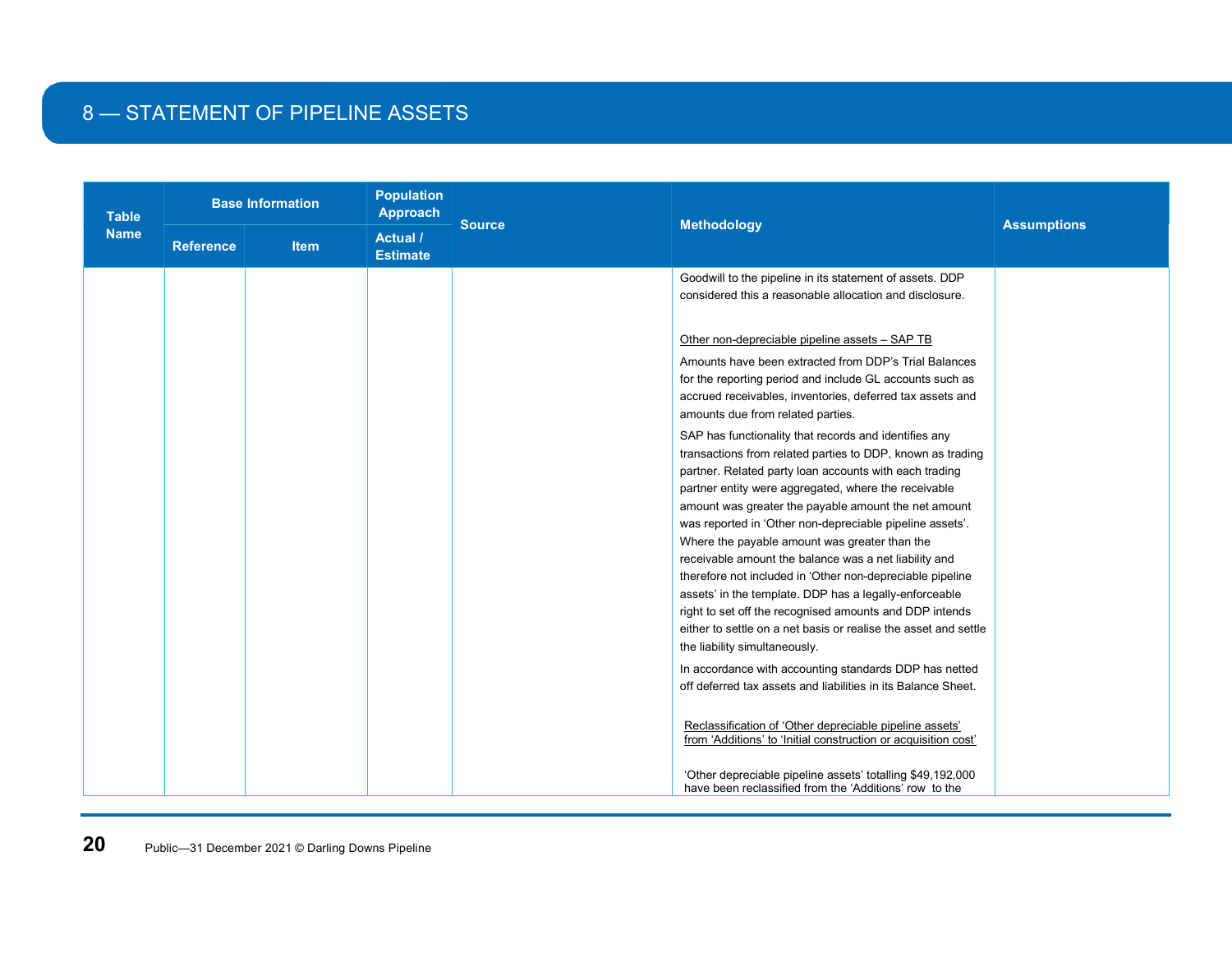#### STATEMENT OF PIPELINE ASSETS — 8

| <b>Table</b>                     | <b>Base Information</b> |                                                      | <b>Population</b><br><b>Approach</b> |                                                                                                                        | <b>Methodology</b>                                                                                                                                                                                                                                                                                                   |                    |
|----------------------------------|-------------------------|------------------------------------------------------|--------------------------------------|------------------------------------------------------------------------------------------------------------------------|----------------------------------------------------------------------------------------------------------------------------------------------------------------------------------------------------------------------------------------------------------------------------------------------------------------------|--------------------|
| <b>Name</b>                      | <b>Reference</b>        | <b>Item</b>                                          | <b>Actual</b> /<br><b>Estimate</b>   | <b>Source</b>                                                                                                          |                                                                                                                                                                                                                                                                                                                      | <b>Assumptions</b> |
|                                  |                         |                                                      |                                      |                                                                                                                        | 'Initial construction or acquisition cost' row based on a<br>review of supporting artefacts identifying that the assets<br>formed part of the assets at the time of Jemena's<br>acquisition of DDP. The reclassification does not result in<br>a change to the 'Closing carrying value' reported in the<br>template. |                    |
|                                  |                         |                                                      |                                      |                                                                                                                        | Non-DDP Other Assets<br>Trade debtor receivable amounts attributable to non-DDP<br>assets as at year end have been removed from the Other<br>Assets amount. Refer to BoP Reference 2.1.1.a for the<br>methodology applied to Non-DDP attributable revenue<br>(and associated trade debtor).                          |                    |
| Table 3.1:<br>Pipeline<br>assets | 3.1.b                   | Inventories,<br>Deferred tax assets,<br>Other assets | Actual                               | The SGSPAA Group Consolidation<br>support schedule (Business<br><b>Combination Adjustments and</b><br>Goodwill)<br>SAP | DDP's Inventories, deferred tax assets and other assets<br>are not shared assets, they form part of Pipeline Assets<br>and are reported on the row 'Other non-depreciable<br>pipeline assets'. (refer to BoP reference 3.1.a for further<br>details).                                                                | N/A                |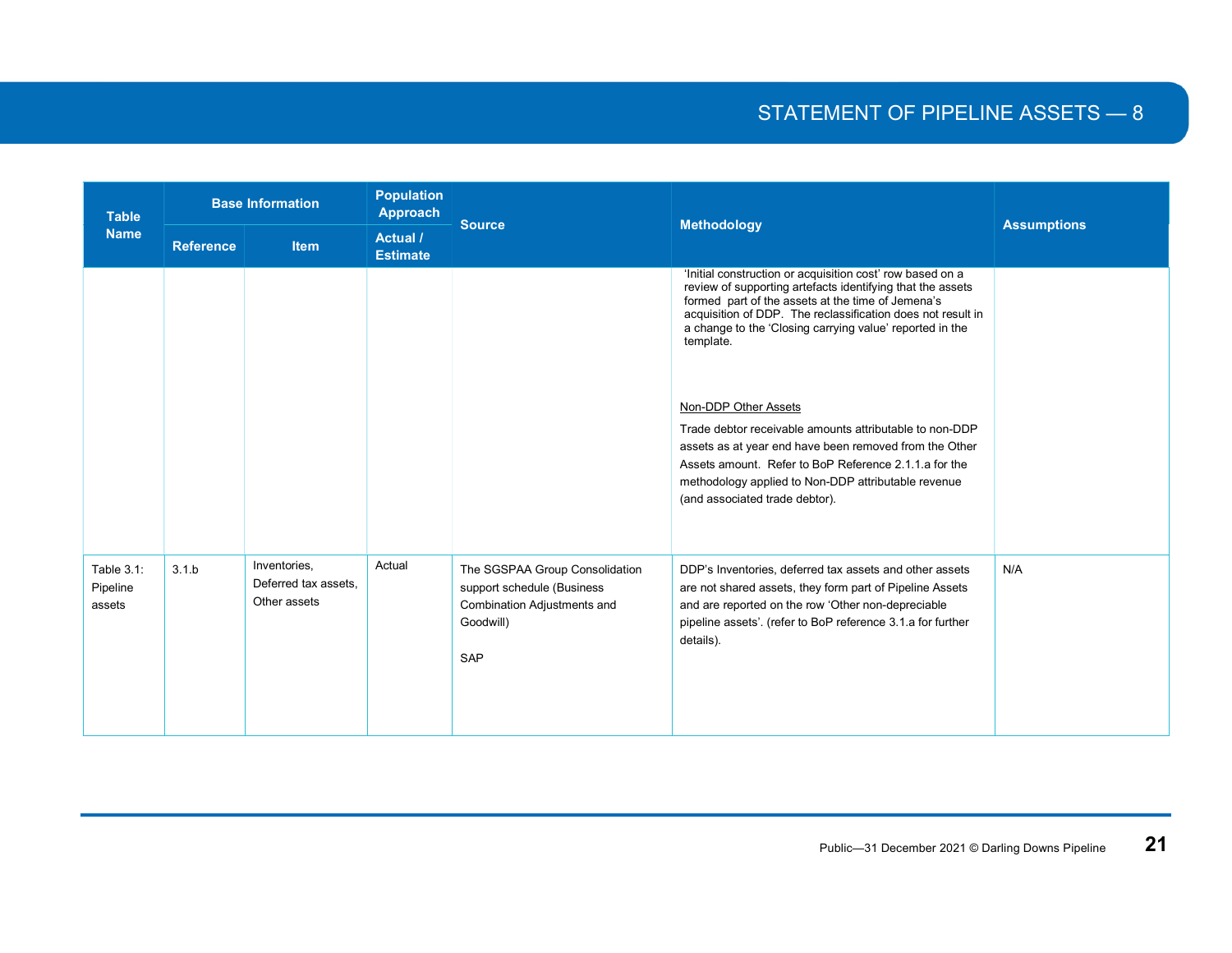#### 9. ASSET USEFUL LIFE

| <b>Table</b>                            | <b>Base Information</b> |                                                                                                                                                          | <b>Population</b><br><b>Approach</b> | <b>Source</b>                                                                                                                     | <b>Methodology</b>                                                                                                                                                                                                                                                                                                                                                                                                                                                                                                                                                                                                                                                                                                                                                                                                                                                                                                                                                                                                                                                                | <b>Assumptions</b> |
|-----------------------------------------|-------------------------|----------------------------------------------------------------------------------------------------------------------------------------------------------|--------------------------------------|-----------------------------------------------------------------------------------------------------------------------------------|-----------------------------------------------------------------------------------------------------------------------------------------------------------------------------------------------------------------------------------------------------------------------------------------------------------------------------------------------------------------------------------------------------------------------------------------------------------------------------------------------------------------------------------------------------------------------------------------------------------------------------------------------------------------------------------------------------------------------------------------------------------------------------------------------------------------------------------------------------------------------------------------------------------------------------------------------------------------------------------------------------------------------------------------------------------------------------------|--------------------|
| <b>Name</b>                             | <b>Reference</b>        | <b>Item</b>                                                                                                                                              | <b>Actual</b> /<br><b>Estimate</b>   |                                                                                                                                   |                                                                                                                                                                                                                                                                                                                                                                                                                                                                                                                                                                                                                                                                                                                                                                                                                                                                                                                                                                                                                                                                                   |                    |
| Table<br>3.1.1:<br>Asset<br>useful life | 3.1.1.a                 | Description (list<br>each individual<br>balance sheet<br>item),<br>Acquisition date,<br>Useful life years,<br>Reason for<br>choosing this<br>useful life | Actual                               | Table 3.3.1: Fixed assets at cost -<br>pipeline assets<br>Table 3.3.2: Shared assets at cost<br>(less straight line depreciation) | Description (list each individual balance sheet item)<br>The 'Description' column was referenced from the 'Description'<br>column as listed in:<br>• Table 3.3.1: Fixed assets at cost - pipeline assets<br>• Table 3.3.2: Shared assets at cost (less straight line<br>depreciation)<br>Assets under construction (AUC) are assets that are still in the<br>process of being constructed and not yet installed ready for<br>use, therefore they are excluded from Table 3.1.1.<br>Acquisition date<br>The assets in the FAMR sourced from SAP, have been<br>aggregated into similar 'Description' items in Table 3.1.1. As<br>there were numerous individual assets in the FAMR therefore<br>the acquisition date is reported as 'various acquisition dates'.<br>Useful life years<br>A FAMR lists individual assets that contain the following<br>information:<br>Asset description (text field)<br>$\bullet$<br>Depreciation start date (date field)<br>$\bullet$<br>Estimated useful life (years)<br>$\bullet$<br>Original Cost (\$)<br>Acquisition (\$) (includes Transfers) | N/A                |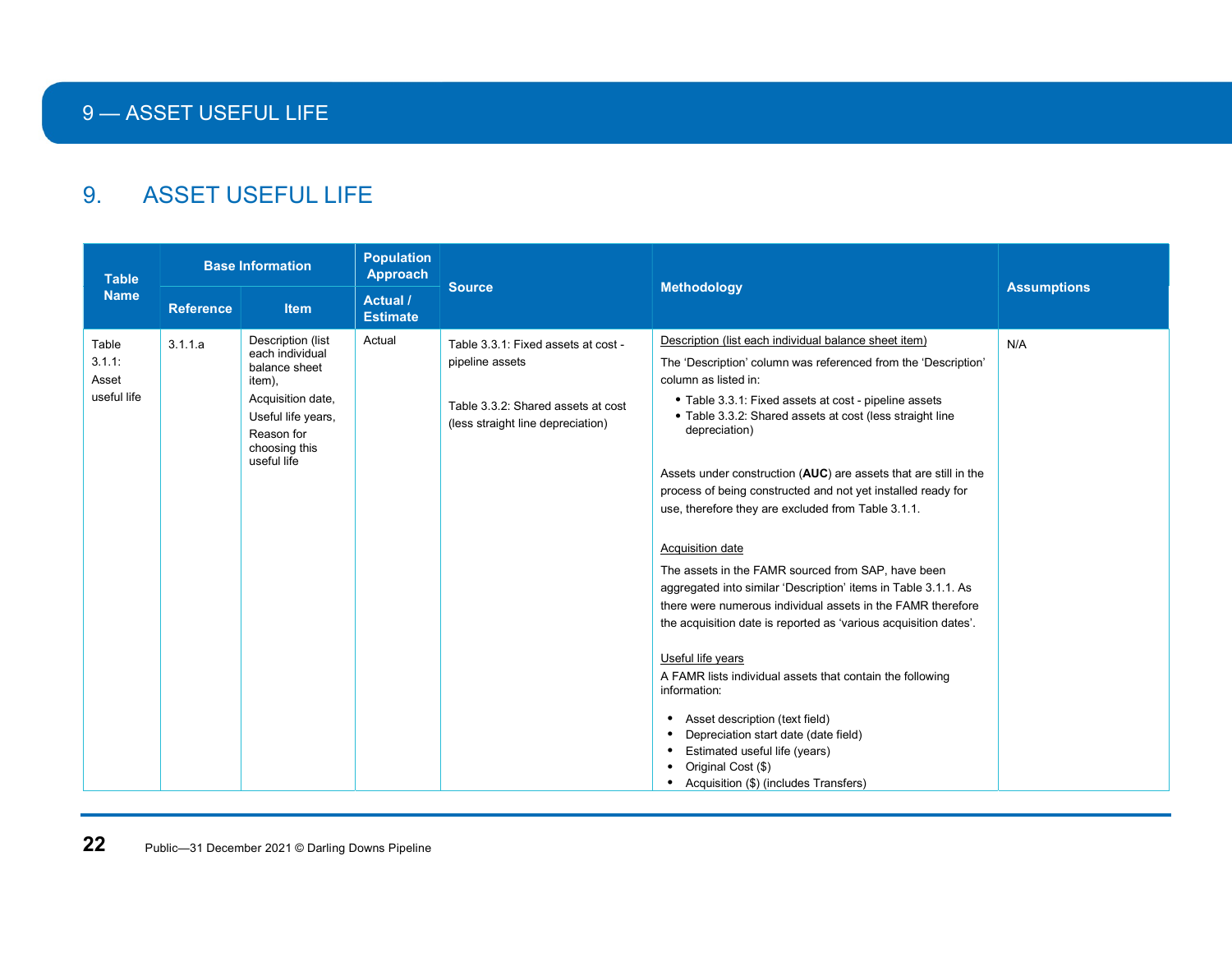### ASSET USEFUL LIFE — 9

| <b>Table</b> | <b>Base Information</b> |             | <b>Population</b><br><b>Approach</b> | <b>Source</b> |                                                                                                                                                                          |                    |
|--------------|-------------------------|-------------|--------------------------------------|---------------|--------------------------------------------------------------------------------------------------------------------------------------------------------------------------|--------------------|
| <b>Name</b>  | <b>Reference</b>        | <b>Item</b> | Actual /<br><b>Estimate</b>          |               | <b>Methodology</b>                                                                                                                                                       | <b>Assumptions</b> |
|              |                         |             |                                      |               | Disposals/retirements (\$)<br>٠<br>Accumulated depreciation (\$)<br>Depreciation for the year (\$)<br>Depreciation retirements (\$)<br>٠<br>Closing book value (\$)<br>٠ |                    |
|              |                         |             |                                      |               | The useful life for each category was calculated based on the<br>calculated weighted average cost useful life formula below with<br>the information sourced from FAMR.   |                    |
|              |                         |             |                                      |               | Weighted average cost useful life equals:<br>(Opening Cost + Aquisitions + Retirements)<br>ᠭ<br>$\sum$<br><b>Total</b> 'Description' Cost<br>* Asset useful life         |                    |
|              |                         |             |                                      |               | Note that the Total Description Costs is the sum of Opening<br>cost + Additions- Retirements.                                                                            |                    |
|              |                         |             |                                      |               | Reason for choosing this useful life                                                                                                                                     |                    |
|              |                         |             |                                      |               | The economic useful life of individual assets is defined in terms<br>of the Australian Accounting Standards and the asset's                                              |                    |
|              |                         |             |                                      |               | expected use to DDP which may not fall within the Guideline's                                                                                                            |                    |
|              |                         |             |                                      |               | Appendix A – Pipeline asset lives. The estimation of the                                                                                                                 |                    |
|              |                         |             |                                      |               | economic useful life of an asset is a matter of judgement based<br>on the Jemena Group's experience with similar assets.                                                 |                    |
|              |                         |             |                                      |               | Additionally, economic useful life shall be considered in relation                                                                                                       |                    |
|              |                         |             |                                      |               | to the life assigned to similar assets within the asset category.                                                                                                        |                    |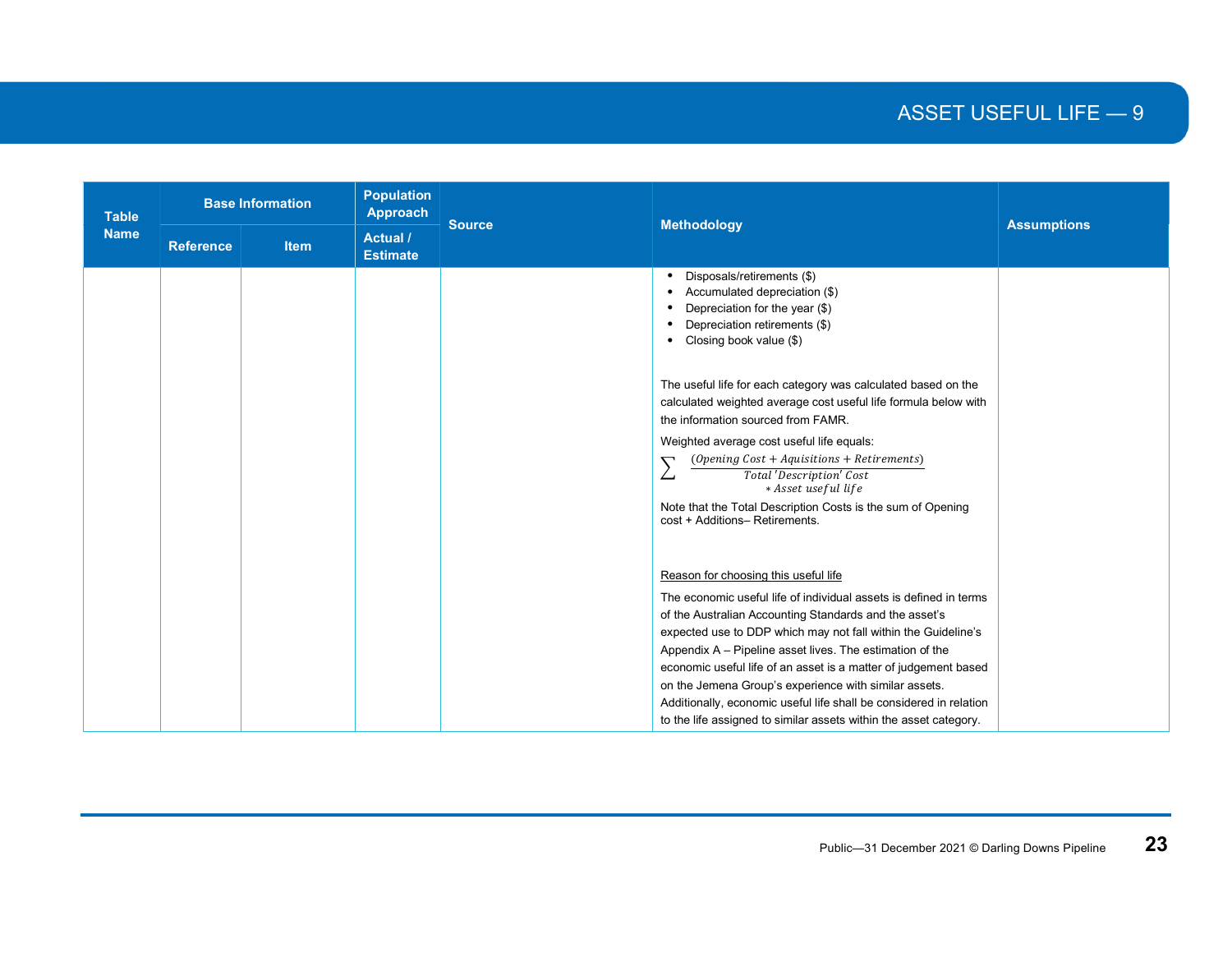# 10. ASSET IMPAIRMENT

| <b>Table</b>                                        | <b>Base Information</b>                                      |                                                                                                                                                                                   | <b>Population</b><br><b>Approach</b> | <b>Source</b> | <b>Methodology</b>                                                                                                                                                                                                                                                                                                                                                                                                                                                                                                                                                                                                                                                                                                                                                                   |                    |
|-----------------------------------------------------|--------------------------------------------------------------|-----------------------------------------------------------------------------------------------------------------------------------------------------------------------------------|--------------------------------------|---------------|--------------------------------------------------------------------------------------------------------------------------------------------------------------------------------------------------------------------------------------------------------------------------------------------------------------------------------------------------------------------------------------------------------------------------------------------------------------------------------------------------------------------------------------------------------------------------------------------------------------------------------------------------------------------------------------------------------------------------------------------------------------------------------------|--------------------|
| <b>Name</b>                                         | <b>Reference</b>                                             | <b>Item</b>                                                                                                                                                                       | Actual /<br><b>Estimate</b>          |               |                                                                                                                                                                                                                                                                                                                                                                                                                                                                                                                                                                                                                                                                                                                                                                                      | <b>Assumptions</b> |
| Table<br>3.2.1:<br>Assets<br>impaired               | <b>BoP</b><br>reference<br>field not<br>included in<br>table | Asset description,<br>Impairment<br>amount \$ nominal,<br>Impairment date,<br>Basis for<br>impairment                                                                             | Actual                               | <b>SAP</b>    | Management tested the DDP Cash Generating Unit, including<br>allocated goodwill for impairment as part of its usual annual<br>impairment testing for December 2021 financial reporting<br>purposes in accordance with Australian Accounting Standard<br>requirements, with no impairment recognised. In assessing the<br>position as at December 2021, management considered both<br>external and internal indicators of impairment such as; changes<br>in the regulatory environment, current and future performance,<br>asset characteristics, physical damage, business environment<br>and market conditions. No impairment was noted as part of<br>testing indefinite life intangible assets therefore no impairment<br>has been recognised for the year ended 31 December 2021. | N/A                |
| Table<br>3.2.2:<br>Asset<br>impairment<br>reversals | <b>BoP</b><br>reference<br>field not<br>included in<br>table | Asset description,<br>Prior Impairment<br>amount,<br>Impairment date,<br>Basis for<br>impairment,<br>Reversal amount<br>\$nominal,<br>Reversal date,<br><b>Basis for Reversal</b> | Actual                               | SAP           | No assets impairment reversals were recorded during the<br>reporting period.                                                                                                                                                                                                                                                                                                                                                                                                                                                                                                                                                                                                                                                                                                         | N/A                |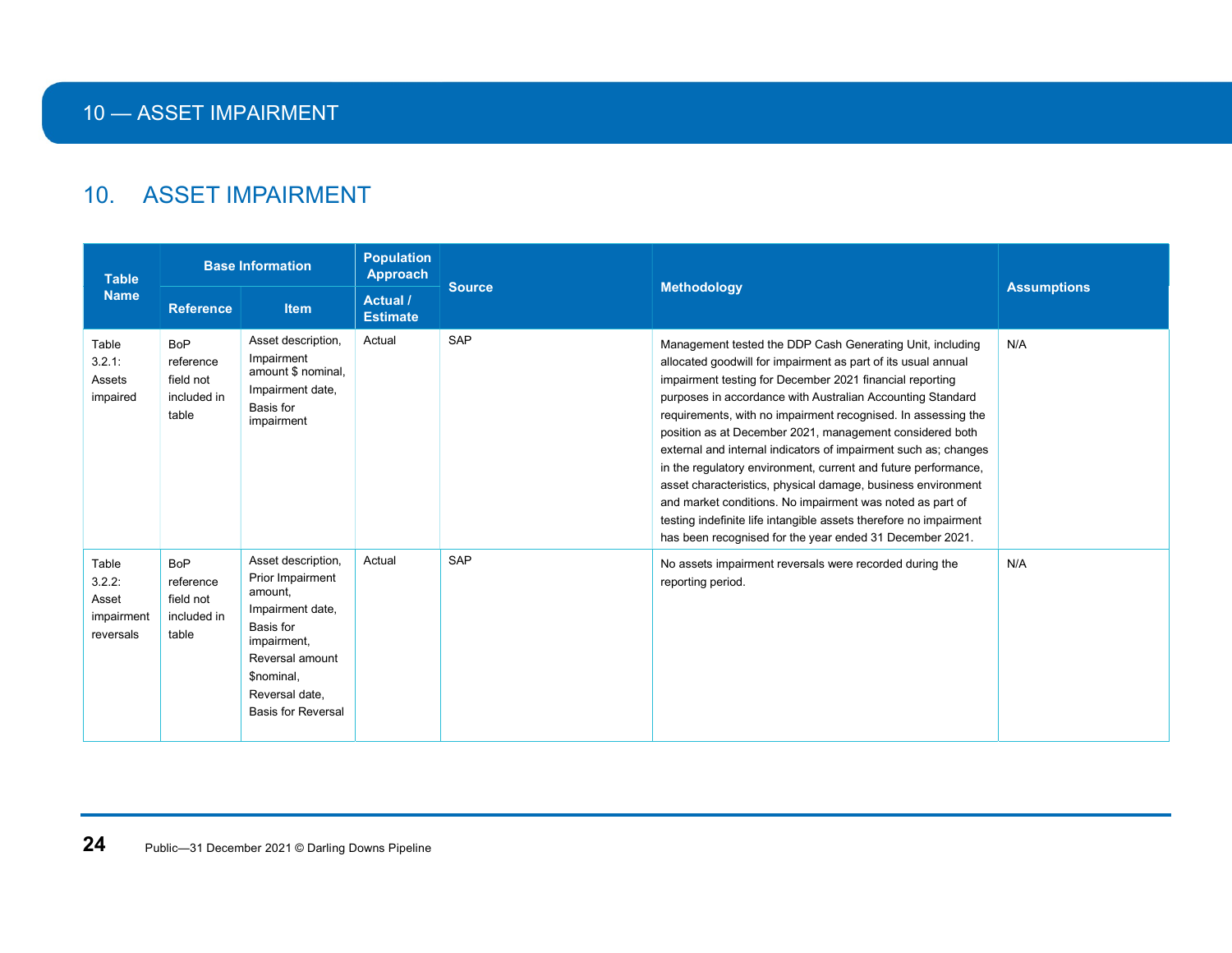DEPRECIATION — 11

# 11. DEPRECIATION

| <b>Table</b>                                                                                                                                                   | <b>Base Information</b> |                                                                                                                                                                                                                                                                                                                             | <b>Population</b><br><b>Approach</b> | <b>Source</b>                                                                                                                                        | <b>Methodology</b>                                                                                                                                                                                                                                                                                                                                                                                                                                                                                                                                                                                                                                                                                                                                                                                                                                                                                                                                                                                                                                           | <b>Assumptions</b> |
|----------------------------------------------------------------------------------------------------------------------------------------------------------------|-------------------------|-----------------------------------------------------------------------------------------------------------------------------------------------------------------------------------------------------------------------------------------------------------------------------------------------------------------------------|--------------------------------------|------------------------------------------------------------------------------------------------------------------------------------------------------|--------------------------------------------------------------------------------------------------------------------------------------------------------------------------------------------------------------------------------------------------------------------------------------------------------------------------------------------------------------------------------------------------------------------------------------------------------------------------------------------------------------------------------------------------------------------------------------------------------------------------------------------------------------------------------------------------------------------------------------------------------------------------------------------------------------------------------------------------------------------------------------------------------------------------------------------------------------------------------------------------------------------------------------------------------------|--------------------|
| <b>Name</b>                                                                                                                                                    | <b>Reference</b>        | <b>Item</b>                                                                                                                                                                                                                                                                                                                 | Actual /<br><b>Estimate</b>          |                                                                                                                                                      |                                                                                                                                                                                                                                                                                                                                                                                                                                                                                                                                                                                                                                                                                                                                                                                                                                                                                                                                                                                                                                                              |                    |
| Table 3.3.1:<br>Pipeline<br>assets at<br>cost -<br>pipeline<br>assets &<br>Table 3.3.2:<br>Shared<br>assets at<br>cost (less<br>straight line<br>depreciation) | 3.3.1.a                 | Description,<br>Category,<br>Acquisition date,<br>Useful life,<br>Estimated<br>residual value,<br>Construction or<br>acquisition cost,<br>Additions,<br>Capitalised<br>Maintenance<br>Disposals, Cost<br>Base, Prior years'<br>accumulated<br>depreciation<br>Current year<br>depreciation,<br><b>Written Down</b><br>Value | Actual                               | SAP FAMR and equipment listing<br>report<br>The SGSPAA Group Consolidation<br>support schedule (Business<br>Combination Adjustments and<br>Goodwill) | The FAMR lists individual assets that was downloaded from<br>SAP.<br>Category<br>Each asset was mapped into the relevant categories provided<br>in the AER template drop down list (e.g. Pipeline, Compressor,<br>City Gates etc.) based on:<br>• analysis of the FAMR Asset description & Asset class;<br>• input from engineers and subject matter experts; and<br>• where relevant, analysis of a separate corresponding<br>equipment listing report which contains more detailed<br>information than the FAMR.<br>DDP used subject matter experts to map its asset categories to<br>that in the template as DDP's SAP system was designed prior<br>to the establishment of the GMR reporting regime.<br>Description<br>The asset description was mapped to the categories in the<br>template except AUC Network which was not included in the<br>AER's drop down list of categories.<br>AUC are assets that are still in the process of being<br>constructed and not yet installed ready for use. Therefore<br>depreciation expense was not yet applied. | N/A                |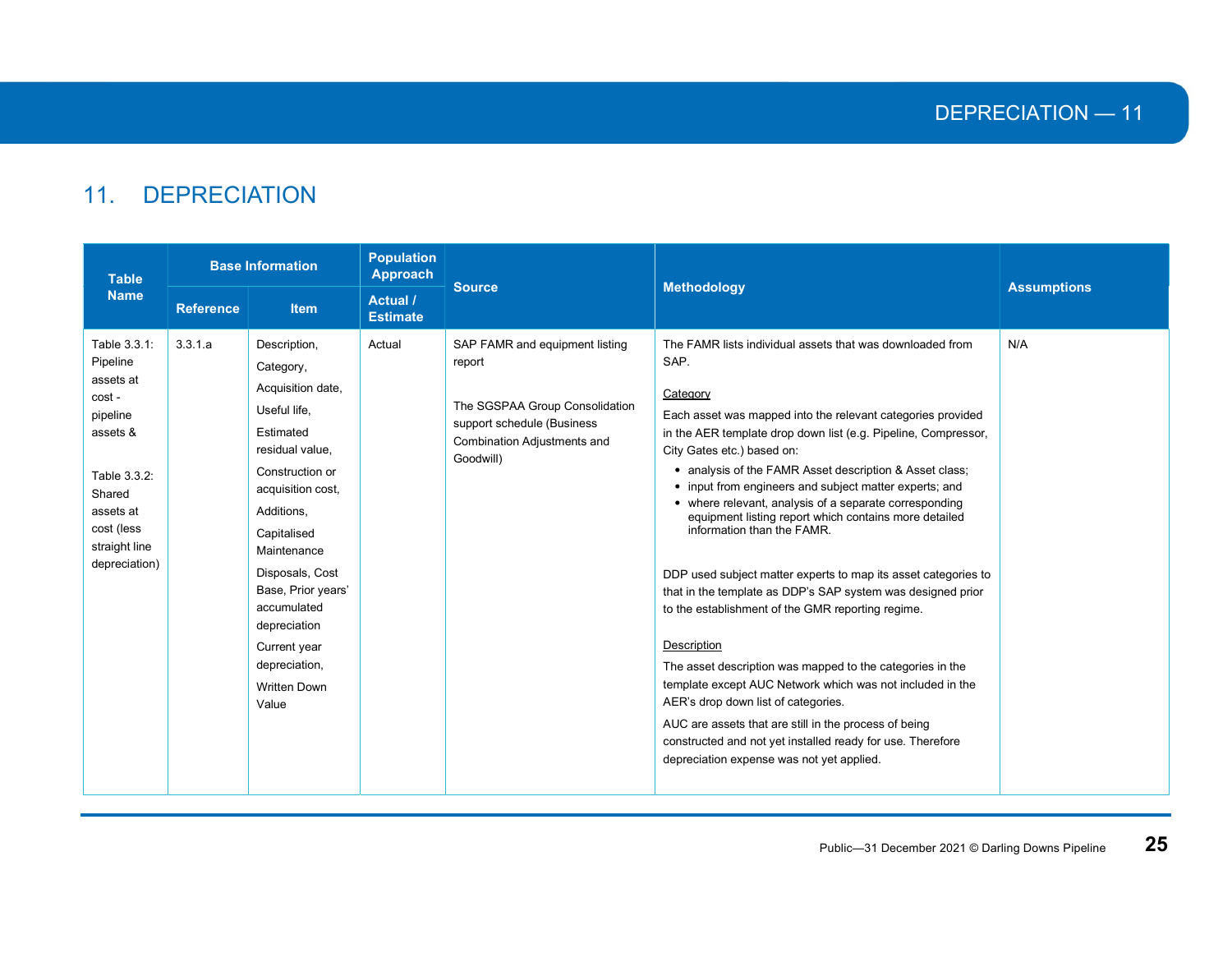# 11 — DEPRECIATION

| <b>Table</b> | <b>Base Information</b> |             | <b>Population</b><br><b>Approach</b> |               |                                                                                                                                                                                                                                                                                                                                                                                                                                                                                                                                                                                                                                                                                                                                                                                                                                                                                                                                                                                                                                                                                                                                                                                                                                                                              |                    |
|--------------|-------------------------|-------------|--------------------------------------|---------------|------------------------------------------------------------------------------------------------------------------------------------------------------------------------------------------------------------------------------------------------------------------------------------------------------------------------------------------------------------------------------------------------------------------------------------------------------------------------------------------------------------------------------------------------------------------------------------------------------------------------------------------------------------------------------------------------------------------------------------------------------------------------------------------------------------------------------------------------------------------------------------------------------------------------------------------------------------------------------------------------------------------------------------------------------------------------------------------------------------------------------------------------------------------------------------------------------------------------------------------------------------------------------|--------------------|
| <b>Name</b>  | <b>Reference</b>        | <b>Item</b> | <b>Actual</b> /<br><b>Estimate</b>   | <b>Source</b> | <b>Methodology</b>                                                                                                                                                                                                                                                                                                                                                                                                                                                                                                                                                                                                                                                                                                                                                                                                                                                                                                                                                                                                                                                                                                                                                                                                                                                           | <b>Assumptions</b> |
|              |                         |             |                                      |               | <b>Acquisition date</b><br>Refer to 'Acquisition date' explanation for Table 3.1.1 Asset<br>useful life.<br>Useful life<br>Refer to 'Useful life' explanation for Table 3.1.1 Asset useful<br>life.<br><b>Estimated residual value</b><br>DDP has estimated there to be no residual value for all pipeline<br>assets which is in accordance with its internal Property, Plant<br>and Equipment policy and aligns with AASB 116 Property,<br>Plant and Equipment which recognises that in practice, the<br>residual value of an asset is often insignificant and therefore<br>immaterial in the calculation of the depreciable amount (AASB<br>$116(53)$ ).<br>Construction or acquisition cost<br>The 'Construction or acquisition cost' column value (\$) was<br>populated for each 'Description' item based on the FAMR data<br>which was aggregated because there were too many separate<br>assets in the FAMR to report them separately in Table 3.3.1.<br>The 'Original cost' of assets in the FAMR were aggregated<br>based on asset 'Description' where the 'Depreciation start date'<br>value was prior to the SGSPAA acquisition of the pipeline on 6<br>June 2017. Fair value uplift adjustments has been applied to<br>the applicable categories in the template. |                    |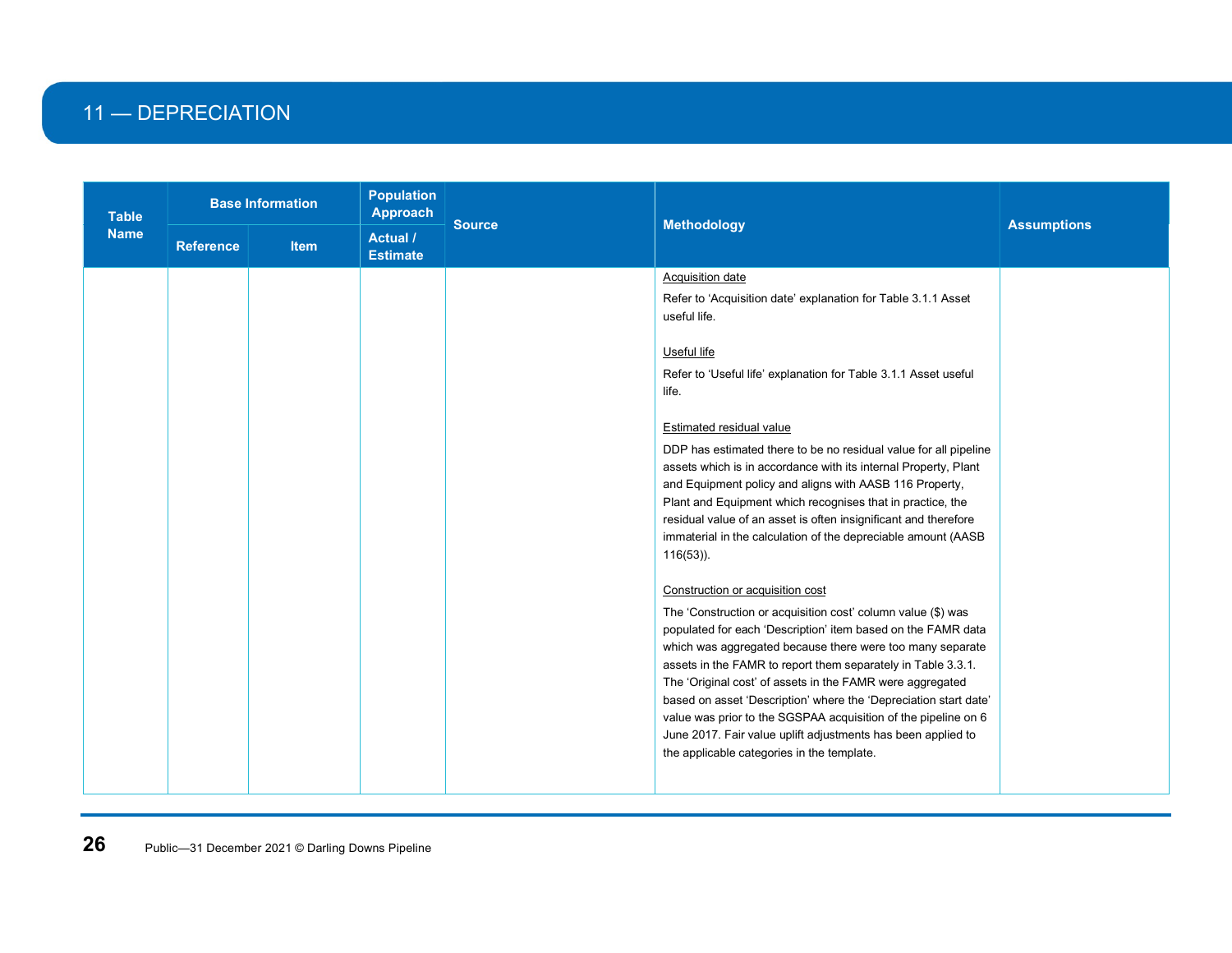#### DEPRECIATION — 11

| <b>Table</b> | <b>Base Information</b> |             | <b>Population</b><br><b>Approach</b> | <b>Source</b> | <b>Methodology</b>                                                                                                                                                                                                                                                                                                                                                                                                                                                                                                                                                                                                                                                                                                                                                                                                                                                                                                                                                                                                                                                                                                                | <b>Assumptions</b> |
|--------------|-------------------------|-------------|--------------------------------------|---------------|-----------------------------------------------------------------------------------------------------------------------------------------------------------------------------------------------------------------------------------------------------------------------------------------------------------------------------------------------------------------------------------------------------------------------------------------------------------------------------------------------------------------------------------------------------------------------------------------------------------------------------------------------------------------------------------------------------------------------------------------------------------------------------------------------------------------------------------------------------------------------------------------------------------------------------------------------------------------------------------------------------------------------------------------------------------------------------------------------------------------------------------|--------------------|
| <b>Name</b>  | <b>Reference</b>        | <b>Item</b> | Actual /<br><b>Estimate</b>          |               |                                                                                                                                                                                                                                                                                                                                                                                                                                                                                                                                                                                                                                                                                                                                                                                                                                                                                                                                                                                                                                                                                                                                   |                    |
|              |                         |             |                                      |               | Prior year disposal removed from the 'Construction or<br>acquisition cost' were added back to report a life to date<br>'Construction or acquisition cost' (refer to disposal explanation<br>below for methodology explanation) prior to SGSPAA's<br>acquisition of the pipeline during June 2017.<br><b>Additions</b><br>The 'Additions' column was populated for each description item<br>based on the FAMR data which was aggregated because there<br>were too many separate assets in the FAMR to report them<br>separately in Table 3.3.1. The 'Original cost' and the<br>'Acquisition' value of assets in the FAMR were aggregated<br>based on asset 'Description' where the 'Depreciation start date'<br>value was after SGSPAA's acquisition of the pipeline during<br>June 2017.<br>Prior year disposals removed from the original cost were added<br>back to report a life to date original cost after SGSPAA's<br>acquisition of the pipeline during June 2017.<br><b>Capitalised Maintenance</b><br>DDP does not have any capitalised maintenance. Maintenance<br>costs such as day to day servicing including labour, |                    |
|              |                         |             |                                      |               | consumables and spare parts are excluded from measurement<br>of an item of PPE in accordance with the SGSPAA Group's<br>PPE policy and AASB 116 (12).                                                                                                                                                                                                                                                                                                                                                                                                                                                                                                                                                                                                                                                                                                                                                                                                                                                                                                                                                                             |                    |
|              |                         |             |                                      |               | Disposals                                                                                                                                                                                                                                                                                                                                                                                                                                                                                                                                                                                                                                                                                                                                                                                                                                                                                                                                                                                                                                                                                                                         |                    |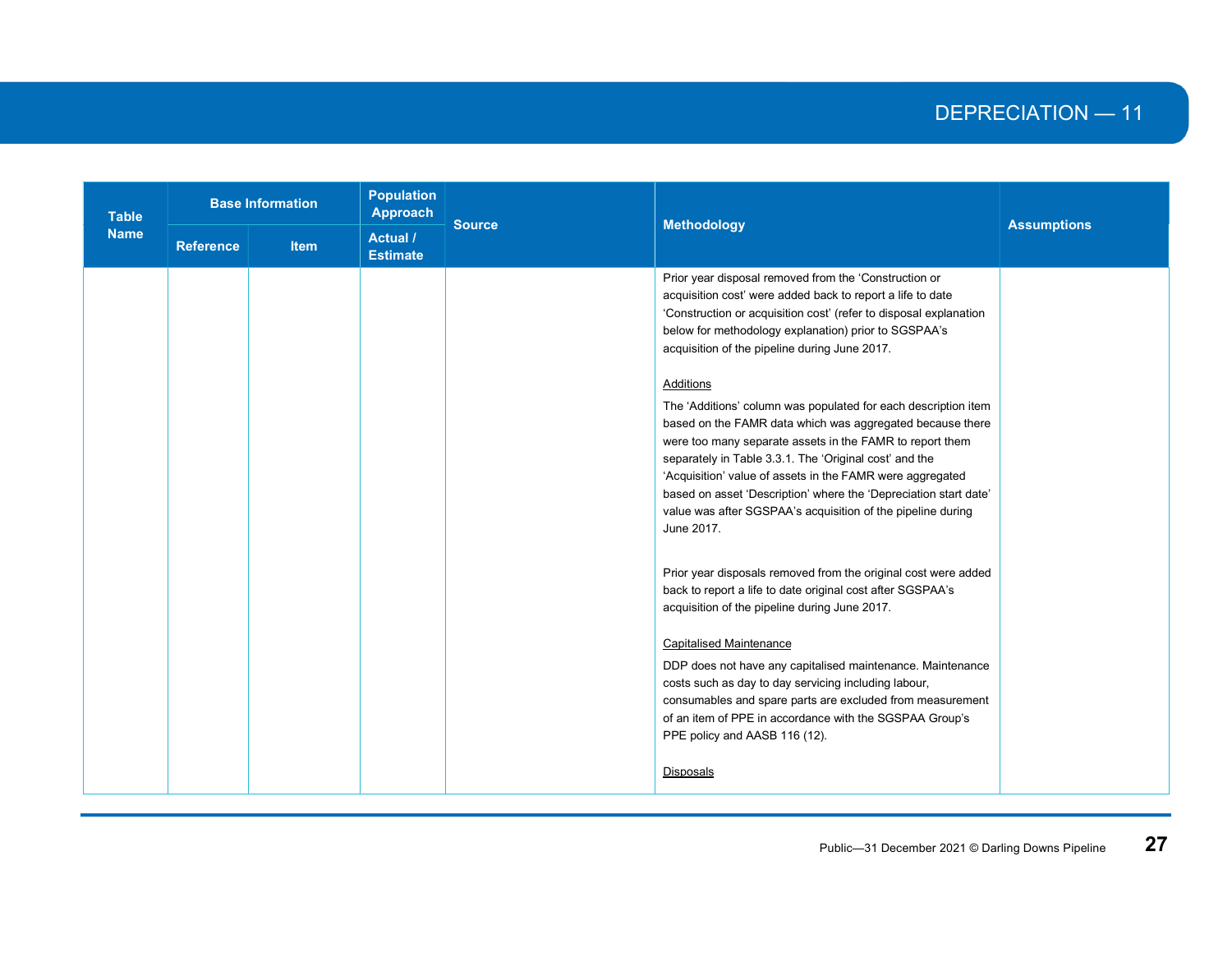# 11 — DEPRECIATION

| <b>Table</b> | <b>Base Information</b> |             | <b>Population</b><br><b>Approach</b> | <b>Source</b> | <b>Methodology</b>                                                                                                                                                                                                                                                                                                                                                                                                                                                                                                                                                                                                                                                                                                                                                                                                                                                                                                                | <b>Assumptions</b> |
|--------------|-------------------------|-------------|--------------------------------------|---------------|-----------------------------------------------------------------------------------------------------------------------------------------------------------------------------------------------------------------------------------------------------------------------------------------------------------------------------------------------------------------------------------------------------------------------------------------------------------------------------------------------------------------------------------------------------------------------------------------------------------------------------------------------------------------------------------------------------------------------------------------------------------------------------------------------------------------------------------------------------------------------------------------------------------------------------------|--------------------|
| <b>Name</b>  | <b>Reference</b>        | <b>Item</b> | Actual /<br><b>Estimate</b>          |               |                                                                                                                                                                                                                                                                                                                                                                                                                                                                                                                                                                                                                                                                                                                                                                                                                                                                                                                                   |                    |
|              |                         |             |                                      |               | DDP took reasonable steps to source historical disposal<br>information but was unable to obtain FAMR transactional data<br>from the previous owner.<br>Prior years' accumulated depreciation<br>Sourced based on the aggregation of prior year GMR<br>template's:<br>• Prior years' accumulated depreciation<br>• Current year accumulated depreciation<br>Current year accumulated depreciation<br>The 'Current year depreciation' values in the FAMR were<br>aggregated for each 'description' row and then populated in<br>this column of the table. Accumulated fair value uplift<br>depreciation has been applied to the applicable categories in<br>the template. Fair value uplift depreciation has been applied to<br>the applicable categories in the template.<br>Reversal of accumulated depreciation in the FAMR (Balance<br>sheet entry only) upon disposal of an asset was recorded in<br>this column of the table. |                    |
|              |                         |             |                                      |               | Written down value<br>The 'Written down value' of all assets in table 3.3.1 was                                                                                                                                                                                                                                                                                                                                                                                                                                                                                                                                                                                                                                                                                                                                                                                                                                                   |                    |
|              |                         |             |                                      |               | aggregated.                                                                                                                                                                                                                                                                                                                                                                                                                                                                                                                                                                                                                                                                                                                                                                                                                                                                                                                       |                    |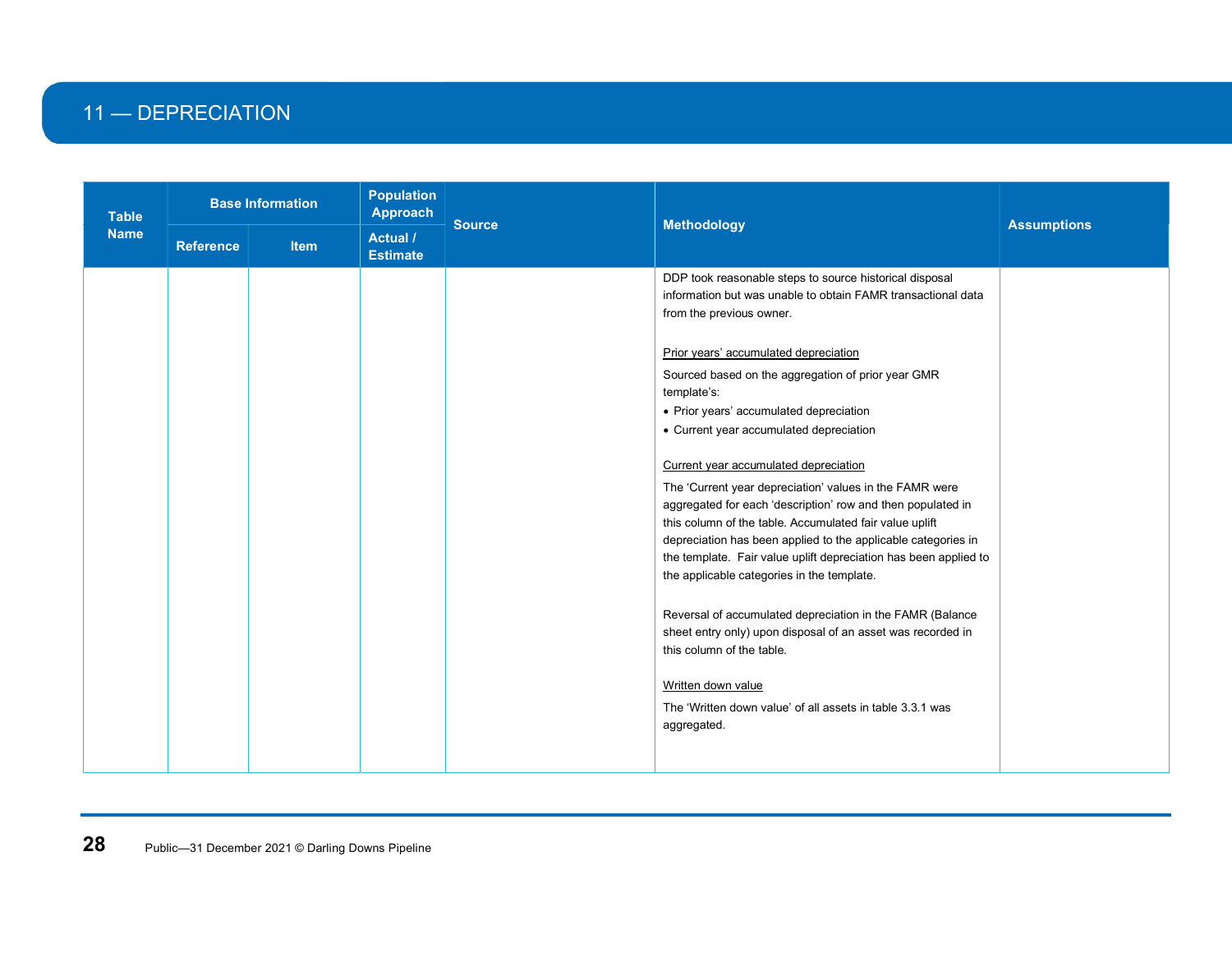#### DEPRECIATION — 11

| <b>Table</b> | <b>Base Information</b> |             | <b>Population</b><br><b>Approach</b> | <b>Source</b> |                                                                                                                                                                                                                                                                                                                                                                                                                                                                                                                                                                                                                                                                                                                                                                                                                                                                  | <b>Assumptions</b> |
|--------------|-------------------------|-------------|--------------------------------------|---------------|------------------------------------------------------------------------------------------------------------------------------------------------------------------------------------------------------------------------------------------------------------------------------------------------------------------------------------------------------------------------------------------------------------------------------------------------------------------------------------------------------------------------------------------------------------------------------------------------------------------------------------------------------------------------------------------------------------------------------------------------------------------------------------------------------------------------------------------------------------------|--------------------|
| <b>Name</b>  | <b>Reference</b>        | <b>Item</b> | Actual /<br><b>Estimate</b>          |               | <b>Methodology</b>                                                                                                                                                                                                                                                                                                                                                                                                                                                                                                                                                                                                                                                                                                                                                                                                                                               |                    |
|              |                         |             |                                      |               | Other depreciable pipeline assets - SGSPAA Group<br>Consolidation support schedule<br>Contract intangible and Capitalised interest sourced from the<br>SGSPAA Group Consolidation support schedule have been<br>reported within the 'Other depreciable pipeline assets'<br>category.<br>Reclassification of 'Other depreciable pipeline assets' from<br>'Additions' to 'Initial construction or acquisition cost'<br>'Other depreciable pipeline assets' totalling \$49,192,000 have<br>been reclassified from the 'Additions' column to the 'Initial<br>construction or acquisition cost' column based on a review of<br>supporting artefacts identifying that the assets formed part of<br>the assets at the time of Jemena's acquisition of DDP. The<br>reclassification does not result in a change to the 'Written<br>down value' reported in the template. |                    |
|              |                         |             |                                      |               | Non-DDP Fixed Assets<br>Non-DDP Fixed Assets are recorded in a separate<br>$\bullet$<br>cost centre. Assets recorded in the Non-DDP cost<br>centre are removed from the financial reporting<br>template.                                                                                                                                                                                                                                                                                                                                                                                                                                                                                                                                                                                                                                                         |                    |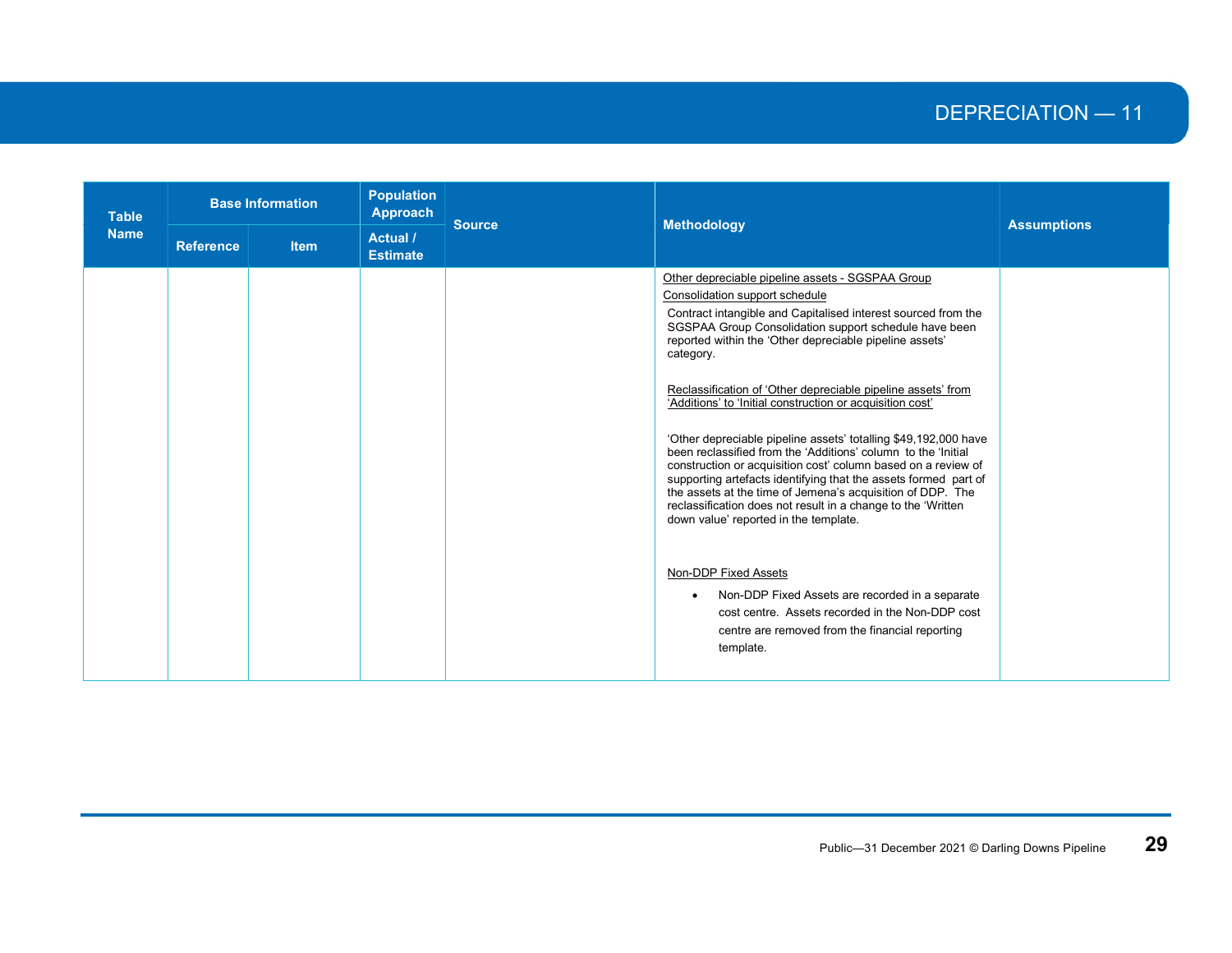# 12. SHARED SUPPORTING ASSETS

| <b>Table</b>                                                   | <b>Base Information</b> |                                                                                                                                                                                                                       | <b>Population</b><br><b>Approach</b> | <b>Source</b> | <b>Methodology</b>                                                     | <b>Assumptions</b> |
|----------------------------------------------------------------|-------------------------|-----------------------------------------------------------------------------------------------------------------------------------------------------------------------------------------------------------------------|--------------------------------------|---------------|------------------------------------------------------------------------|--------------------|
| <b>Name</b>                                                    | <b>Reference</b>        | Item                                                                                                                                                                                                                  | Actual /<br><b>Estimate</b>          |               |                                                                        |                    |
| Table<br>3.4.1:<br>Shared<br>supporting<br>asset<br>allocation | 3.4.1.a                 | Description (list<br>each individual<br>shared asset<br>category greater<br>than 5 percent),<br>Category of<br>shared assets,<br>Total amount,<br>Percent allocated<br>to pipeline,<br>Total allocated to<br>pipeline | Actual                               | SAP - FAMR    | No Shared Assets greater than 5 percent have been allocated to<br>DDP. | N/A                |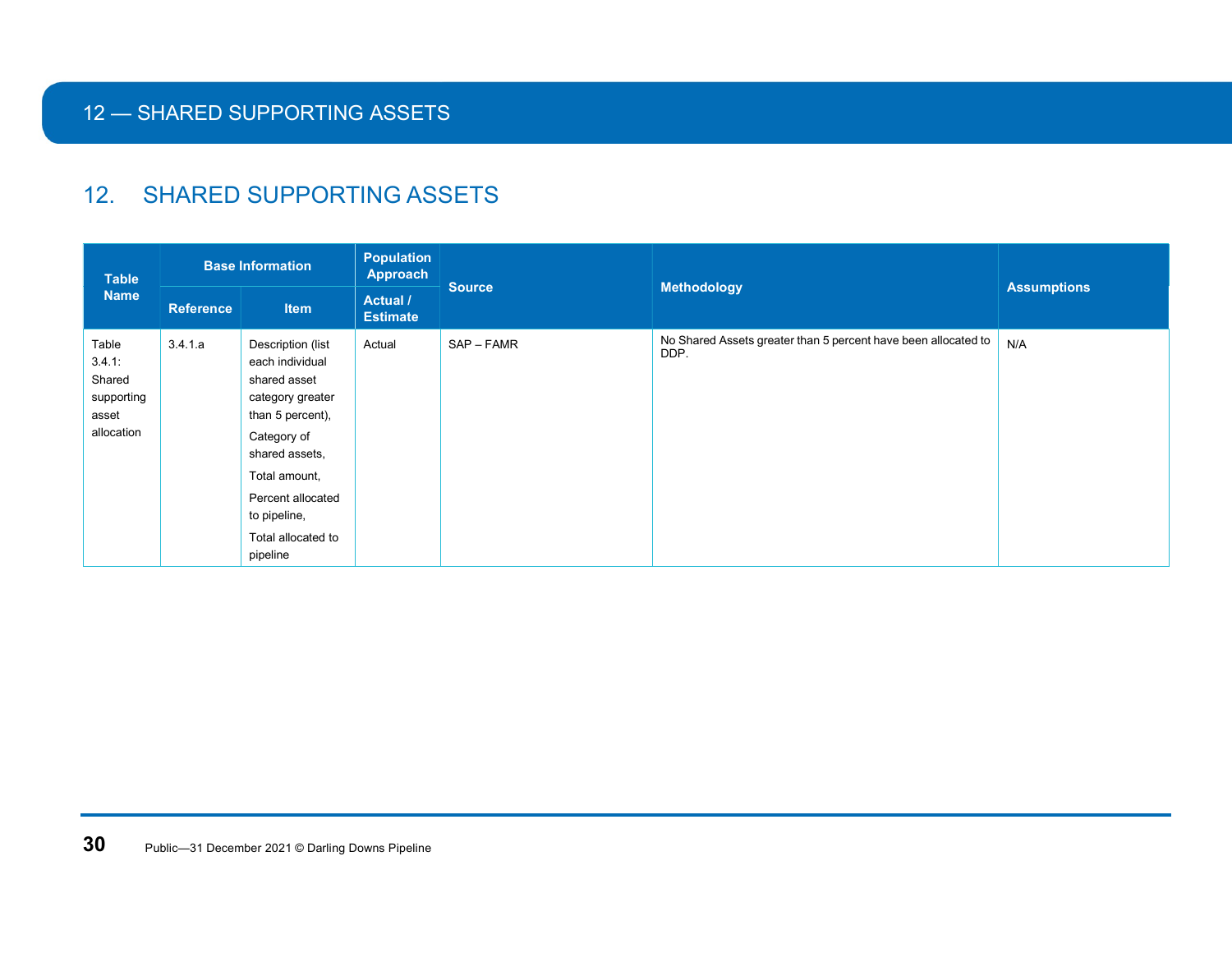|                                                                      |                                    | <b>Base Information</b> |                                                                 | <b>Population</b><br><b>Approach</b>     | <b>Source</b>                       |                                                                                                                                                                                                                                                                                                                                                                                                                                                                                                                                                                                                       |                                                                                                                                                                                                 |
|----------------------------------------------------------------------|------------------------------------|-------------------------|-----------------------------------------------------------------|------------------------------------------|-------------------------------------|-------------------------------------------------------------------------------------------------------------------------------------------------------------------------------------------------------------------------------------------------------------------------------------------------------------------------------------------------------------------------------------------------------------------------------------------------------------------------------------------------------------------------------------------------------------------------------------------------------|-------------------------------------------------------------------------------------------------------------------------------------------------------------------------------------------------|
| <b>Table Name</b>                                                    | <b>Asset</b><br><b>Description</b> | Year                    | Item & Basis of<br><b>Preparation (BoP)</b><br><b>Reference</b> | <b>Actual</b> /<br>Estimate <sup>4</sup> |                                     | <b>Methodology</b>                                                                                                                                                                                                                                                                                                                                                                                                                                                                                                                                                                                    | <b>Assumptions</b>                                                                                                                                                                              |
| Table $4.1$ :<br>Recovered<br>capital method<br>- pipeline<br>assets | <b>Pipeline Assets</b>             | 2005 - 2021             | Construction cost.<br>Additions<br>BoP Reference: 4.1.a         | Actual                                   | <b>SAP FAMR</b>                     | The SAP FAMR was exported into an excel file. The<br>assets were aggregated by year, based on the year<br>within the field 'Capitalisation date'.<br>Mid-point Net Capital Expenditure Gross Up<br>Capex additions and disposals for each year are<br>escalated to a mid-year point to account for the return<br>on capital for capital expenditure incurred during the<br>year.<br>Mid Point Gross Capex<br>$= Capex \times (1 + Rate of Return percentage)^{0.5}$<br>The Rate of Return percentage input calculation<br>methodology is further explained below (refer to 'Rate<br>of Return' item). | No material<br>replacements or<br>disposals over the life of<br>the pipeline.<br>Pipelines are a stable<br>asset and it is<br>reasonable to expect<br>that there would be<br>minimal disposals. |
| Table $4.1$ :<br>Recovered                                           | <b>Pipeline Assets</b>             | $2005 - 2021$           | Negative residual value<br>BoP Reference: 4.1.b                 | Estimate                                 | <b>Expert Engineering</b><br>Report | Negative residual value is calculated as:                                                                                                                                                                                                                                                                                                                                                                                                                                                                                                                                                             | Negative residual value<br>is interpreted as the                                                                                                                                                |

<sup>4</sup> For all Estimates, refer to the following table explaining why estimates were required, steps taken to locate actual information, the basis for the estimate and why the estimate represents the best estimate possible and has been arrived at on a reasonable basis.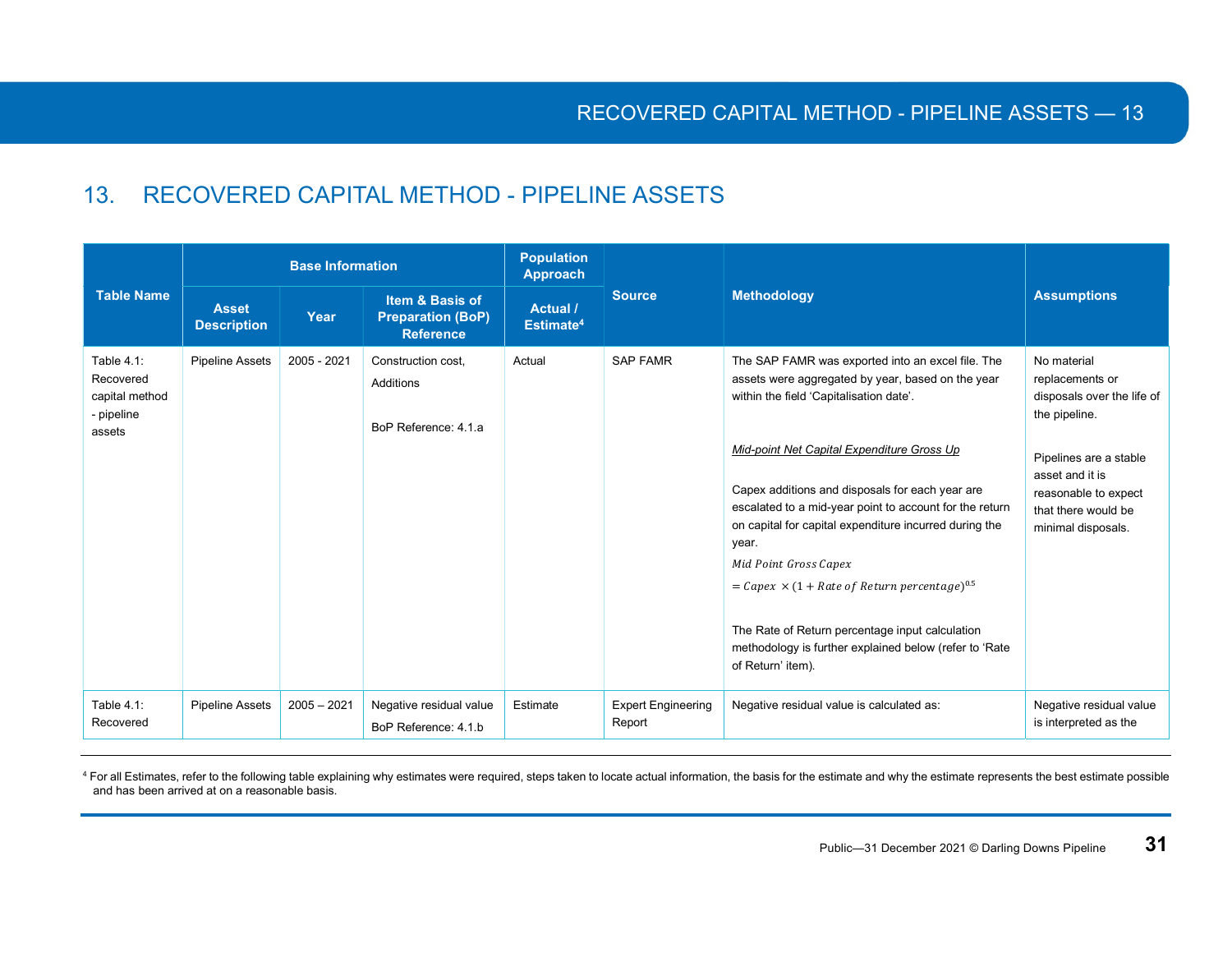|                                                                        |                                    | <b>Base Information</b> |                                                                 | <b>Population</b><br><b>Approach</b> |                                                                                                                                                                             |                                                                                                                                                                                                                                                                                                                                                                                                                                                                                                                                                                                                                                                                                                                                                                                                                          |                                                                                                                                                                                                                                                                                                                                                                                                                                              |
|------------------------------------------------------------------------|------------------------------------|-------------------------|-----------------------------------------------------------------|--------------------------------------|-----------------------------------------------------------------------------------------------------------------------------------------------------------------------------|--------------------------------------------------------------------------------------------------------------------------------------------------------------------------------------------------------------------------------------------------------------------------------------------------------------------------------------------------------------------------------------------------------------------------------------------------------------------------------------------------------------------------------------------------------------------------------------------------------------------------------------------------------------------------------------------------------------------------------------------------------------------------------------------------------------------------|----------------------------------------------------------------------------------------------------------------------------------------------------------------------------------------------------------------------------------------------------------------------------------------------------------------------------------------------------------------------------------------------------------------------------------------------|
| <b>Table Name</b>                                                      | <b>Asset</b><br><b>Description</b> | Year                    | Item & Basis of<br><b>Preparation (BoP)</b><br><b>Reference</b> | Actual /<br>Estimate <sup>4</sup>    | <b>Source</b>                                                                                                                                                               | <b>Methodology</b>                                                                                                                                                                                                                                                                                                                                                                                                                                                                                                                                                                                                                                                                                                                                                                                                       | <b>Assumptions</b>                                                                                                                                                                                                                                                                                                                                                                                                                           |
| capital method<br>$-$ pipeline<br>assets                               |                                    |                         |                                                                 |                                      | Inflation rate:<br>SGSPAA internal<br>CY17 budgeted<br>CPI<br>Discount rate:<br>5 year average rate<br>for 15 year<br>Australian<br>Government<br>Securities (AGS)<br>bonds | $PV(Decommissioning)_t = C_{T_E} \times \frac{(1+i)^{T_D-T_E}}{(1+r)^{T_D-t}}$<br>Where:<br>• $C_{T_E}$ is the estimated cost of decommissioning in<br>dollars as at time $T_F$<br>• $T_D$ is the expected year of decommissioning<br>$\bullet$ <i>i</i> is the estimated inflation rate<br>• $r$ is the estimated discount rate<br>$\bullet$ t is the year of the estimate<br>An Internal Engineering report was used as the basis<br>for estimating the decommissioning cost $(C_{T_F})$ .<br>Phasing of Negative Residual value<br>The year 1 value of the decommissioning cost was<br>reported in year 1. The cost of debt incremental was<br>then reported for each subsequent year until 2020. In<br>2021 the increment is calculated as the difference in<br>total negative residual value between 2020 and 2021. | present value of the<br>forecast<br>decommissioning cost<br>that the service provider<br>will pay when the<br>pipeline is removed<br>from service in the<br>future.<br>The expert engineering<br>report is an accurate<br>basis for estimating the<br>cost to decommission<br>the pipeline.<br>The 5 year average of<br>the 15 year AGS bonds<br>are appropriate to<br>estimate rate of return<br>for present value<br>calculation purposes. |
| Table $4.1$ :<br>Recovered<br>capital method<br>$-$ pipeline<br>assets | <b>Pipeline Assets</b>             | $2005 - 2021$           | Maintenance<br>capitalised<br>BoP Reference: 4.1.c              | N/A                                  | $2005 - 2017$<br><b>Origin Energy Trial</b><br>Balances & Fixed<br>Asset Register                                                                                           | No data for capitalised maintenance was noted in the<br>review of the Fixed Register reports and the relevant<br>Trial Balances.                                                                                                                                                                                                                                                                                                                                                                                                                                                                                                                                                                                                                                                                                         | N/A                                                                                                                                                                                                                                                                                                                                                                                                                                          |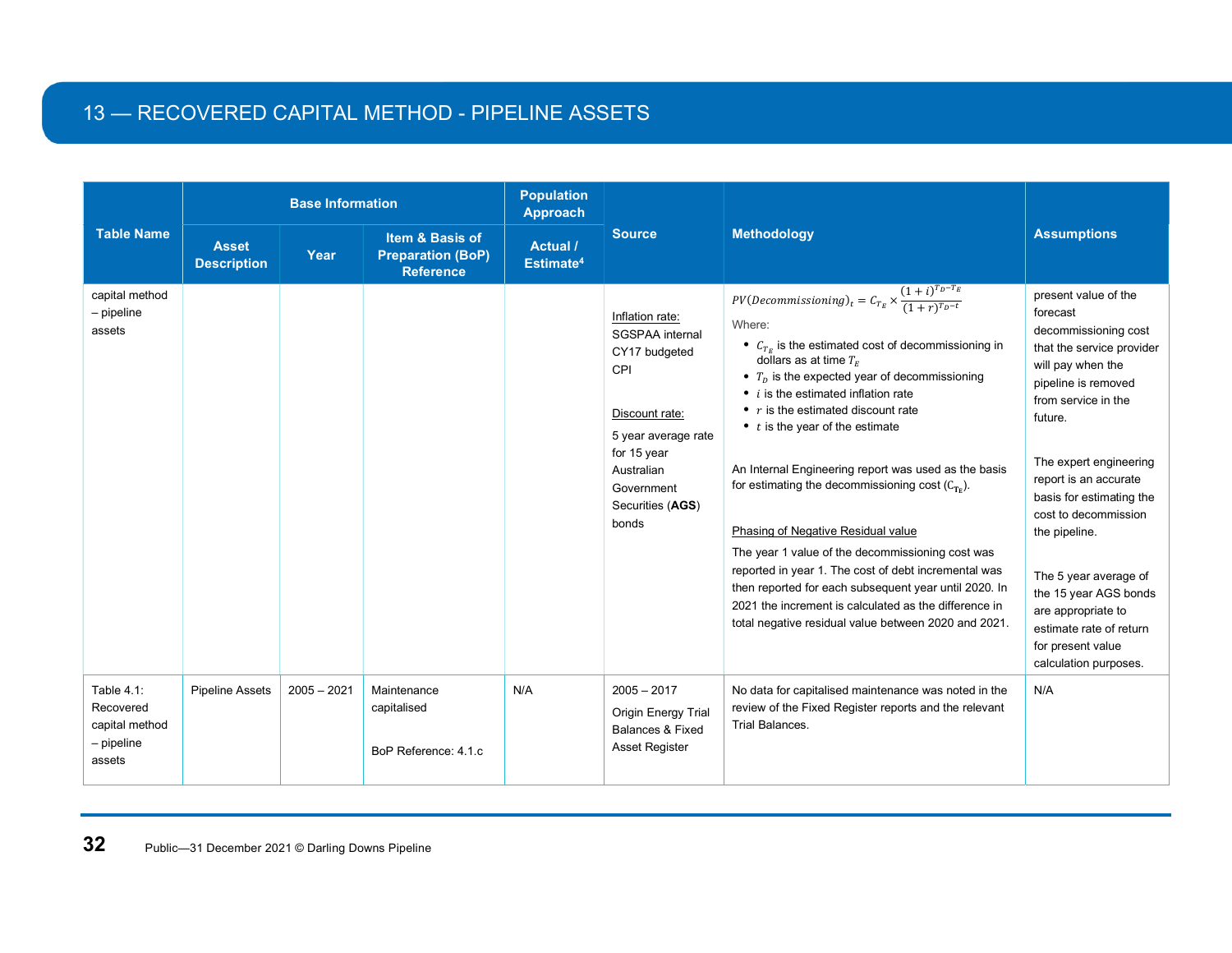| <b>Table Name</b>                                                   |                                    | <b>Base Information</b>         |                                                                 | <b>Population</b><br><b>Approach</b>     |                                                                                                                                                                                                                                                                                       | <b>Methodology</b>                                                                                                                                                                                                                                                     |                                                                                                                                                                                                                              |
|---------------------------------------------------------------------|------------------------------------|---------------------------------|-----------------------------------------------------------------|------------------------------------------|---------------------------------------------------------------------------------------------------------------------------------------------------------------------------------------------------------------------------------------------------------------------------------------|------------------------------------------------------------------------------------------------------------------------------------------------------------------------------------------------------------------------------------------------------------------------|------------------------------------------------------------------------------------------------------------------------------------------------------------------------------------------------------------------------------|
|                                                                     | <b>Asset</b><br><b>Description</b> | Year                            | Item & Basis of<br><b>Preparation (BoP)</b><br><b>Reference</b> | <b>Actual</b> /<br>Estimate <sup>4</sup> | <b>Source</b>                                                                                                                                                                                                                                                                         |                                                                                                                                                                                                                                                                        | <b>Assumptions</b>                                                                                                                                                                                                           |
|                                                                     |                                    |                                 |                                                                 |                                          | 2017 - 2021 SAP<br><b>Trial Balance and</b><br>FAMR:<br>Jemena Darling<br>Downs Pipeline<br>$(1)$ Pty Ltd<br>(DDP 1)<br>Jemena Darling<br>Downs Pipeline<br>(2) Pty Ltd<br>(DDP <sub>2</sub> )<br>Jemena Darling<br>$\bullet$<br>Downs Pipeline<br>(3) Pty Ltd<br>(DDP <sub>3</sub> ) |                                                                                                                                                                                                                                                                        |                                                                                                                                                                                                                              |
| Table 4.1:<br>Recovered<br>capital method<br>$-$ pipeline<br>assets | <b>Pipeline Assets</b>             | 1 Jan 2005<br>$-5$ June<br>2017 | Disposals (at cost)<br>BoP Reference: 4.1.d                     | Estimate                                 | Pipeline Assets -<br>Disposals (at cost)<br>(6 June 2017 - 31<br>December 2021)                                                                                                                                                                                                       | DDP estimated there to be no proceeds of disposals<br>for the pipeline in the pre-acquisition period.<br>This estimate is based on analysis of the actual data<br>for the SGSPAA post-acquisition period when there<br>were no proceeds of disposals for the pipeline. | Disposal (as cost) has<br>been interpreted to<br>mean cash proceeds<br>from the sales of<br>property, plant and<br>equipment which is the<br>equivalent to the cost<br>paid by the 3rd party<br>which acquired the<br>asset. |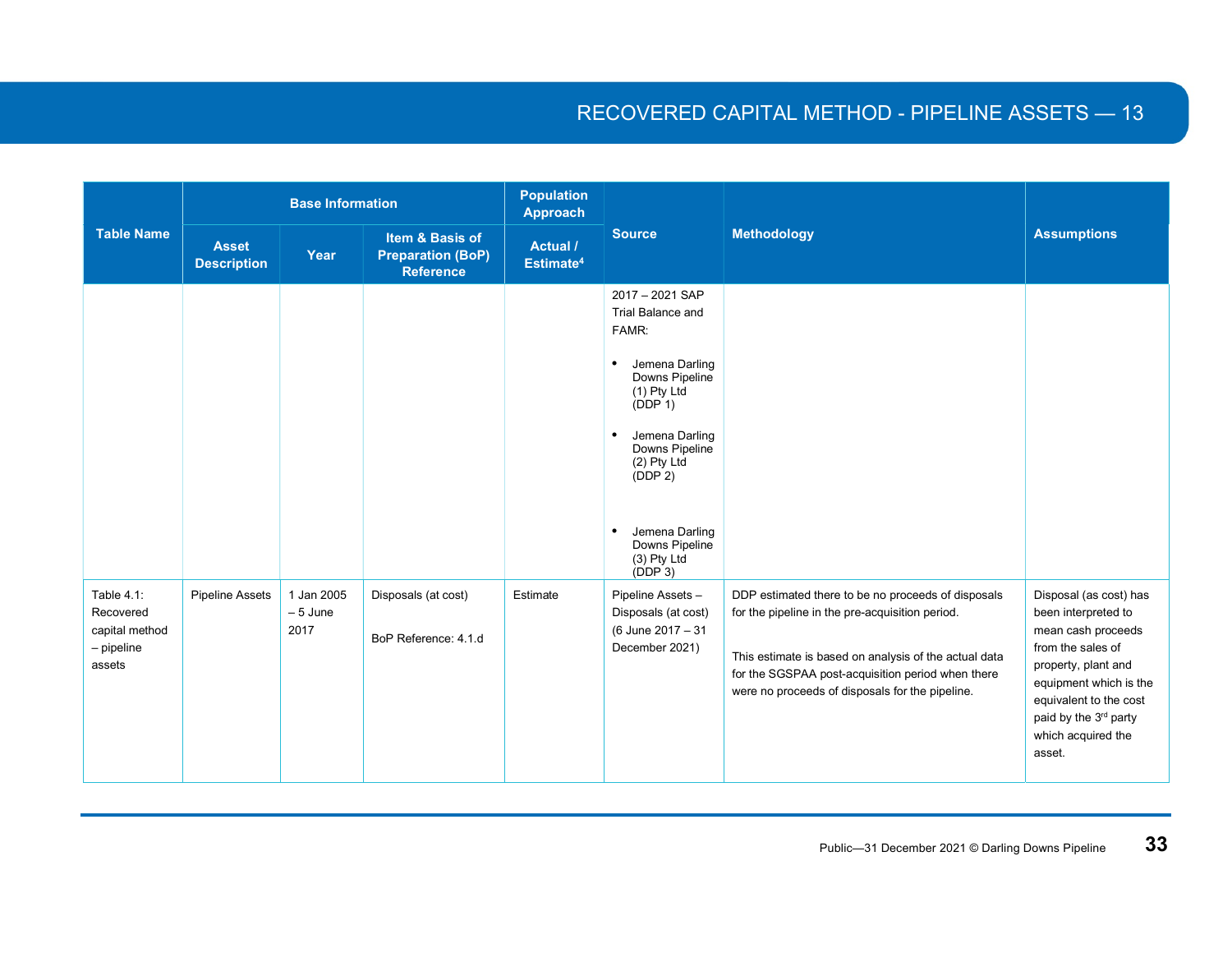|                                                                        |                                    | <b>Base Information</b>                  |                                                                 | <b>Population</b><br><b>Approach</b> |                                                                           |                                                                                                                                                                                                                                                                                                                                                                                                                                              |                                                                                                                                                                                                                            |  |
|------------------------------------------------------------------------|------------------------------------|------------------------------------------|-----------------------------------------------------------------|--------------------------------------|---------------------------------------------------------------------------|----------------------------------------------------------------------------------------------------------------------------------------------------------------------------------------------------------------------------------------------------------------------------------------------------------------------------------------------------------------------------------------------------------------------------------------------|----------------------------------------------------------------------------------------------------------------------------------------------------------------------------------------------------------------------------|--|
| <b>Table Name</b>                                                      | <b>Asset</b><br><b>Description</b> | Year                                     | Item & Basis of<br><b>Preparation (BoP)</b><br><b>Reference</b> | Actual /<br>Estimate <sup>4</sup>    | <b>Source</b>                                                             | <b>Methodology</b>                                                                                                                                                                                                                                                                                                                                                                                                                           | <b>Assumptions</b>                                                                                                                                                                                                         |  |
|                                                                        |                                    |                                          |                                                                 |                                      |                                                                           |                                                                                                                                                                                                                                                                                                                                                                                                                                              | No material proceeds<br>on disposals over the<br>life of the pipeline.<br>Pipelines are a stable<br>asset and it is<br>reasonable to expect<br>that proceeds on<br>disposals of pipeline<br>assets would be<br>immaterial. |  |
| Table 4.1:<br>Recovered<br>capital method<br>$-$ pipeline<br>assets    | <b>Pipeline Assets</b>             | 6 June 2017<br>$-31$<br>December<br>2021 | Disposals (at cost)<br>BoP Reference: 4.1.d                     | Actual                               | <b>SAP FAMR:</b><br>$\bullet$ DDP 1<br>$\bullet$ DDP 2<br>$\bullet$ DDP 3 | No proceeds on disposal were noted in the SAP<br>system following a review of the SAP FAMR to identify<br>disposal transactions.                                                                                                                                                                                                                                                                                                             | N/A                                                                                                                                                                                                                        |  |
| Table $4.1$ :<br>Recovered<br>capital method<br>$-$ pipeline<br>assets | <b>Shared Assets</b>               | 6 June 2017<br>$-31$<br>December<br>2021 | Additions<br>BoP Reference: 4.1.f                               | Actual                               | <b>SAP FAMR:</b><br>$\bullet$ DDP 1<br>$\bullet$ DDP 2<br>$\bullet$ DDP 3 | Asset were aggregated by year based on the year<br>within the Depreciation start date (date field) in the<br>FAMR.<br>Shared assets were identified based on:<br>• analysis of the FAMR Asset description & Asset<br>class:<br>• input from engineers and subject matter experts;<br>and<br>• where relevant, analysis of a separate<br>corresponding equipment listing report which<br>contains more detailed information than the<br>FAMR. | N/A                                                                                                                                                                                                                        |  |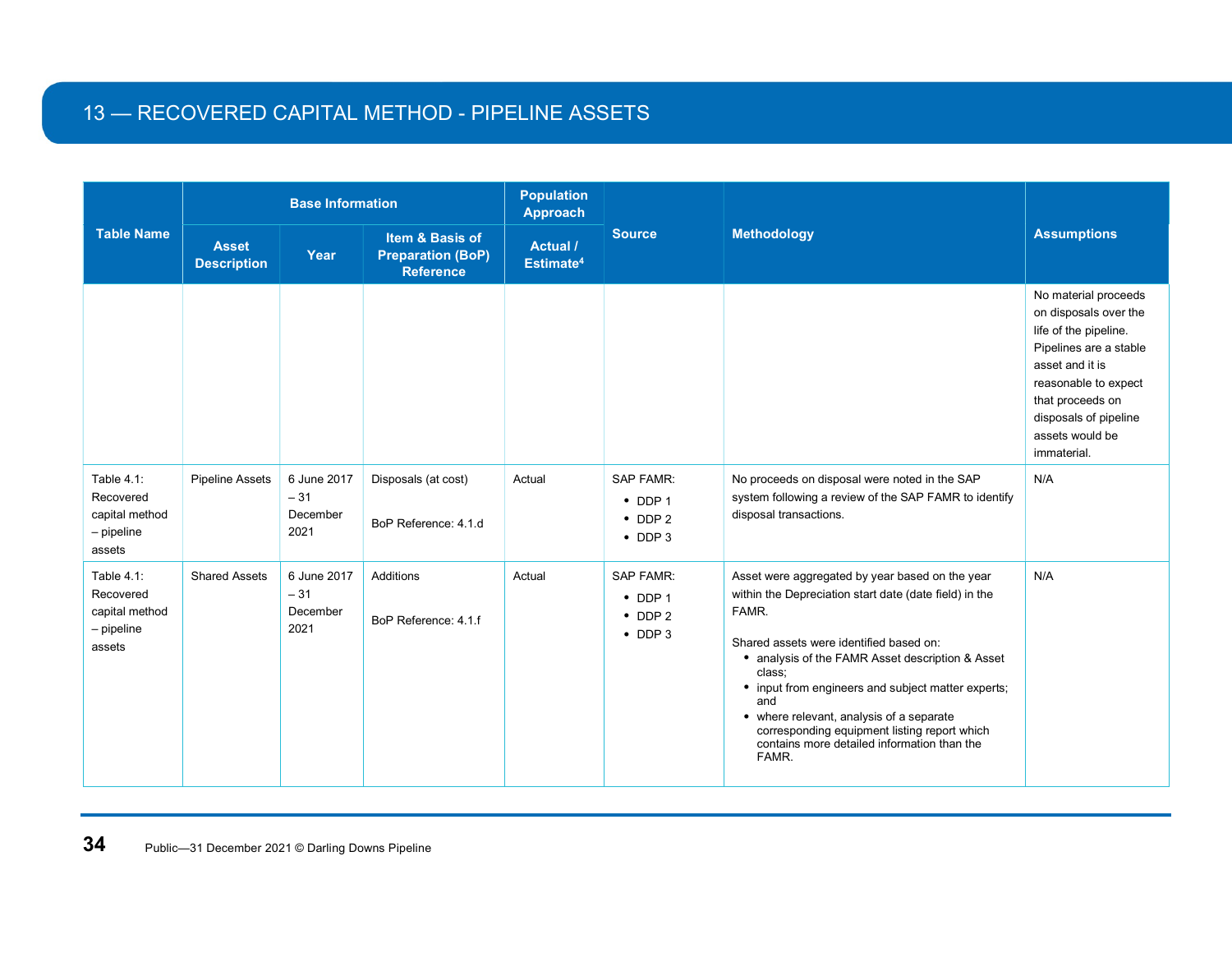| <b>Table Name</b>                                            |                                    | <b>Base Information</b>         |                                                                                                                                                       | <b>Population</b><br><b>Approach</b> |                                                                          |                                                                                                                                                                                                                                                                                                                                                                                                                                 |                                                                                                                                                                                               |
|--------------------------------------------------------------|------------------------------------|---------------------------------|-------------------------------------------------------------------------------------------------------------------------------------------------------|--------------------------------------|--------------------------------------------------------------------------|---------------------------------------------------------------------------------------------------------------------------------------------------------------------------------------------------------------------------------------------------------------------------------------------------------------------------------------------------------------------------------------------------------------------------------|-----------------------------------------------------------------------------------------------------------------------------------------------------------------------------------------------|
|                                                              | <b>Asset</b><br><b>Description</b> | Year                            | Item & Basis of<br><b>Preparation (BoP)</b><br><b>Reference</b>                                                                                       | Actual /<br>Estimate <sup>4</sup>    | <b>Source</b>                                                            | <b>Methodology</b>                                                                                                                                                                                                                                                                                                                                                                                                              | <b>Assumptions</b>                                                                                                                                                                            |
|                                                              |                                    |                                 |                                                                                                                                                       |                                      |                                                                          | Judgement was applied to map the items into the<br>shared asset category because the system was<br>designed prior to the establishment of the GMR<br>reporting regime. Materially different categorisation<br>would not result if the SAP system were redesigned to<br>include a field for GMR categories.<br>Shared asset additions were aggregated by year<br>based on the year within the field 'Depreciation start<br>date. |                                                                                                                                                                                               |
| Table 4.1:<br>Recovered<br>capital method<br>pipeline assets | <b>Shared Assets</b>               | 1 Jan 2005<br>$-5$ June<br>2017 | Construction cost or<br>acquisition cost (where<br>allowed) apportioned,<br>Maintenance<br>capitalised,<br>Disposal (at cost)<br>BoP Reference: 4.1.e | Estimate                             | Shared Assets 6<br>June 2017 - 31<br>December 2021<br><b>Actual Data</b> | Data for the following items was not available prior to<br>the SGSPAA acquisition of the pipeline:<br>• Construction cost or acquisition cost (where<br>allowed) apportioned,<br>• Maintenance capitalised,<br>• Disposal (at cost)                                                                                                                                                                                             | No transactions<br>recorded pre-acquisition<br>for:<br>• Construction cost<br>or acquisition cost<br>(where allowed)<br>apportioned,<br>• Maintenance<br>capitalised,<br>• Disposal (at cost) |
| Table 4.1:<br>Recovered<br>capital method                    | Return of<br>capital               | 1 Jul 2006 -<br>5 June 2017     | Revenue,<br>Operating expenses                                                                                                                        | Actual                               | <b>Origin Energy Trial</b><br>Balance for DDP 1.<br>DDP 2 & DDP 3 for    | Origin energy provided the service provider with Trial<br>Balances from their ERP system.                                                                                                                                                                                                                                                                                                                                       | The only revenue of the<br>entity was pipeline<br>revenue.                                                                                                                                    |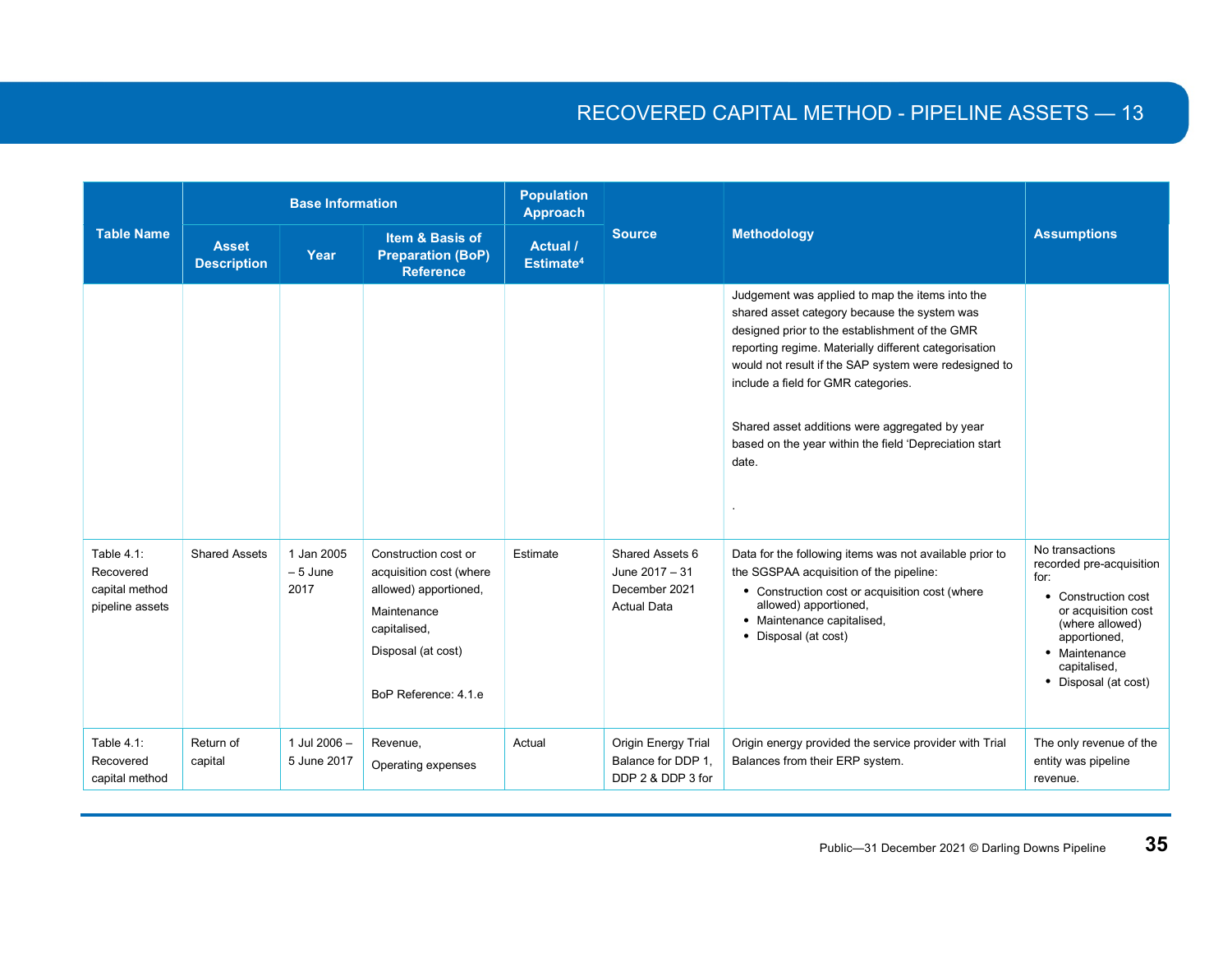|                                                                      |                                    | <b>Base Information</b>                  |                                                                 | <b>Population</b><br><b>Approach</b> |                                                                                            | <b>Methodology</b>                                                                                                                                                                                                                                                                                                                                                                                                                                                                                         | <b>Assumptions</b>                                                                                                                                               |
|----------------------------------------------------------------------|------------------------------------|------------------------------------------|-----------------------------------------------------------------|--------------------------------------|--------------------------------------------------------------------------------------------|------------------------------------------------------------------------------------------------------------------------------------------------------------------------------------------------------------------------------------------------------------------------------------------------------------------------------------------------------------------------------------------------------------------------------------------------------------------------------------------------------------|------------------------------------------------------------------------------------------------------------------------------------------------------------------|
| <b>Table Name</b>                                                    | <b>Asset</b><br><b>Description</b> | Year                                     | Item & Basis of<br><b>Preparation (BoP)</b><br><b>Reference</b> | Actual /<br>Estimate <sup>4</sup>    | <b>Source</b>                                                                              |                                                                                                                                                                                                                                                                                                                                                                                                                                                                                                            |                                                                                                                                                                  |
| - pipeline<br>assets                                                 |                                    |                                          | BoP Reference: 4.1.q                                            |                                      | the Reporting<br>Period                                                                    | A review was performed on the relevant general ledger<br>accounts included in the SAP Trial Balance to identify<br>any non-cash general ledger accounts including:<br>Profit/(Loss) on disposal of assets<br>$\bullet$<br><b>Bad Debt expense</b><br>٠<br>Impairment expense<br>Debt forgiveness<br>ERP trial balances were relied upon because statutory<br>accounts are not prepared for the pipeline.                                                                                                   | Assume no material<br>non-cash items included<br>in revenue receipts and<br>operating expenditure.                                                               |
| Table $4.1$ :<br>Recovered<br>capital method<br>- pipeline<br>assets | Return of<br>capital               | 6 June 2017<br>$-31$<br>December<br>2021 | Revenue,<br>Operating expenses<br>BoP Reference: 4.1.q          | Estimate                             | <b>SAP Trial Balance</b><br>for DDP 1, DDP 2<br>& DDP 3 for the<br><b>Reporting Period</b> | Revenue and operating expenditure general ledger<br>accounts were aggregated based on the relevant SAP<br><b>Trial Balances.</b><br>A review was performed on the relevant general ledger<br>accounts included in the SAP Trial Balance to identify<br>any non-cash general ledger accounts including:<br>• Profit/(Loss) on disposal of assets<br><b>Bad Debt expense</b><br>• Impairment expense<br>ERP trial balances were relied upon because statutory<br>accounts are not prepared for the pipeline. | The only revenue of the<br>entity was pipeline<br>revenue.<br>Assume no material<br>non-cash items included<br>in revenue receipts and<br>operating expenditure. |
| Table 4.1:<br>Recovered<br>capital method                            | Return of<br>capital               | 2005 - 2021                              | Net tax liabilities<br>BoP Reference: 4.1.h                     | Estimate                             | Origin Energy Trial<br>Balance for DDP 1,<br>DDP 2 & DDP 3 for                             | The pipeline is part of a consolidated tax group and<br>does not pay corporate tax as a stand-alone entity.<br>Therefore the net tax liability needs to be estimated.                                                                                                                                                                                                                                                                                                                                      | 'Net tax liability' is<br>interpreted as the<br>notional cash tax<br>payable that would be                                                                       |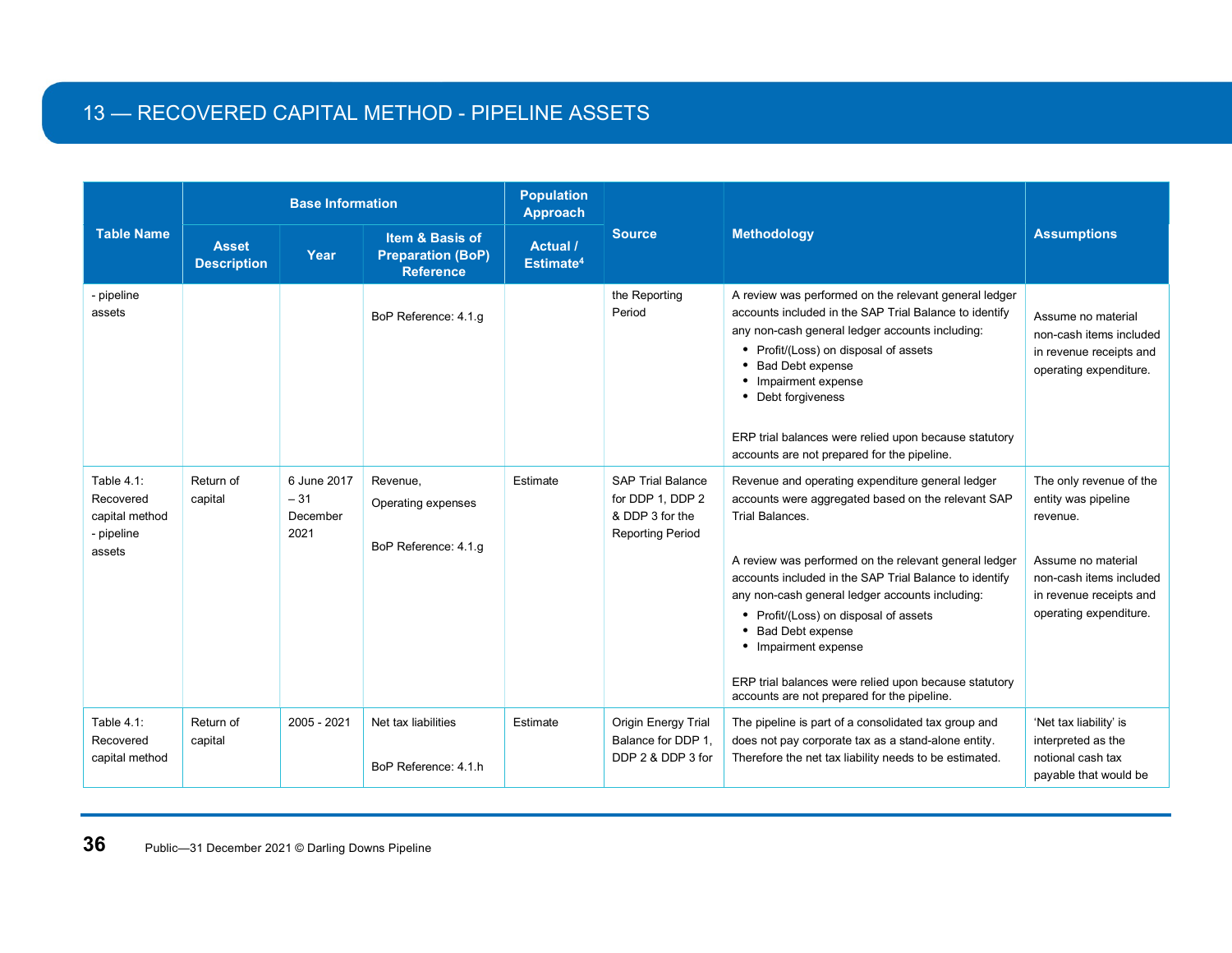|                      |                                    | <b>Base Information</b> |                                                                 | <b>Population</b><br><b>Approach</b> |                                                                                                                            |                                                                                                                                                                                                                                                                                                                                                                                                                                                                                                                                                                                                                                                                                                                                                                                                                                                                                                                                                                                                                                                                                                                                                                                                             |                                                                                                                                                                                                                                                                                                                                                              |  |
|----------------------|------------------------------------|-------------------------|-----------------------------------------------------------------|--------------------------------------|----------------------------------------------------------------------------------------------------------------------------|-------------------------------------------------------------------------------------------------------------------------------------------------------------------------------------------------------------------------------------------------------------------------------------------------------------------------------------------------------------------------------------------------------------------------------------------------------------------------------------------------------------------------------------------------------------------------------------------------------------------------------------------------------------------------------------------------------------------------------------------------------------------------------------------------------------------------------------------------------------------------------------------------------------------------------------------------------------------------------------------------------------------------------------------------------------------------------------------------------------------------------------------------------------------------------------------------------------|--------------------------------------------------------------------------------------------------------------------------------------------------------------------------------------------------------------------------------------------------------------------------------------------------------------------------------------------------------------|--|
| <b>Table Name</b>    | <b>Asset</b><br><b>Description</b> | Year                    | Item & Basis of<br><b>Preparation (BoP)</b><br><b>Reference</b> | Actual /<br>Estimate <sup>4</sup>    | <b>Source</b>                                                                                                              | <b>Methodology</b>                                                                                                                                                                                                                                                                                                                                                                                                                                                                                                                                                                                                                                                                                                                                                                                                                                                                                                                                                                                                                                                                                                                                                                                          | <b>Assumptions</b>                                                                                                                                                                                                                                                                                                                                           |  |
| - pipeline<br>assets |                                    |                         |                                                                 |                                      | the Reporting<br>Period<br><b>SAP Trial Balance</b><br>and FAMR for DDP<br>1, DDP 2 & DDP 3<br>for the Reporting<br>Period | Net tax liability is calculated as:<br>((Profit/(loss) before interest, tax, depreciation and<br>amortisation<br>Less tax depreciation<br>Less interest expense)<br>Multiplied by the tax rate (i.e. 30 percent).<br>Where:<br>• Profit/(loss) before interest, tax, depreciation and<br>amortisation equals Revenue less Operating<br>expense explained above.<br>• Tax Depreciation (2005 - 2021) was calculated<br>as: Total Assets divided by tax useful life. The<br>selection of this tax asset life most closely aligns<br>calculated tax depreciation across all component<br>pipelines over 2013 to 2016 with Jemena Group's<br>reported accounting depreciation.<br>• Interest Expense (2005-2021) was calculated as:<br>Opening assets multiplied by gearing ratio<br>multiplied by cost of debt.<br>The accounting profit and loss has been reviewed to<br>identify material non-cash items that may require<br>adjustment for when estimating the net tax liability<br>cash flow (e.g. Accounting depreciation expense).<br>Interest costs were not allocated down to the pipeline<br>asset level. A notional interest allocation has been<br>included in the net tax liabilities calculation. | payable if the pipeline<br>was a stand-alone<br>entity.<br>When estimating each<br>year's tax depreciation,<br>current year net capex<br>was assumed to be<br>incurred mid-year and<br>therefore only a half<br>year of tax depreciation<br>was incurred.<br>The value of imputation<br>credits to shareholders<br>are not included in the<br>RCM valuation. |  |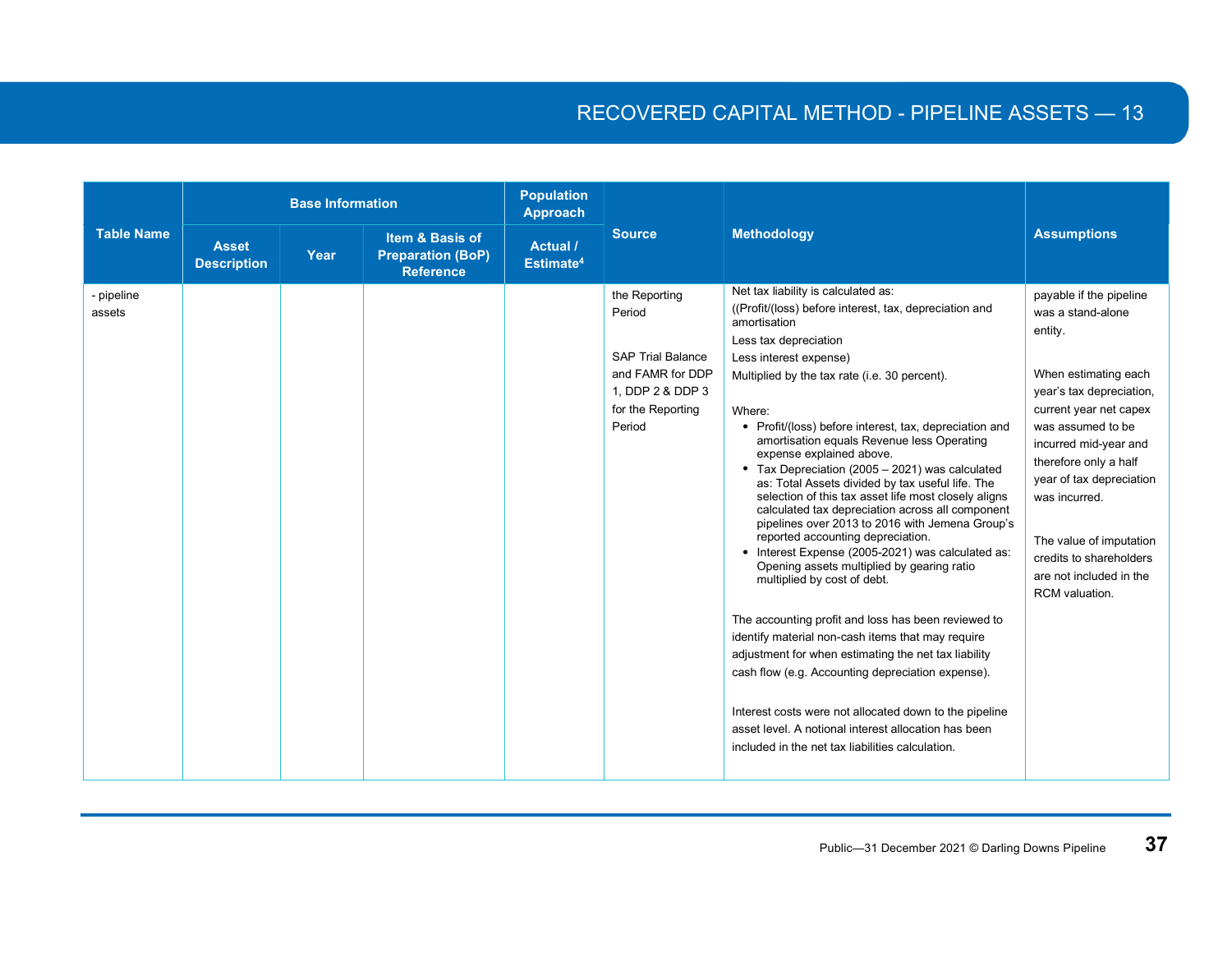|                                                                      |                                    | <b>Base Information</b> |                                                                                                                                           | <b>Population</b><br><b>Approach</b> |                                                                                            |                                                                                                                                                                                                                                                                                                                                                                                                                                                                                                              |                                                                                                                      |  |
|----------------------------------------------------------------------|------------------------------------|-------------------------|-------------------------------------------------------------------------------------------------------------------------------------------|--------------------------------------|--------------------------------------------------------------------------------------------|--------------------------------------------------------------------------------------------------------------------------------------------------------------------------------------------------------------------------------------------------------------------------------------------------------------------------------------------------------------------------------------------------------------------------------------------------------------------------------------------------------------|----------------------------------------------------------------------------------------------------------------------|--|
| <b>Table Name</b>                                                    | <b>Asset</b><br><b>Description</b> | Year                    | Item & Basis of<br><b>Preparation (BoP)</b><br><b>Reference</b>                                                                           | Actual /<br>Estimate <sup>4</sup>    | <b>Source</b>                                                                              | <b>Methodology</b>                                                                                                                                                                                                                                                                                                                                                                                                                                                                                           | <b>Assumptions</b>                                                                                                   |  |
| Table $4.1$ :<br>Recovered<br>capital method<br>- pipeline<br>assets | Return of<br>capital               | $2005 -$<br>2021        | Return on capital<br>BoP Reference: 4.1.i                                                                                                 | Estimate                             | Refer to Table 4.1 -<br>Return on Capital                                                  | Return on capital for a given year is estimated as the<br>opening asset value for that year multiplied by the rate<br>of return percentage for that year. Both the opening<br>asset value and the rate of return are explained below.                                                                                                                                                                                                                                                                        | N/A                                                                                                                  |  |
| Table $4.1$ :<br>Recovered<br>capital method<br>- pipeline<br>assets | Return of<br>capital               | 2005 - 2021             | Return on capital<br>Estimate - Due<br>(Opening asset value)<br>to the impact of<br>Rate of return<br>components.<br>BoP Reference: 4.1.i |                                      | Prior period within<br>the RCM<br>Calculation                                              | Aggregation of Prior period LTD RCM Inputs.<br><b>Opening Asset Value</b><br>= Prior year Closing Asset Value<br>= Prior year Opening Asset + Prior year net Capex<br>(adjusted to end of year timing) - Prior year Return of<br>capital.<br>The Opening Asset Value for calculating the return on<br>capital does not include the negative residual value<br>reported in 4.1b of this table.<br>Where Return of capital is,<br>Revenue - Operating expenditure - Net tax liabilities -<br>Return on Capital |                                                                                                                      |  |
| Table $4.1$ :<br>Recovered<br>capital method<br>- pipeline<br>assets | Return of<br>capital               | 2005 - 2021             | Return on Capital (Rate<br>of return)<br>BoP Reference: 4.1.i                                                                             | Estimate                             | The rate of return is<br>estimated with<br>reference to the<br>following source<br>inputs. | Weighted Average Cost of Capital (WACC)<br>DDP estimates the rate of return as the nominal vanilla<br>WACC. This approach estimates the rate of return as                                                                                                                                                                                                                                                                                                                                                    | Gearing assumption<br>The proportion of debt<br>funding to capital is<br>referred to as 'gearing'.<br>DDP applies an |  |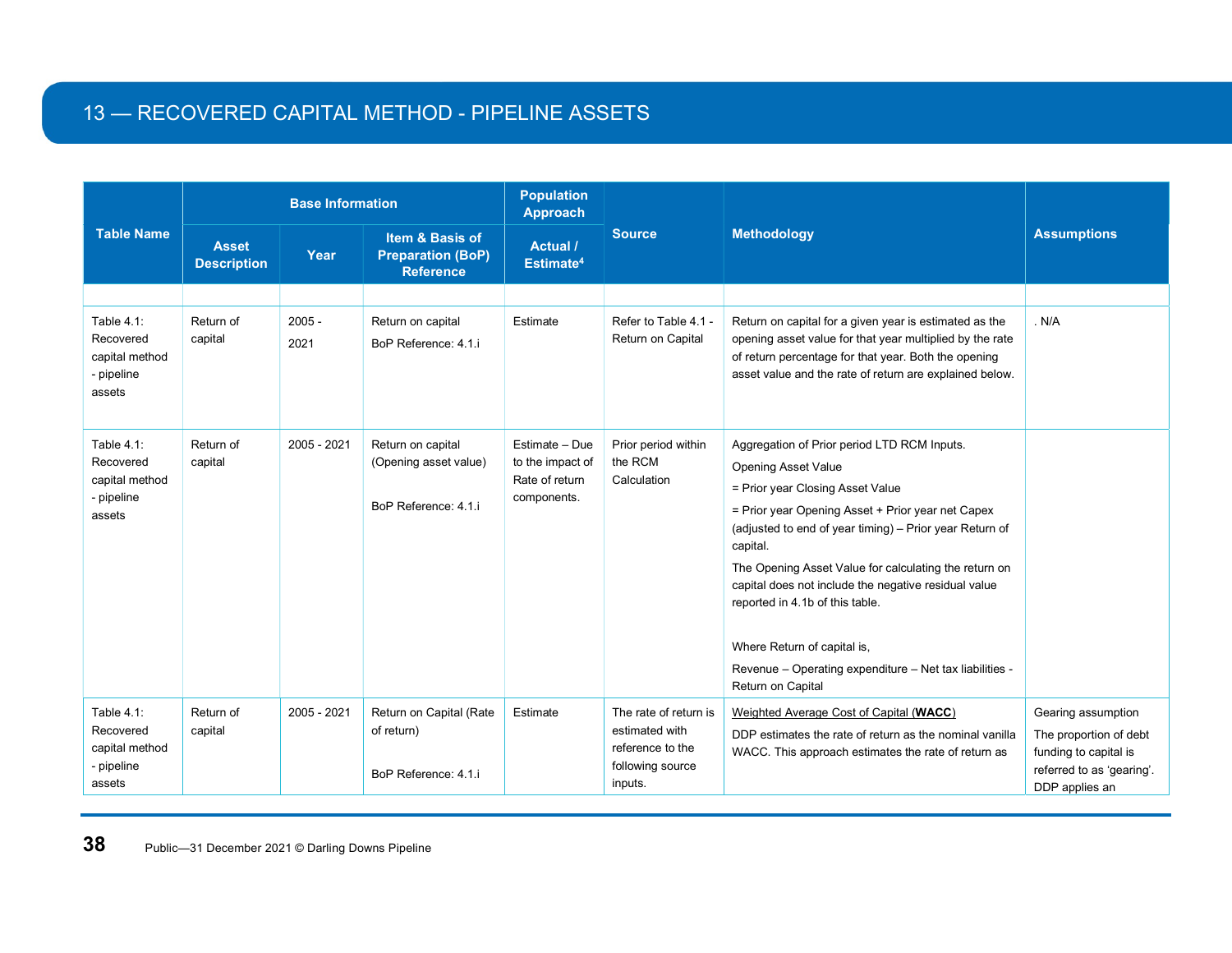|                   |                                    | <b>Base Information</b> |                                                                 | <b>Population</b><br><b>Approach</b> |                                                                                                                                                                                                                               |                                                                                                                                                                                                                                                                                                                                                                                                                                                                                                                                                                                                                                                                                                                                                                                                                                                                                                                                                                                                                                                                                   |                                                                                                                                                                                                                                                                                                                                                                                                                                                                                           |
|-------------------|------------------------------------|-------------------------|-----------------------------------------------------------------|--------------------------------------|-------------------------------------------------------------------------------------------------------------------------------------------------------------------------------------------------------------------------------|-----------------------------------------------------------------------------------------------------------------------------------------------------------------------------------------------------------------------------------------------------------------------------------------------------------------------------------------------------------------------------------------------------------------------------------------------------------------------------------------------------------------------------------------------------------------------------------------------------------------------------------------------------------------------------------------------------------------------------------------------------------------------------------------------------------------------------------------------------------------------------------------------------------------------------------------------------------------------------------------------------------------------------------------------------------------------------------|-------------------------------------------------------------------------------------------------------------------------------------------------------------------------------------------------------------------------------------------------------------------------------------------------------------------------------------------------------------------------------------------------------------------------------------------------------------------------------------------|
| <b>Table Name</b> | <b>Asset</b><br><b>Description</b> | Year                    | Item & Basis of<br><b>Preparation (BoP)</b><br><b>Reference</b> | Actual /<br>Estimate <sup>4</sup>    | <b>Source</b>                                                                                                                                                                                                                 | <b>Methodology</b>                                                                                                                                                                                                                                                                                                                                                                                                                                                                                                                                                                                                                                                                                                                                                                                                                                                                                                                                                                                                                                                                | <b>Assumptions</b>                                                                                                                                                                                                                                                                                                                                                                                                                                                                        |
|                   |                                    |                         |                                                                 |                                      | Gearing<br>assumption input<br>source:<br>• Asset betas<br>adopted by<br>Australian<br>Competition<br>and Consumer<br>Commission<br>(ACCC) and<br>AER since<br>1998.<br>• Asset betas<br>identified by<br>TDB and<br>Frontier | the weighted average of opportunity costs assessed<br>across two sources of capital funding: debt and equity.<br>$WACCvanilla = \text{gearing } \times r_d + (1 - \text{gearing}) \times r_c$<br>Where<br>$r_d$ is the cost of debt, and<br>$r_e$ is the cost of equity.<br>Gearing<br>The proportion of debt funding 'gearing' has been<br>sourced based on guidance from previous, current,<br>forecast financial information used in statutory,<br>management and budgeting reporting.<br>The asset beta that we use is calculated as:<br>• the regulatory asset betas adopted by the ACCC<br>and AER since 1998, which has been paired with<br>a gearing assumption of 60 percent; plus<br>• the asset beta for samples of businesses with<br>unregulated revenues identified by TDB and<br>Frontier described above), at gearings of 39<br>percent and 28 percent respectively; less<br>• the asset beta for samples of businesses with<br>regulated revenues identified by TDB and Frontier<br>(described above), at gearings of 40 percent and<br>43 percent respectively. | assumption of 50<br>percent gearing,<br>constant over time.<br>The gearing assumption<br>reflects reliance on the<br>regulatory risk<br>assumption but takes<br>into account evidence<br>that the gearing<br>adopted by unregulated<br>businesses is lower<br>than that of regulated<br>businesses.<br>Imputation credits<br>assumption<br>DDP assumes the value<br>of imputation credits<br>('gamma') is equal to<br>zero reflecting SGSPAA<br>shareholders' tax status<br>in Australia. |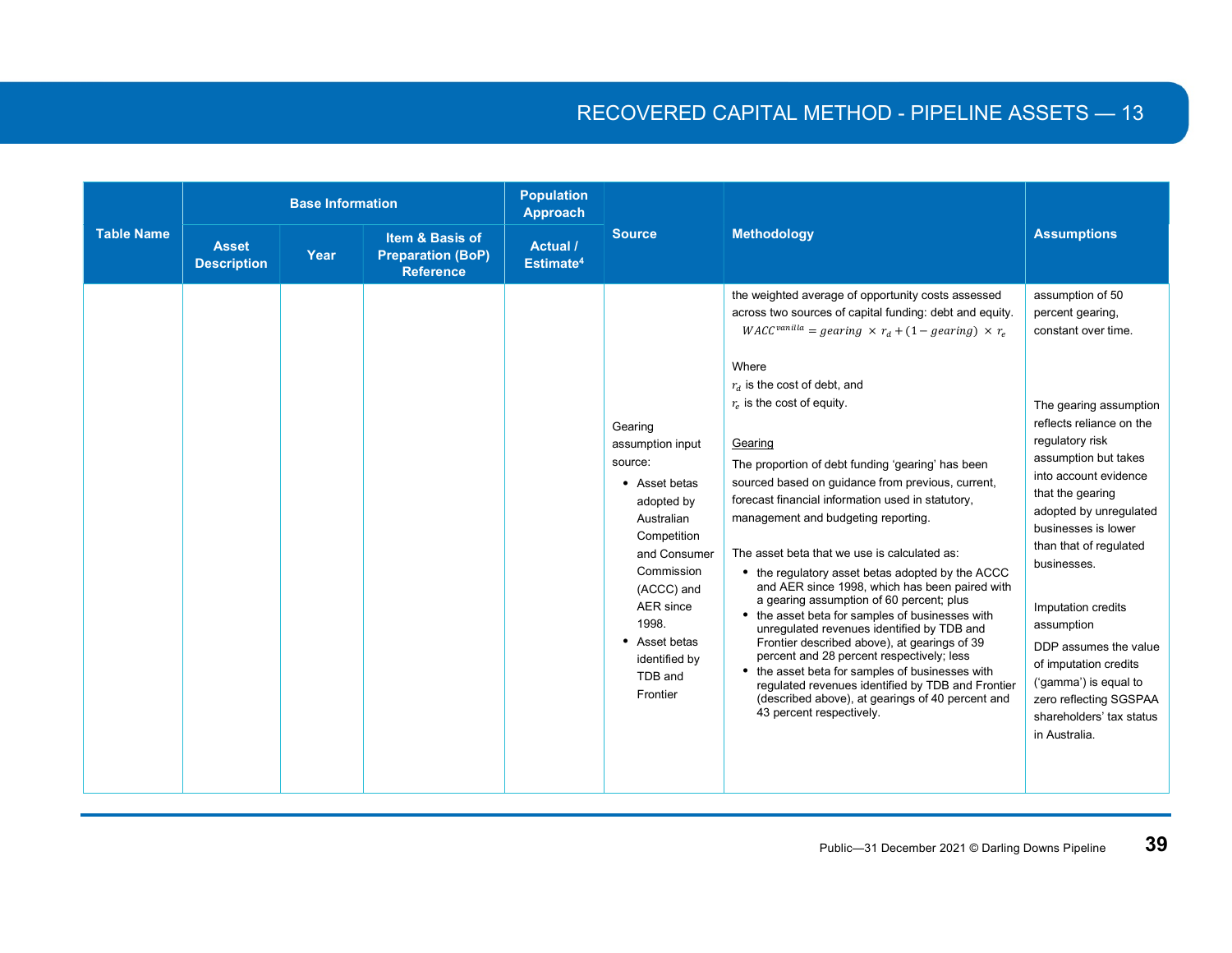|                   |                                    | <b>Base Information</b> |                                                                 | <b>Population</b><br><b>Approach</b> |                                                                                                                                                                                                                                                                                                                                                                                                                                                                  |                                                                                                                                                                                                                                                                                                                                                                                                                                                                                                                                                                                                                                                                                                                                                                                                                                                                                                                  |                                                                                                                                                                                                                                                                                                                                                                                                                                                                                                                                |
|-------------------|------------------------------------|-------------------------|-----------------------------------------------------------------|--------------------------------------|------------------------------------------------------------------------------------------------------------------------------------------------------------------------------------------------------------------------------------------------------------------------------------------------------------------------------------------------------------------------------------------------------------------------------------------------------------------|------------------------------------------------------------------------------------------------------------------------------------------------------------------------------------------------------------------------------------------------------------------------------------------------------------------------------------------------------------------------------------------------------------------------------------------------------------------------------------------------------------------------------------------------------------------------------------------------------------------------------------------------------------------------------------------------------------------------------------------------------------------------------------------------------------------------------------------------------------------------------------------------------------------|--------------------------------------------------------------------------------------------------------------------------------------------------------------------------------------------------------------------------------------------------------------------------------------------------------------------------------------------------------------------------------------------------------------------------------------------------------------------------------------------------------------------------------|
| <b>Table Name</b> | <b>Asset</b><br><b>Description</b> | Year                    | Item & Basis of<br><b>Preparation (BoP)</b><br><b>Reference</b> | Actual /<br>Estimate <sup>4</sup>    | <b>Source</b>                                                                                                                                                                                                                                                                                                                                                                                                                                                    | <b>Methodology</b>                                                                                                                                                                                                                                                                                                                                                                                                                                                                                                                                                                                                                                                                                                                                                                                                                                                                                               | <b>Assumptions</b>                                                                                                                                                                                                                                                                                                                                                                                                                                                                                                             |
|                   |                                    |                         |                                                                 |                                      | Cost of debt and<br>risk free rate input<br>source: Reserve<br>Bank of Australia.<br><b>Indicative Mid</b><br>Rates of Australian<br>Government<br>Securities - 1992<br>to 2008 - F16, and<br><b>Indicative Mid</b><br>Rates of Australian<br>Government<br>Securities - 2009<br>to 2015,<br><b>Capital Market</b><br><b>Yields Government</b><br>Bonds - Monthly -<br>$F2.1 - 1990$ to<br>2021, and<br>Aggregate<br>Measures of<br>Australian<br>Corporate Bond | The service provider considers that a gearing that is<br>consistent with the formulation of asset beta is 50<br>percent.<br>Cost of debt<br>The cost of debt in each year is estimated as a<br>prevailing cost of debt across the RCM capital base<br>using the yield on corporate bonds with a broad BBB<br>rating, and terms ranging from one to 10 years.<br>A 10 year yield on Australian Government Securities<br>(AGS) was calculated on each day using linear<br>interpolation between the yield of the bond with the<br>highest term that is less than 10 years and the yield of<br>the bond with the lowest term that is more than 10<br>years.<br>Each interpolated 10 year yield was then converted<br>from the semi-annual basis that the RBA reports them<br>on to an annualised basis to reflect their application<br>consistent with the calculation of the asset valuation <sup>5</sup> :<br>and | This assumption is also<br>applied to previous<br>shareholders.<br>Cost of debt and tenor<br>assumptions<br>The cost of debt is<br>calculated under the<br>assumptions that:<br>DDP aims to<br>$\bullet$<br>achieve a debt<br>portfolio that is<br>'staggered' so that<br>debt falls due in<br>relatively equal<br>amounts on a year<br>to year basis,<br>limiting refinancing<br>risk; and<br>DDP aims to<br>$\bullet$<br>achieve a debt<br>portfolio with an<br>average term to<br>maturity from<br>issuance of 10<br>years. |

 $^5$  We convert semi-annual yields to annualised yield using the following formula:  $y_{annual}=\Big(1+\frac{y_{semi-annual}}{2}\Big)^2-1$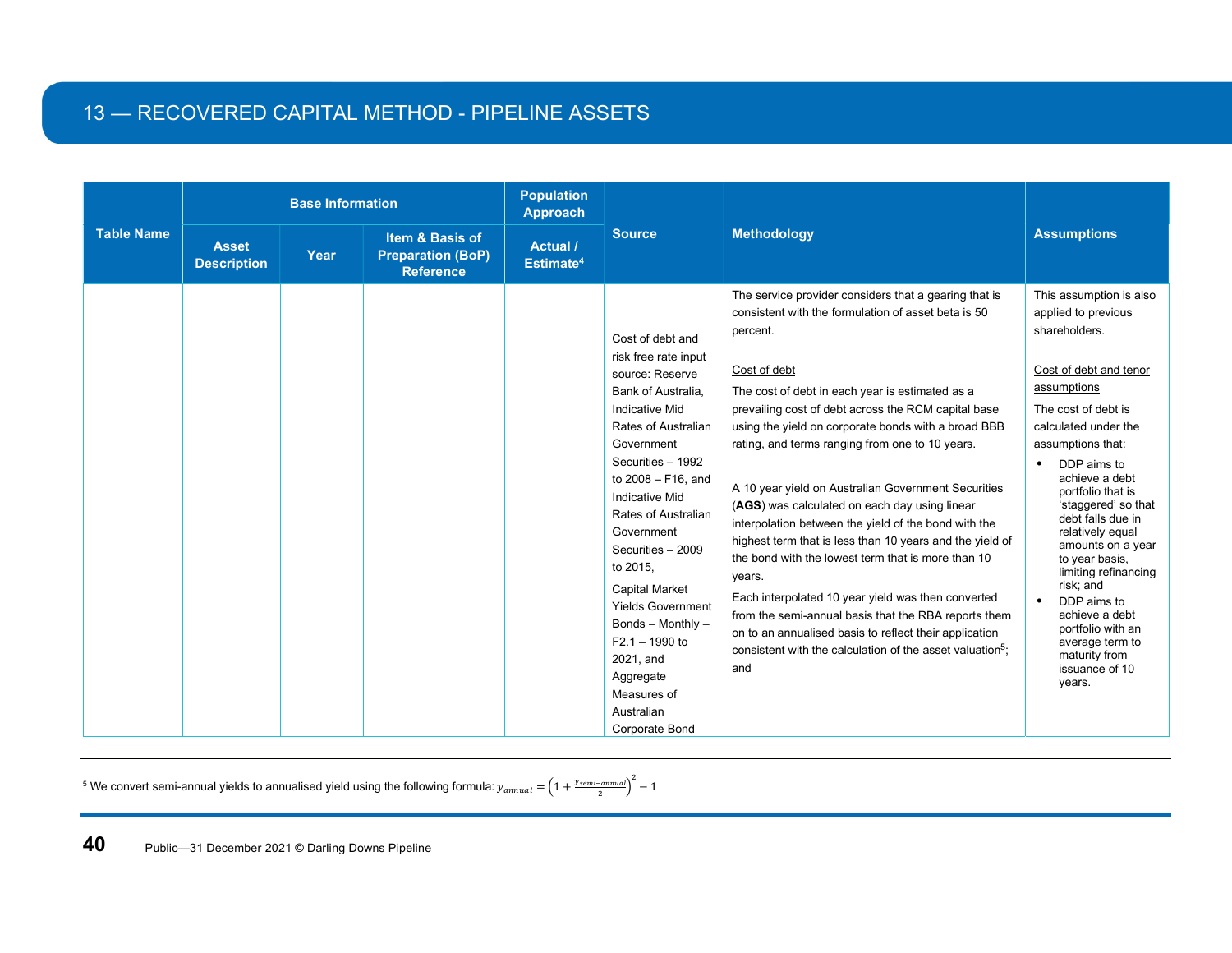| <b>Table Name</b> |                                    | <b>Base Information</b> |                                                                 | <b>Population</b><br><b>Approach</b>     |                                                                                                                                                                                                                                                                                                           |                                                                                                                                                                                                                                                                                                                                                                                                                                                                                     |                                                                                                                                                                                                                                                                                                                                                                                                                                                                                                                                                                                                        |
|-------------------|------------------------------------|-------------------------|-----------------------------------------------------------------|------------------------------------------|-----------------------------------------------------------------------------------------------------------------------------------------------------------------------------------------------------------------------------------------------------------------------------------------------------------|-------------------------------------------------------------------------------------------------------------------------------------------------------------------------------------------------------------------------------------------------------------------------------------------------------------------------------------------------------------------------------------------------------------------------------------------------------------------------------------|--------------------------------------------------------------------------------------------------------------------------------------------------------------------------------------------------------------------------------------------------------------------------------------------------------------------------------------------------------------------------------------------------------------------------------------------------------------------------------------------------------------------------------------------------------------------------------------------------------|
|                   | <b>Asset</b><br><b>Description</b> | Year                    | Item & Basis of<br><b>Preparation (BoP)</b><br><b>Reference</b> | <b>Actual</b> /<br>Estimate <sup>4</sup> | <b>Source</b>                                                                                                                                                                                                                                                                                             | <b>Methodology</b>                                                                                                                                                                                                                                                                                                                                                                                                                                                                  | <b>Assumptions</b>                                                                                                                                                                                                                                                                                                                                                                                                                                                                                                                                                                                     |
|                   |                                    |                         |                                                                 |                                          | Spreads and Yields<br>$- F3 - 1990$ to<br>2021<br>Equity beta input<br>source: ACCC-<br>final decision PTS<br>(Nov 2002); AER -<br>electricity and<br>distribution WACC<br>parameters (May<br>2009); AER - rate<br>of return guideline<br>(Dec 2013); AER -<br>rate of return<br>instrument (Dec<br>2018) | An average 10 year yield was calculated for each<br>period as the average of the 12 month-end values in<br>that period.<br>Cost of equity.<br>The cost of equity for each year since the construction<br>of the DDP is estimated using the Sharpe-Lintner<br>capital asset pricing model (S-L CAPM).<br>$r_e = r_f + \beta_e (r_m - r_f)$<br>where:<br>$r_e$ is the cost of equity;<br>$r_f$ is the risk free rate;<br>$r_m - r_f$ is the MRP; and<br>$\beta_e$ is the equity beta. | Cost of equity<br>assumptions<br>DDP estimates the cost<br>of equity based on an<br>acceptable return that is<br>commensurate with the<br>expected risk SGSPAA<br>shareholders expect<br>from this asset.<br>This value is calculated<br>under the assumption<br>that, for the duration of<br>each gas transportation<br>contract for capacity<br>agreed on the DDP, the<br>cost of equity applying<br>to the capital<br>expenditure associated<br>with that capacity is<br>held constant at the rate<br>applying at the time the<br>contract was entered<br>into until the expiry of<br>the contract. |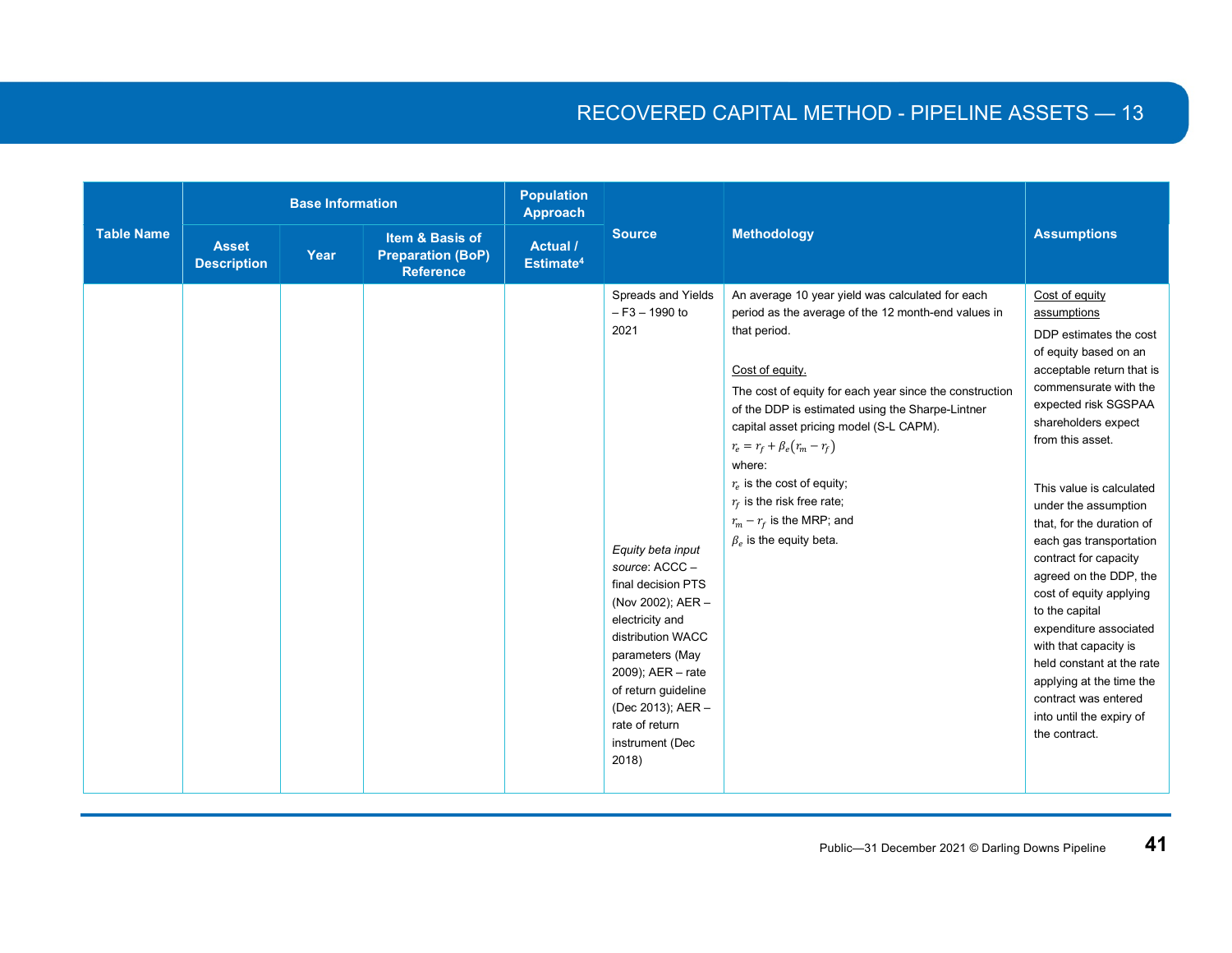|                   |                                    | <b>Base Information</b> |                                                                 | <b>Population</b><br><b>Approach</b>     |                                                                                                                                                                                          |                    |                                                                                                                                                                                                                                                                                                                                                                                                                                                                                                                                                                                                                                                                               |
|-------------------|------------------------------------|-------------------------|-----------------------------------------------------------------|------------------------------------------|------------------------------------------------------------------------------------------------------------------------------------------------------------------------------------------|--------------------|-------------------------------------------------------------------------------------------------------------------------------------------------------------------------------------------------------------------------------------------------------------------------------------------------------------------------------------------------------------------------------------------------------------------------------------------------------------------------------------------------------------------------------------------------------------------------------------------------------------------------------------------------------------------------------|
| <b>Table Name</b> | <b>Asset</b><br><b>Description</b> | Year                    | Item & Basis of<br><b>Preparation (BoP)</b><br><b>Reference</b> | <b>Actual</b> /<br>Estimate <sup>4</sup> | <b>Source</b>                                                                                                                                                                            | <b>Methodology</b> | <b>Assumptions</b>                                                                                                                                                                                                                                                                                                                                                                                                                                                                                                                                                                                                                                                            |
|                   |                                    |                         |                                                                 |                                          | <b>Market Risk</b><br>Premium (MRP)<br>input source:<br><b>Credit Suisse</b><br>Global Investment<br>Returns Yearbook,<br>prepared by<br>Dimson, Marsh and<br>Staunton (2017<br>edition) |                    | The best available basis<br>for proxying arm's<br>length arrangements is<br>the current contractual<br>arrangements, which<br>were structured by<br>Origin in 2017 in the<br>context of the sale of<br>the pipeline. These<br>represent terms that<br>were necessary in order<br>for an arm's length party<br>to have sufficient<br>certainty to acquire and<br>operate the DDP.<br>Consistent with this, for<br>the purpose of<br>estimating the cost of<br>equity, we assume that<br>the current contractual<br>arrangements were<br>formed in the year prior<br>to the construction of<br>each component<br>pipeline, rather than<br>their actual signing date<br>in 2017. |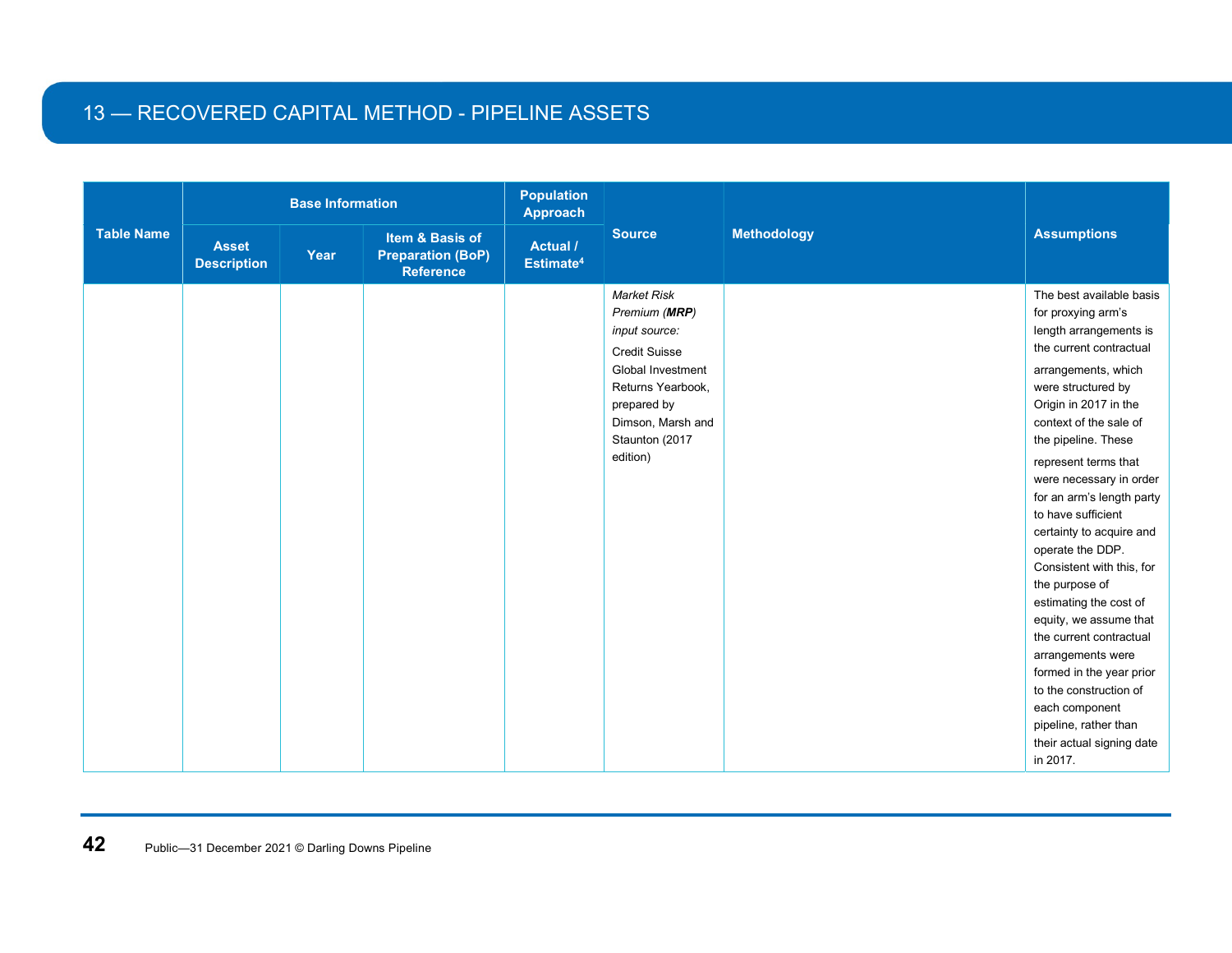| <b>Table Name</b> |                                    | <b>Base Information</b> |                                                                 | <b>Population</b><br><b>Approach</b>     | <b>Source</b> | <b>Methodology</b> |                                                                                                                                                                                                                                                          |
|-------------------|------------------------------------|-------------------------|-----------------------------------------------------------------|------------------------------------------|---------------|--------------------|----------------------------------------------------------------------------------------------------------------------------------------------------------------------------------------------------------------------------------------------------------|
|                   | <b>Asset</b><br><b>Description</b> | Year                    | Item & Basis of<br><b>Preparation (BoP)</b><br><b>Reference</b> | <b>Actual</b> /<br>Estimate <sup>4</sup> |               |                    | <b>Assumptions</b>                                                                                                                                                                                                                                       |
|                   |                                    |                         |                                                                 |                                          |               |                    | Assumptions applied:<br>a risk free rate<br>$\bullet$<br>estimated by<br>reference to the<br>yield on 10 year<br>Australian<br>government<br>securities (AGS);<br>a constant MRP of<br>$\bullet$<br>6.6 percent over<br>the life of the<br>pipeline; and |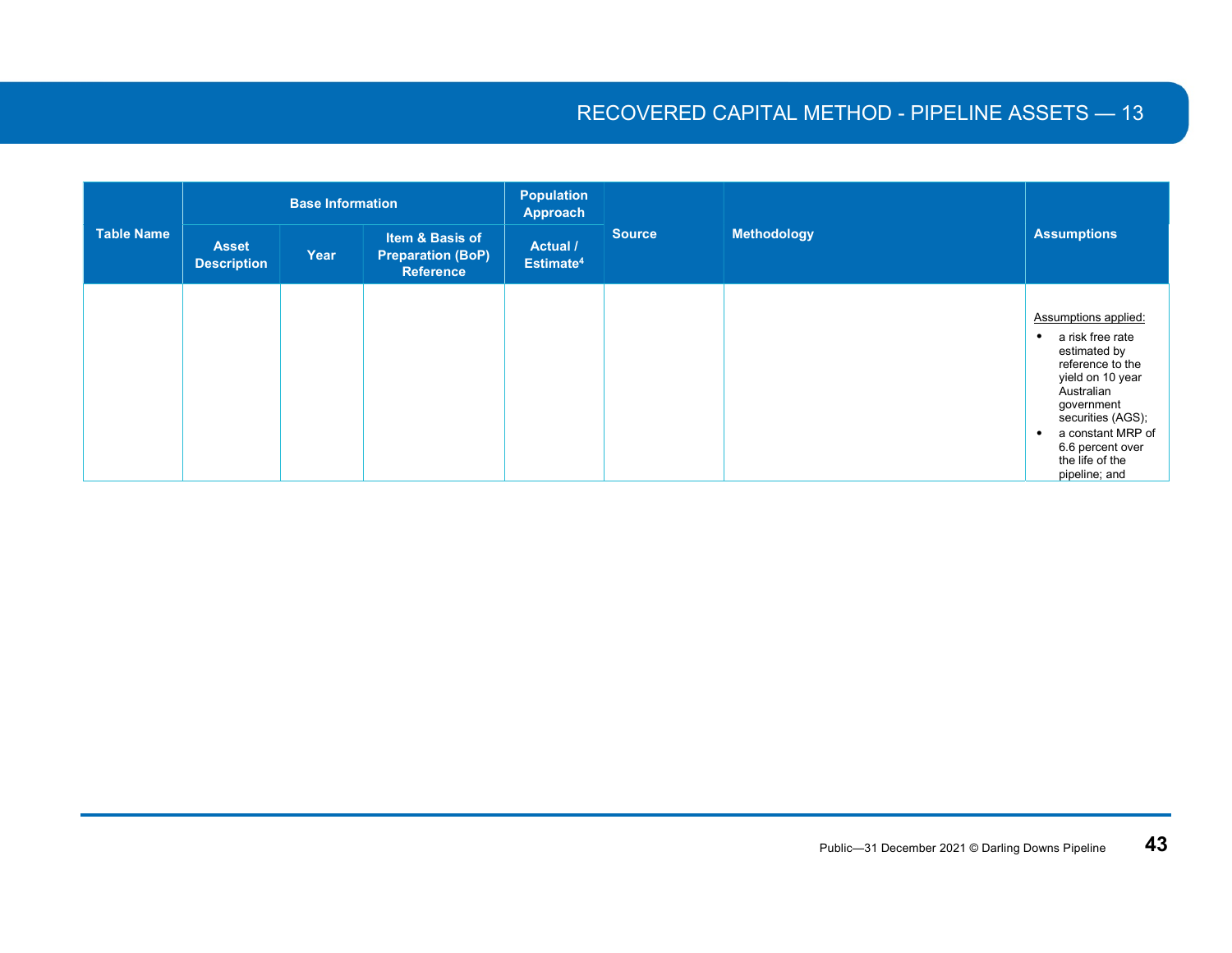|                   |                                    | <b>Base Information</b> |                                                                 | <b>Population</b><br><b>Approach</b> |               | <b>Methodology</b> |                                                                                                                                                                                                                                                                                                                                                                                                                                                                                                                                                          |
|-------------------|------------------------------------|-------------------------|-----------------------------------------------------------------|--------------------------------------|---------------|--------------------|----------------------------------------------------------------------------------------------------------------------------------------------------------------------------------------------------------------------------------------------------------------------------------------------------------------------------------------------------------------------------------------------------------------------------------------------------------------------------------------------------------------------------------------------------------|
| <b>Table Name</b> | <b>Asset</b><br><b>Description</b> | Year                    | Item & Basis of<br><b>Preparation (BoP)</b><br><b>Reference</b> | Actual /<br>Estimate <sup>4</sup>    | <b>Source</b> |                    | <b>Assumptions</b>                                                                                                                                                                                                                                                                                                                                                                                                                                                                                                                                       |
|                   |                                    |                         |                                                                 |                                      |               |                    | an equity beta<br>$\bullet$<br>ranging from 0.70<br>to 0.94 over the<br>period (expressed<br>at a gearing of 50<br>percent - reflecting<br>regulatory<br>precedent as<br>applied by the<br>ACCC and the<br>AER for gas<br>transmission equity<br>betas, plus a<br>positive adjustment<br>to account for the<br>additional risks<br>associated with<br>operating an<br>unregulated gas<br>transmission<br>business such as<br>DDP and<br>increased<br>technology risks<br>associated with<br>government's<br>climate change<br>and emission<br>policies). |
|                   |                                    |                         |                                                                 |                                      |               |                    | Notes:                                                                                                                                                                                                                                                                                                                                                                                                                                                                                                                                                   |
|                   |                                    |                         |                                                                 |                                      |               |                    | Equity raising costs (i.e.                                                                                                                                                                                                                                                                                                                                                                                                                                                                                                                               |
|                   |                                    |                         |                                                                 |                                      |               |                    | the upfront expenses                                                                                                                                                                                                                                                                                                                                                                                                                                                                                                                                     |
|                   |                                    |                         |                                                                 |                                      |               |                    | business may incur                                                                                                                                                                                                                                                                                                                                                                                                                                                                                                                                       |
|                   |                                    |                         |                                                                 |                                      |               |                    | when issuing new                                                                                                                                                                                                                                                                                                                                                                                                                                                                                                                                         |
|                   |                                    |                         |                                                                 |                                      |               |                    | capital) are assumed to                                                                                                                                                                                                                                                                                                                                                                                                                                                                                                                                  |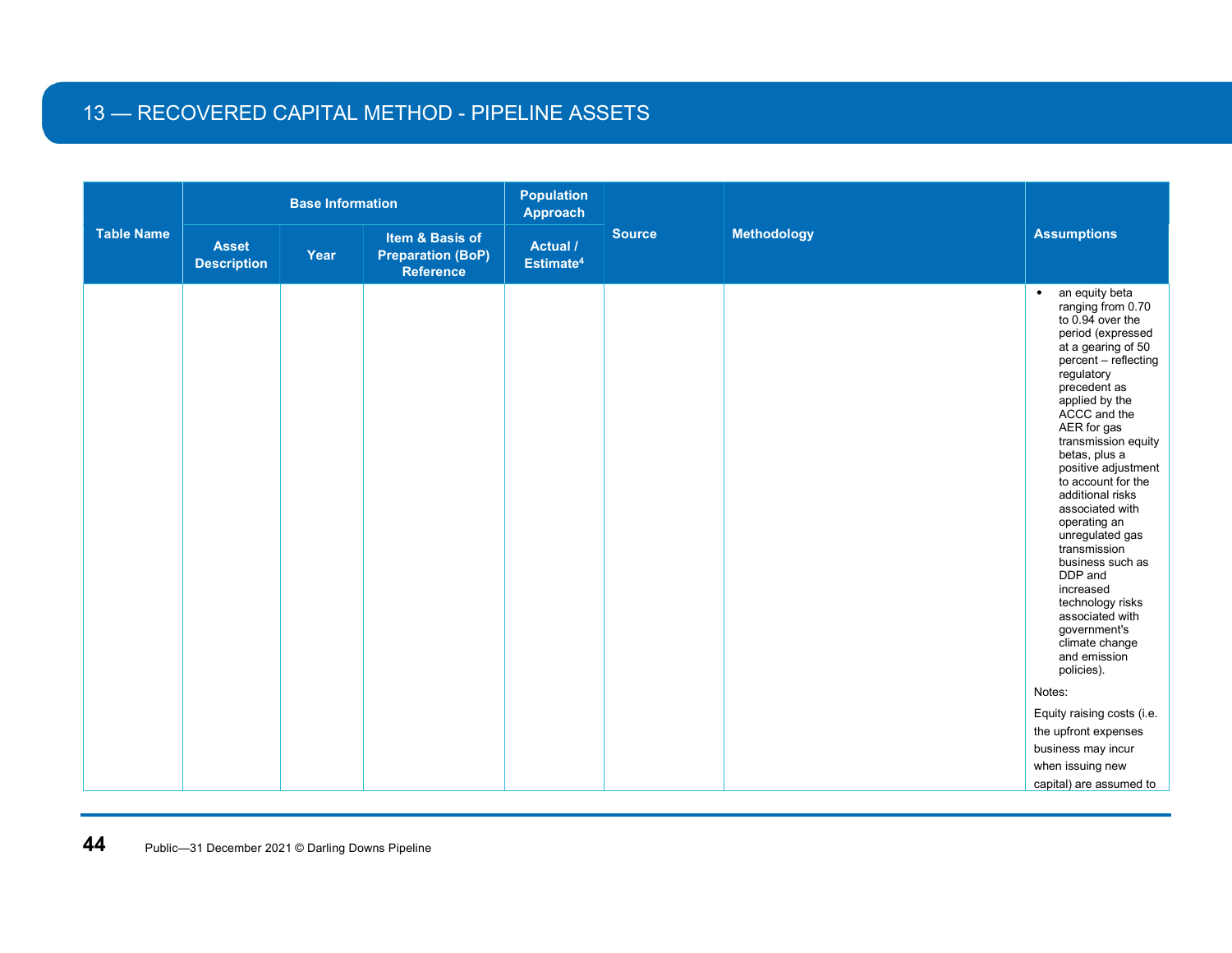| <b>Assumptions</b>                                             |
|----------------------------------------------------------------|
|                                                                |
| be equal to zero, which                                        |
| is a conservative                                              |
| assumption.                                                    |
|                                                                |
|                                                                |
| The Credit Suisse                                              |
| Global Investment                                              |
| Returns Yearbook,                                              |
| prepared by Dimson,                                            |
| Marsh and Staunton, is                                         |
| a well-accepted source                                         |
| of estimates for average                                       |
| excess returns. The                                            |
| 2017 edition of the                                            |
| yearbook estimates the                                         |
| arithmetic average                                             |
| premium of Australian                                          |
| equities over Australian                                       |
| government bonds to be                                         |
| 6.6 percent over the                                           |
| period from 1990 to                                            |
| 2016. <sup>6</sup> Importantly, this<br>estimate includes only |
| the returns from                                               |
| dividends and capital                                          |
| gains, and is not                                              |
|                                                                |

<sup>6</sup> Dimson, E., Marsh, P. and Staunton, M., *Credit Suisse Global Investment Returns Yearbook 2017*, February 2017, Table 13, p 72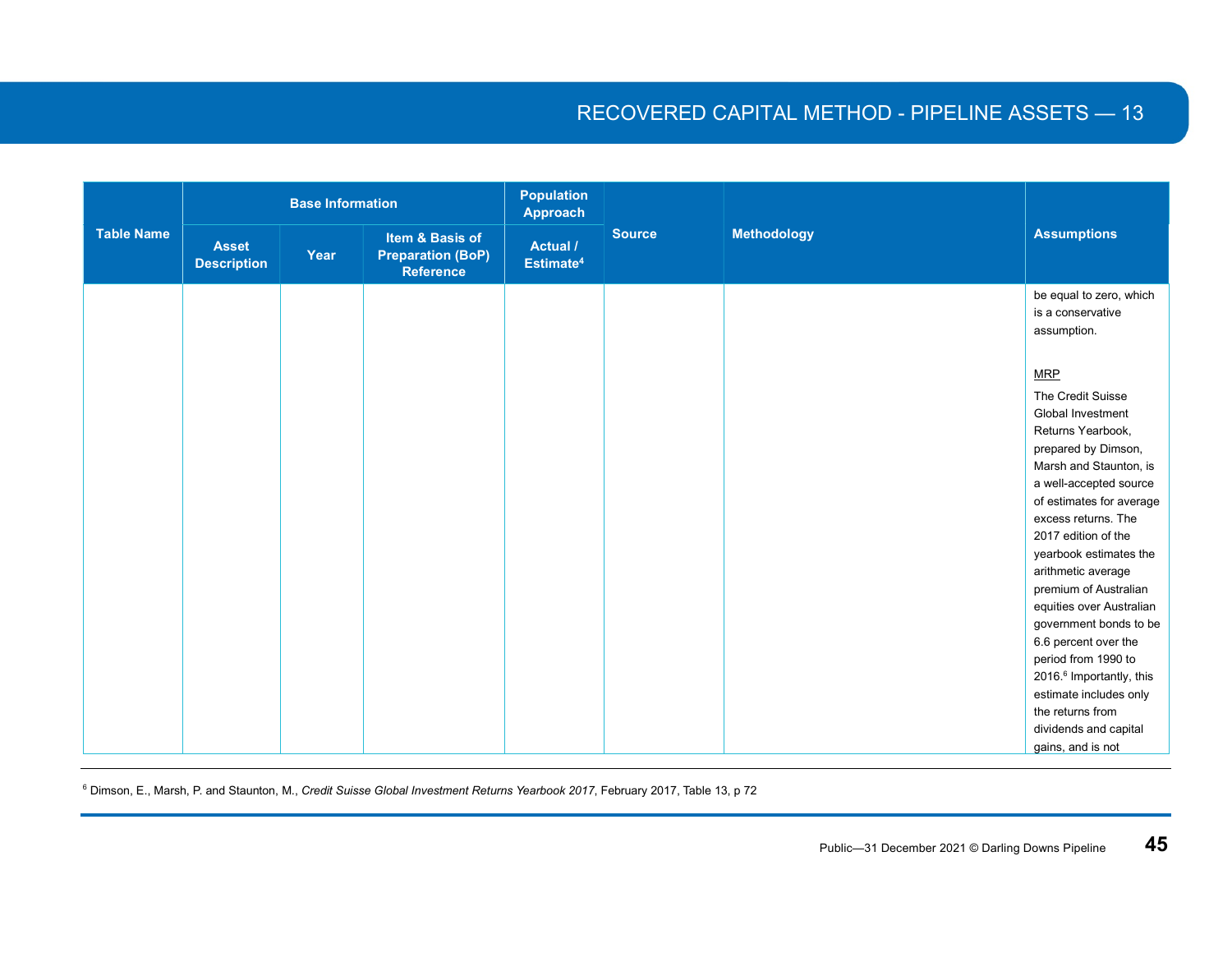|                                                                   | <b>Base Information</b>            |           |                                                                 | <b>Population</b><br><b>Approach</b> |                                                                          |                                                                                                                                                                                                                                     |                                                                                                                                                                                                                                                                                                                    |
|-------------------------------------------------------------------|------------------------------------|-----------|-----------------------------------------------------------------|--------------------------------------|--------------------------------------------------------------------------|-------------------------------------------------------------------------------------------------------------------------------------------------------------------------------------------------------------------------------------|--------------------------------------------------------------------------------------------------------------------------------------------------------------------------------------------------------------------------------------------------------------------------------------------------------------------|
| <b>Table Name</b>                                                 | <b>Asset</b><br><b>Description</b> | Year      | Item & Basis of<br><b>Preparation (BoP)</b><br><b>Reference</b> | Actual /<br>Estimate <sup>4</sup>    | <b>Source</b>                                                            | <b>Methodology</b>                                                                                                                                                                                                                  | <b>Assumptions</b>                                                                                                                                                                                                                                                                                                 |
|                                                                   |                                    |           |                                                                 |                                      |                                                                          |                                                                                                                                                                                                                                     | grossed up for the value<br>of imputation credits.<br>This estimate is<br>therefore consistent<br>with a value for gamma<br>of zero.<br>MRP of 6.6 percent<br>represents our best<br>estimate of a historical<br>average of excess<br>market returns,<br>consistent with valuing<br>imputation credits at<br>zero. |
| Table 4.1:<br>Recovered<br>capital method<br>- pipeline<br>assets | For information                    | 2003-2021 | Rate of return (WACC)<br>BoP Reference: 4.1.j                   | Estimate                             | Table 4.1 - Return<br>on Capital.<br>Table 4.1 - Opening<br>asset value. | Rate of return (WACC)<br>= Return on capital in row 30 of the template / Opening<br>asset value in row 32 of the template<br>Where the opening or closing asset value (excluding<br>negative residual value) is zero, we report N/A | N/A                                                                                                                                                                                                                                                                                                                |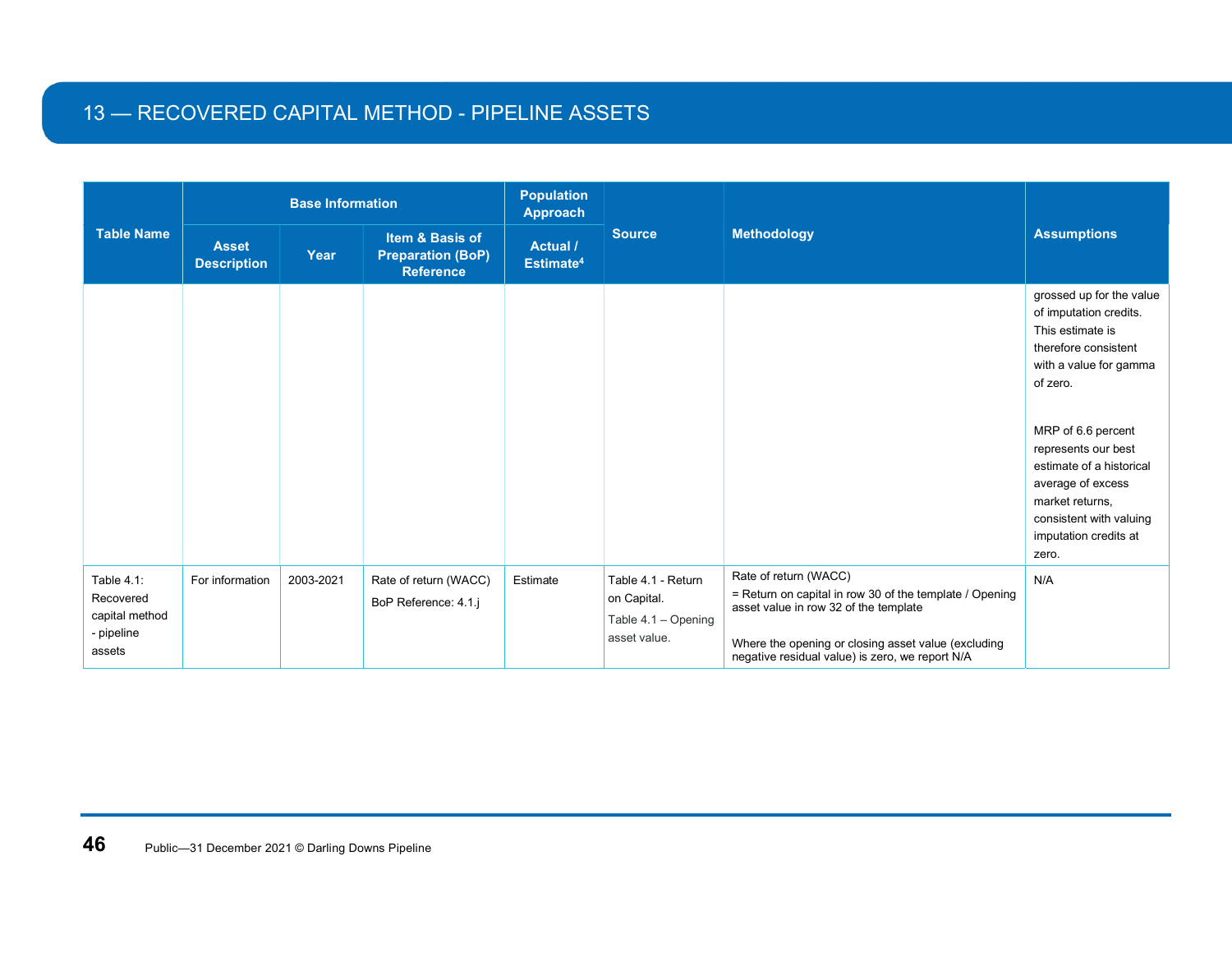#### Explanation for Estimated Amounts

For estimated amounts, in accordance with the Guideline Section 7 basis of preparation, the following table explains:

- why it was not possible for the service provider to provide actual information;
- what steps the service provider took to locate actual information;
- if an estimate has been provided, the basis for the estimate, including the methods, assumptions and inputs used
- why the estimate represents the best estimate possible in the circumstances and has been arrived at on a reasonable basis.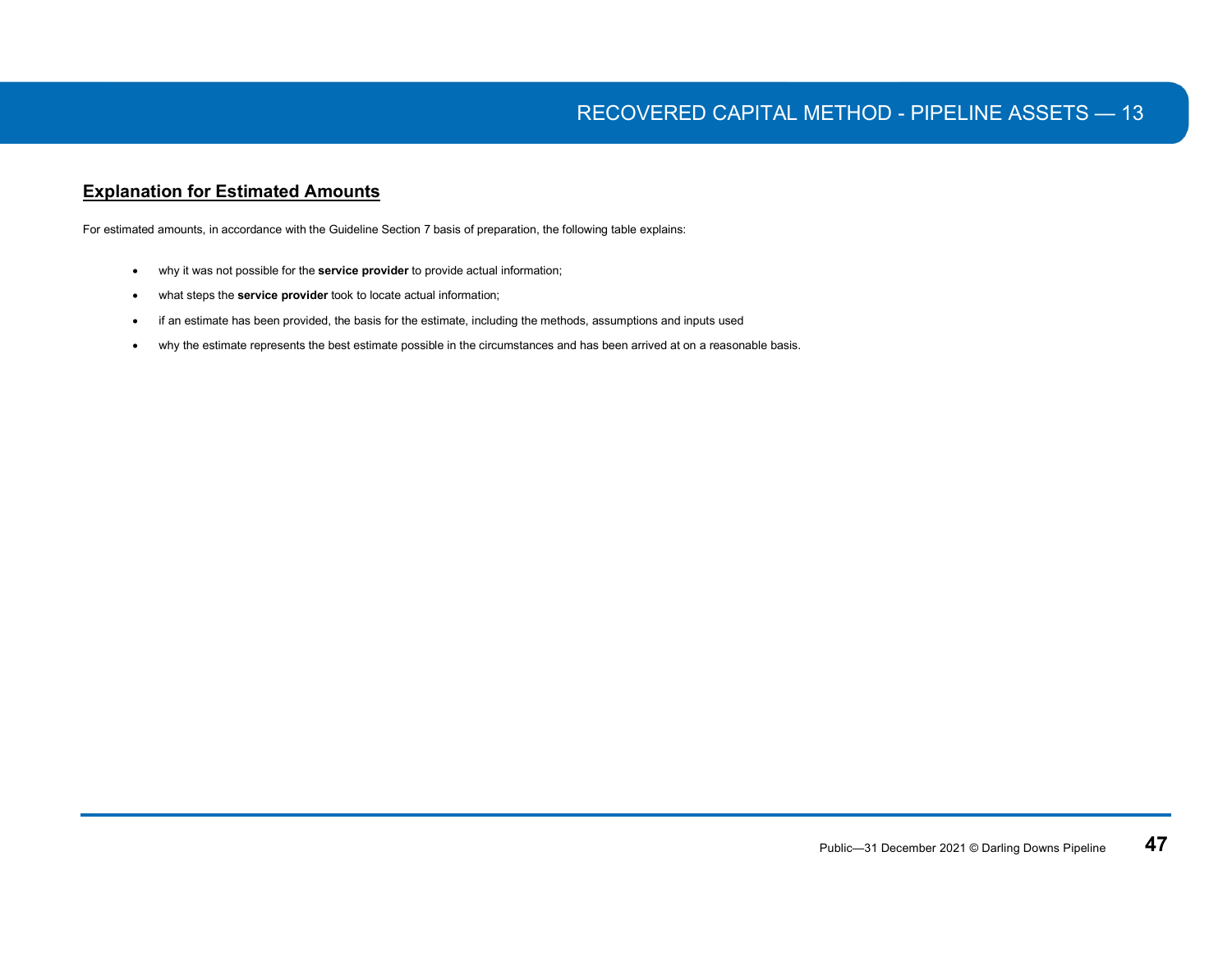#### ESTIMATED INFORMATION

|                                                                                                                          |                                    | <b>Base Information</b> |                                                 | <b>Population</b><br><b>Approach</b> |                                                                                                                                                                          | <b>Steps SGSPAA took</b>                                                                                                                                                                                                | <b>Basis for the</b><br>estimate.                                                                                                                                                                                                                                   | Why the estimate<br>represents the best                                                                                                                                                                                                                                                                                             |
|--------------------------------------------------------------------------------------------------------------------------|------------------------------------|-------------------------|-------------------------------------------------|--------------------------------------|--------------------------------------------------------------------------------------------------------------------------------------------------------------------------|-------------------------------------------------------------------------------------------------------------------------------------------------------------------------------------------------------------------------|---------------------------------------------------------------------------------------------------------------------------------------------------------------------------------------------------------------------------------------------------------------------|-------------------------------------------------------------------------------------------------------------------------------------------------------------------------------------------------------------------------------------------------------------------------------------------------------------------------------------|
| <b>Table</b><br><b>Name</b>                                                                                              | <b>Asset</b><br><b>Description</b> | Year                    | Item /<br><b>Description</b>                    | Actual /<br><b>Estimate</b>          | Why it was not possible<br>for the SGSPAA to provide<br>actual information                                                                                               | to locate actual<br>information;                                                                                                                                                                                        | including the<br>methods.<br>assumptions and<br>inputs used                                                                                                                                                                                                         | estimate possible<br>in the<br>circumstances and<br>has been arrived at<br>on a reasonable<br>basis.                                                                                                                                                                                                                                |
| Table 2.1<br>Statement<br>of pipeline<br>revenues<br>and<br>expenses;<br>and<br>Table<br>2.1.1:<br>Revenue<br>by service | N/A                                | 2019 - 2021             | Firm forward haul<br>transportation<br>services | Estimate                             | Actual tariff information does not<br>exist as the relevant services<br>form part of a single delivered<br>service and not charged in their<br>separate component parts. | Analysis was performed<br>to identify options to split<br>the revenue between Atlas<br>(Production facility &<br>Lateral), DDP1 (PPL90) &<br>DDP3 (PPL134) however<br>no actual information<br>sources were identified. | Rely on published<br>reference tariffs for<br>DDP1 & DDP3 to<br>determine the revenue<br>attributable to DDP as<br>a part of the single<br>delivered service.                                                                                                       | The reference tariffs are<br>the published price (on<br>the Jemena website) to<br>use the DDP.<br>Accordingly, using<br>these prices provides<br>the best estimate of<br>DDP1 and DDP3<br>revenue.                                                                                                                                  |
| Table 2.1<br>Statement<br>of pipeline<br>revenues<br>and<br>expenses;<br>and<br>Table<br>2.1.1:<br>Revenue<br>by service | N/A                                | 2019 - 2021             | Direct Costs,<br><b>Shared Costs</b>            | Estimate                             | Actual costs are not separately<br>collected for DDP instead costs<br>are captured together with non-<br>DDP assets                                                      | Analysis was performed<br>to identify options to split<br>DDP and Non-DDP: direct<br>cost and shared costs:<br>however no actual<br>information sources were<br>identified.                                             | Non-DDP direct costs<br>and Non-DDP shared<br>costs were estimated<br>by aggregating the<br>following amounts and<br>then removing them<br>from the DDP Opex<br>stack:<br>Specially<br>$\bullet$<br>identifiable non-<br>DDP non-routine<br>maintenance<br>(actual) | The estimate is a best<br>estimate because it has<br>been calculated based<br>on the following inputs<br>which are sourced<br>based on best available<br>information:<br>• Technical<br>engineering<br>identification of<br>specific non-routine<br>Maintenance costs<br>incurred and<br>estimation of routine<br>maintenance based |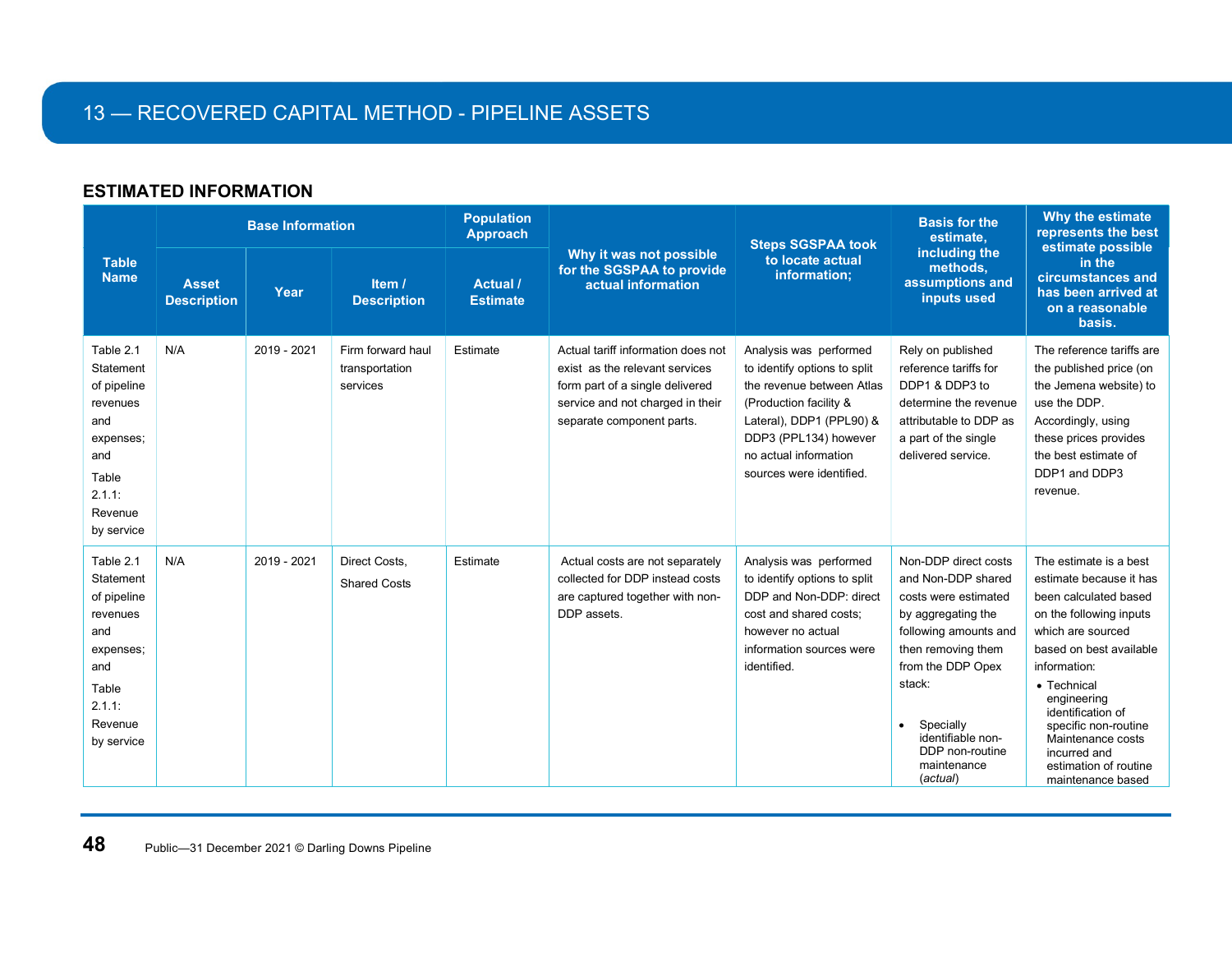|                                                     | <b>Base Information</b>            |               |                              | <b>Population</b><br><b>Approach</b> |                                                                                              | <b>Steps SGSPAA took</b>                                | <b>Basis for the</b><br>estimate,                                                                                                                                                                                                                                                                                                                                                                                                                                                           | Why the estimate<br>represents the best<br>estimate possible                                                                                                                                                                                                                                                                                         |
|-----------------------------------------------------|------------------------------------|---------------|------------------------------|--------------------------------------|----------------------------------------------------------------------------------------------|---------------------------------------------------------|---------------------------------------------------------------------------------------------------------------------------------------------------------------------------------------------------------------------------------------------------------------------------------------------------------------------------------------------------------------------------------------------------------------------------------------------------------------------------------------------|------------------------------------------------------------------------------------------------------------------------------------------------------------------------------------------------------------------------------------------------------------------------------------------------------------------------------------------------------|
| <b>Table</b><br><b>Name</b>                         | <b>Asset</b><br><b>Description</b> | Year          | Item /<br><b>Description</b> | Actual /<br><b>Estimate</b>          | Why it was not possible<br>for the SGSPAA to provide<br>actual information                   | to locate actual<br>information:                        | including the<br>methods,<br>assumptions and<br>inputs used                                                                                                                                                                                                                                                                                                                                                                                                                                 | in the<br>circumstances and<br>has been arrived at<br>on a reasonable<br>basis.                                                                                                                                                                                                                                                                      |
|                                                     |                                    |               |                              |                                      |                                                                                              |                                                         | Management<br>$\bullet$<br>expert estimate of<br>the non-DDP<br>routine<br>maintenance costs<br>based on technical<br>understanding and<br>experience of the<br>routine<br>maintenance<br>requirements for<br>the key<br>components<br>making up the<br>Non-DDP asset<br>(estimate)<br>Non-Maintenance<br>$\bullet$<br>costs calculated<br>as non-DDP<br>revenue as a<br>percentage of total<br>revenue multiplied<br>by the remaining<br>DDP non-<br>maintenance opex<br>stack. (estimate) | on their technical<br>understanding and<br>experience of the<br>routine maintenance<br>requirements for the<br>key components<br>making up the Non-<br>DDP assets.<br>• For the remaining<br>opex (i.e. Non-<br>maintenance opex),<br>revenue is the best<br>available cost driver<br>due to alternative<br>cost information not<br>being available. |
| Table $4.1$ :<br>Recovered<br>capital<br>$method -$ | Pipeline<br>Assets                 | $2005 - 2021$ | Negative residual<br>value   | Estimate                             | Cost have not yet been incurred<br>to decommission the pipeline,<br>therefore an estimate is | No steps taken as actual<br>information does not exist. | An engineering<br>estimate was used to<br>estimate the cost of                                                                                                                                                                                                                                                                                                                                                                                                                              | The estimate is a best<br>estimate because it has<br>been calculated based<br>on the following inputs                                                                                                                                                                                                                                                |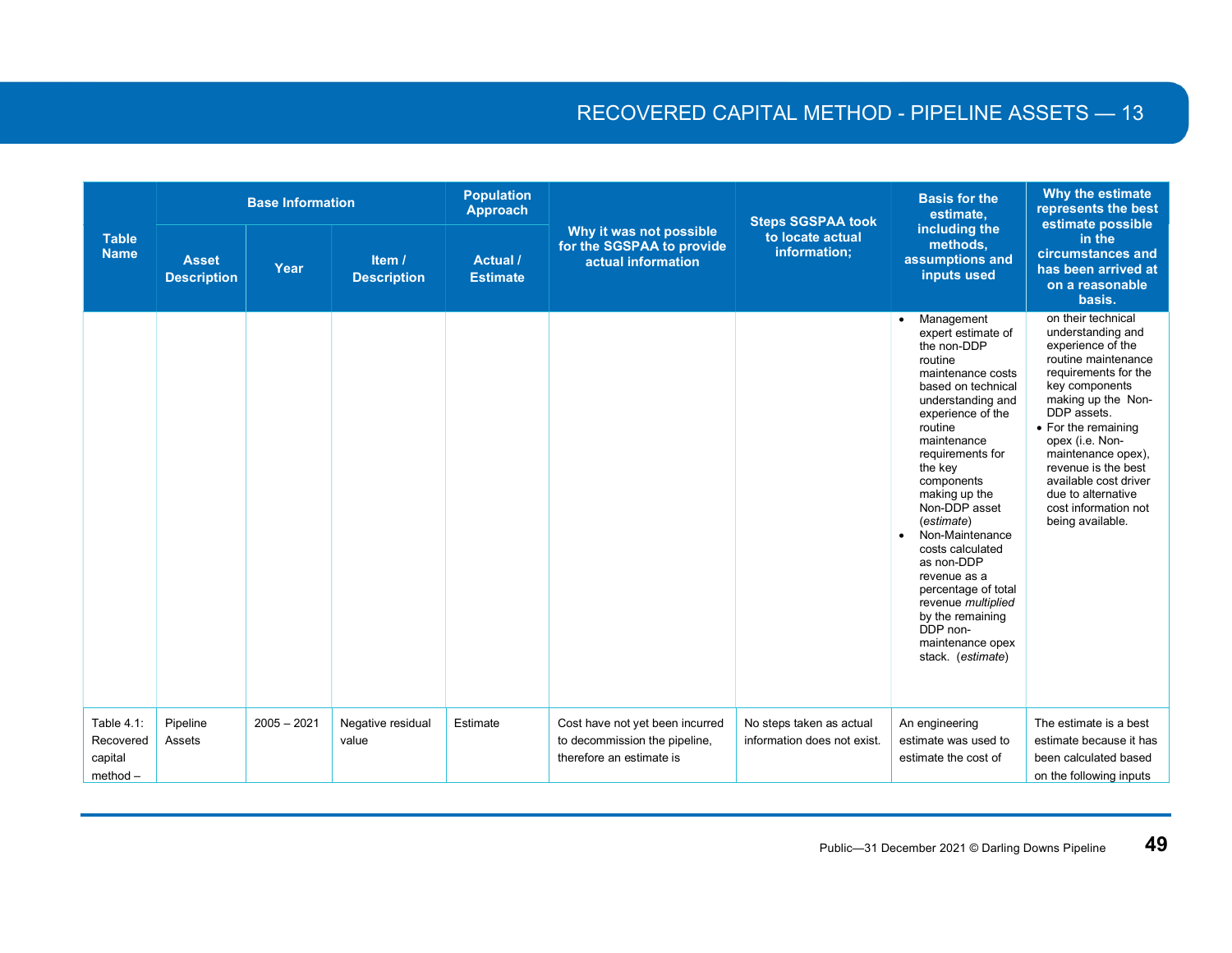|                             | <b>Base Information</b>            |      |                              | <b>Population</b><br><b>Approach</b> |                                                                                                                                                                                                                                                                                                                                                                                                                                | <b>Steps SGSPAA took</b>         | <b>Basis for the</b><br>estimate,                           | Why the estimate<br>represents the best<br>estimate possible                                                                                                                                                                                                                                                                                                                                                                                                                                                                                                         |
|-----------------------------|------------------------------------|------|------------------------------|--------------------------------------|--------------------------------------------------------------------------------------------------------------------------------------------------------------------------------------------------------------------------------------------------------------------------------------------------------------------------------------------------------------------------------------------------------------------------------|----------------------------------|-------------------------------------------------------------|----------------------------------------------------------------------------------------------------------------------------------------------------------------------------------------------------------------------------------------------------------------------------------------------------------------------------------------------------------------------------------------------------------------------------------------------------------------------------------------------------------------------------------------------------------------------|
| <b>Table</b><br><b>Name</b> | <b>Asset</b><br><b>Description</b> | Year | Item /<br><b>Description</b> | Actual /<br><b>Estimate</b>          | Why it was not possible<br>for the SGSPAA to provide<br>actual information                                                                                                                                                                                                                                                                                                                                                     | to locate actual<br>information; | including the<br>methods,<br>assumptions and<br>inputs used | in the<br>circumstances and<br>has been arrived at<br>on a reasonable<br>basis.                                                                                                                                                                                                                                                                                                                                                                                                                                                                                      |
| pipeline<br>assets          |                                    |      |                              |                                      | inherently required to measure<br>future costs.<br>Further, the actual timing of<br>decommissioning the pipeline in<br>the future is also uncertain,<br>therefore increasing the level of<br>estimation required.<br>In addition, the CPI escalation<br>factor and the discount rate<br>inputs are estimates used to<br>inflate for forecast future price<br>increases and then discount to<br>the present value respectively. |                                  | decommissioning the<br>pipeline.                            | which are sourced<br>based on best available<br>information:<br>Technical<br>$\bullet$<br>engineering<br>estimate of the<br>cost to<br>decommission the<br>pipeline.<br>Discount rate: 5<br>year average for<br>the 15 year<br>Australian<br>Government<br>Securities (AGS)<br>bond rate.<br>CPI escalation:<br><b>SGSPAA</b> internal<br>CPI estimate<br>(reasonable when<br>compared with<br>Australian Bureau<br>of Statistics<br>(ABS)/Reserve<br><b>Bank of Australia</b><br>(RBA) rate).<br>Estimated year of<br>$\bullet$<br>decommissioning<br>the pipeline. |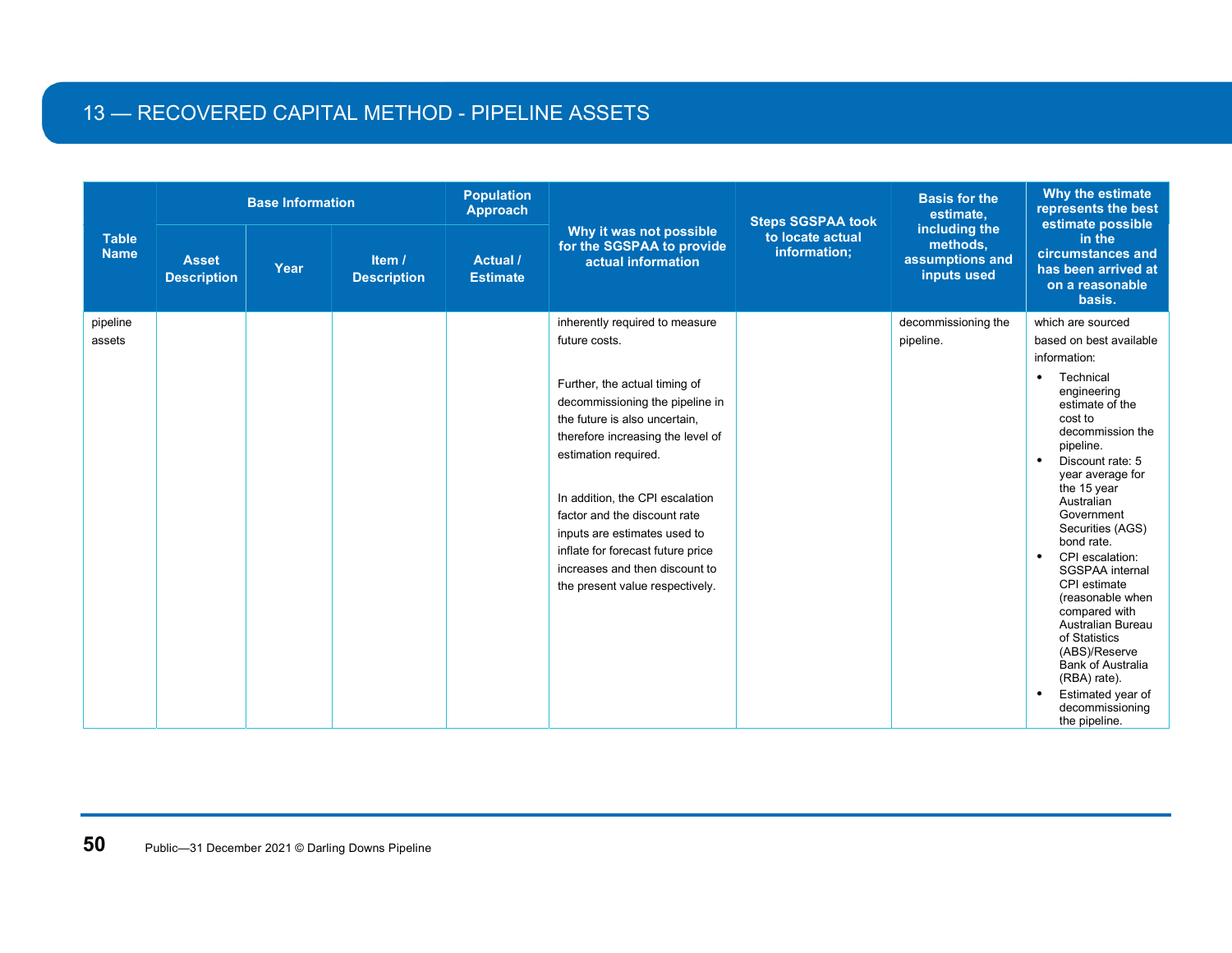|                                                                     |                                    | <b>Base Information</b> |                              |                             |                                                                                                                 | <b>Steps SGSPAA took</b>                                                                 | <b>Basis for the</b><br>estimate,                                                                                                                                                                                                                                                                                                                                                                                                                                                                                                                                                        | Why the estimate<br>represents the best                                                                                                           |
|---------------------------------------------------------------------|------------------------------------|-------------------------|------------------------------|-----------------------------|-----------------------------------------------------------------------------------------------------------------|------------------------------------------------------------------------------------------|------------------------------------------------------------------------------------------------------------------------------------------------------------------------------------------------------------------------------------------------------------------------------------------------------------------------------------------------------------------------------------------------------------------------------------------------------------------------------------------------------------------------------------------------------------------------------------------|---------------------------------------------------------------------------------------------------------------------------------------------------|
| <b>Table</b><br><b>Name</b>                                         | <b>Asset</b><br><b>Description</b> | Year                    | Item /<br><b>Description</b> | Actual /<br><b>Estimate</b> | Why it was not possible<br>for the SGSPAA to provide<br>actual information                                      | to locate actual<br>information;                                                         | including the<br>methods,<br>assumptions and<br>inputs used                                                                                                                                                                                                                                                                                                                                                                                                                                                                                                                              | estimate possible<br>in the<br>circumstances and<br>has been arrived at<br>on a reasonable<br>basis.                                              |
| Table 4.1:<br>Recovered<br>capital<br>method-<br>pipeline<br>assets | Pipeline<br>Assets                 | $2005 - 2017$           | Disposals (at cost)          | Estimate                    | SAP FAMR and general ledger<br>transactional data was not<br>available prior to the SGSPAA<br>ownership period. | Information requests were<br>sent to previous owners<br>but no response was<br>received. | Analysis of SAP<br><b>FAMR</b> reports since<br>acquisition did not<br>identify a significant<br>level of disposals.<br>Therefore it is unlikely<br>that there would be a<br>material level of<br>proceeds on disposal<br>to use as an input.<br>The SAP FAMR does<br>not report on proceeds<br>on disposals but it can<br>be used as a<br>reference point to<br>assess the level of<br>disposals.<br>Pipelines are a stable<br>asset and it is<br>reasonable to expect<br>that there would be<br>low levels of asset<br>disposals and<br>therefore proceeds on<br>disposals of pipeline | Data from the SGSPAA<br>ownership period is<br>actual data. This actual<br>data represents the<br>best source for arriving<br>at a best estimate. |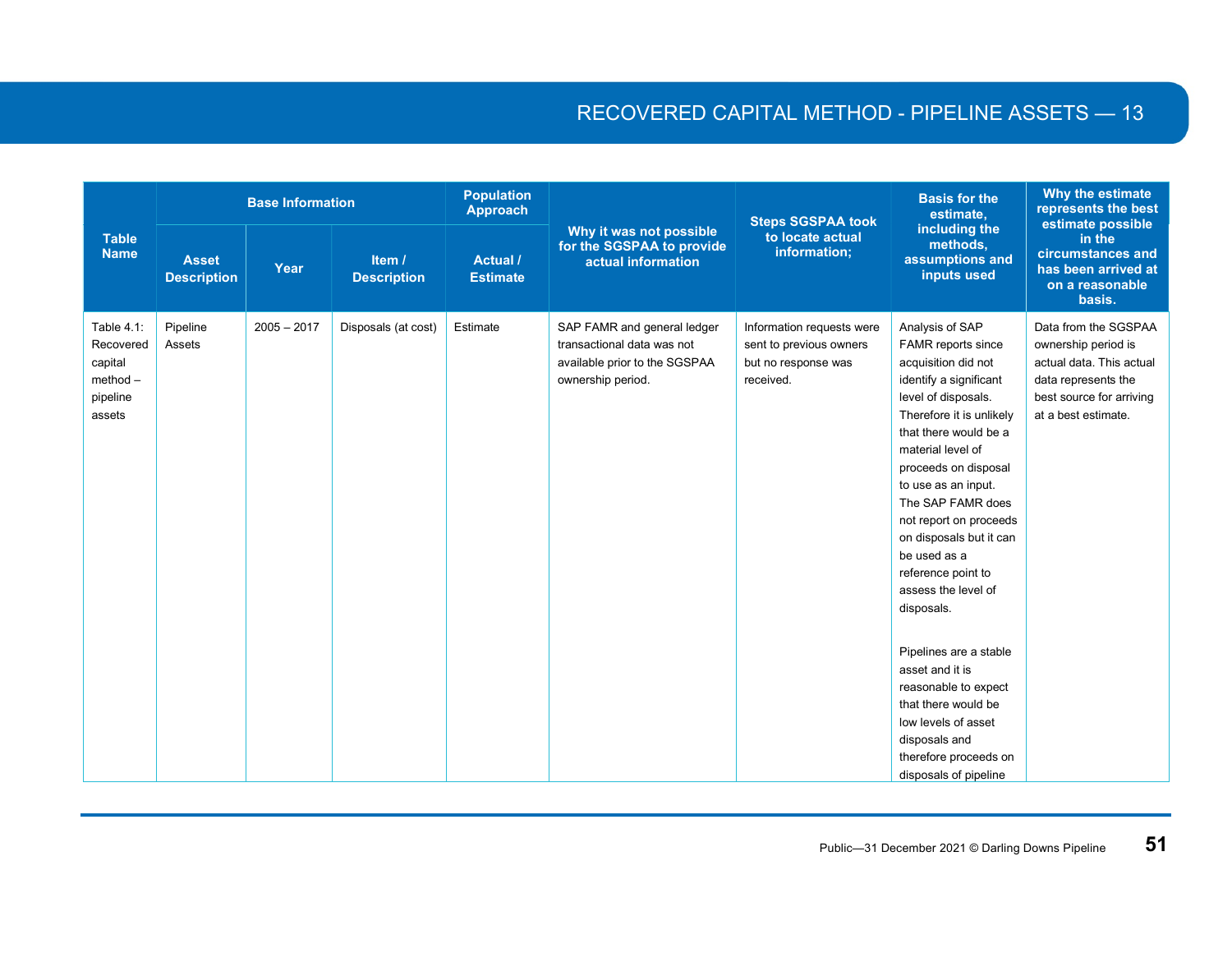|                                                                           | <b>Base Information</b>            |               |                              | <b>Population</b><br><b>Approach</b> |                                                                                                                                                                                                                                                                                  | <b>Steps SGSPAA took</b>                                                           | <b>Basis for the</b><br>estimate,                                                                                                                                                                                                                                                                                                                                        | Why the estimate<br>represents the best<br>estimate possible                                                                                                                                                                                                                                                                                                         |
|---------------------------------------------------------------------------|------------------------------------|---------------|------------------------------|--------------------------------------|----------------------------------------------------------------------------------------------------------------------------------------------------------------------------------------------------------------------------------------------------------------------------------|------------------------------------------------------------------------------------|--------------------------------------------------------------------------------------------------------------------------------------------------------------------------------------------------------------------------------------------------------------------------------------------------------------------------------------------------------------------------|----------------------------------------------------------------------------------------------------------------------------------------------------------------------------------------------------------------------------------------------------------------------------------------------------------------------------------------------------------------------|
| <b>Table</b><br><b>Name</b>                                               | <b>Asset</b><br><b>Description</b> | Year          | Item /<br><b>Description</b> | Actual /<br><b>Estimate</b>          | Why it was not possible<br>for the SGSPAA to provide<br>actual information                                                                                                                                                                                                       | to locate actual<br>information;                                                   | including the<br>methods,<br>assumptions and<br>inputs used                                                                                                                                                                                                                                                                                                              | in the<br>circumstances and<br>has been arrived at<br>on a reasonable<br>basis.                                                                                                                                                                                                                                                                                      |
|                                                                           |                                    |               |                              |                                      |                                                                                                                                                                                                                                                                                  |                                                                                    | assets would be<br>immaterial.                                                                                                                                                                                                                                                                                                                                           |                                                                                                                                                                                                                                                                                                                                                                      |
| Table $4.1$ :<br>Recovered<br>capital<br>$method -$<br>pipeline<br>assets | Return of<br>capital               | $2005 - 2021$ | Net tax liabilities          | Estimate                             | An actual 'Net tax liability' for the<br>pipeline does not exist because<br>it is part a consolidated tax<br>group and does not pay<br>corporate tax as a stand-alone<br>entity. Therefore the net tax<br>liability needs to be estimated as<br>if it were a stand-alone entity. | No steps taken as actual<br>information does not exist<br>for net tax liabilities. | <b>Estimated calculated</b><br>as: Profit/(Loss)<br>before depreciation,<br>interest and tax<br>Less Tax Depreciation<br>Less notional interest)<br>Multiplied by the<br>corporate tax rate (30<br>percent).<br>The Profit/(Loss)<br>before depreciation,<br>interest and tax has<br>been reviewed to<br>identify material non-<br>cash items that should<br>be removed. | The estimate<br>represents a best<br>estimate because<br>wherever possible<br>actual reference data<br>points have been used<br>as a basis to calculate<br>the estimate.<br>Accounting profit is the<br>best approach for<br>calculating the cash<br>flows each year and<br>therefore is the most<br>appropriate input into<br>the net tax liability<br>calculation. |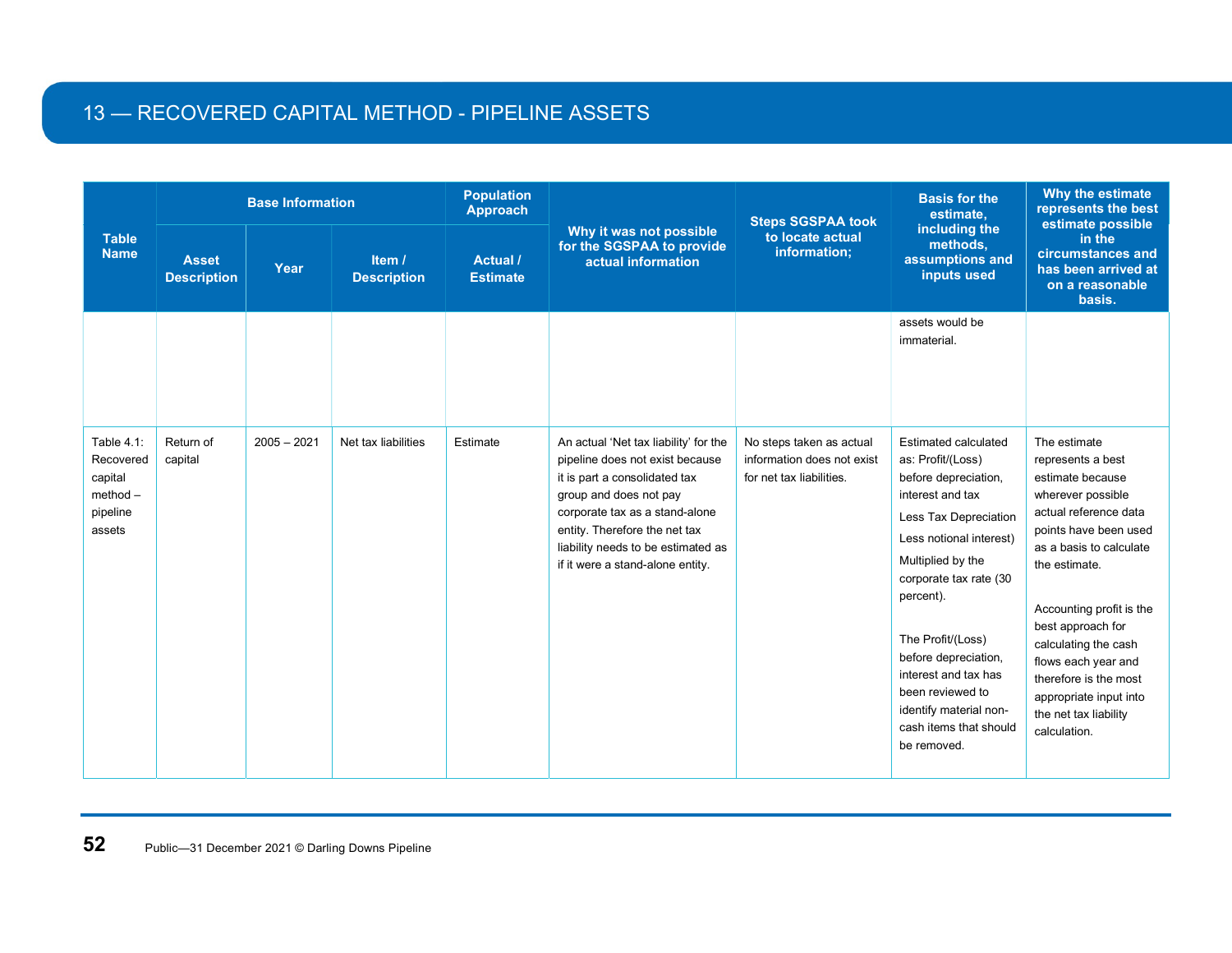|                             | <b>Base Information</b>            |      |                              | <b>Population</b><br><b>Approach</b> |                                                                            | <b>Steps SGSPAA took</b>         | <b>Basis for the</b><br>estimate,                                                                                                                                                                                     | Why the estimate<br>represents the best<br>estimate possible                                                                                                                                       |
|-----------------------------|------------------------------------|------|------------------------------|--------------------------------------|----------------------------------------------------------------------------|----------------------------------|-----------------------------------------------------------------------------------------------------------------------------------------------------------------------------------------------------------------------|----------------------------------------------------------------------------------------------------------------------------------------------------------------------------------------------------|
| <b>Table</b><br><b>Name</b> | <b>Asset</b><br><b>Description</b> | Year | Item /<br><b>Description</b> | Actual /<br><b>Estimate</b>          | Why it was not possible<br>for the SGSPAA to provide<br>actual information | to locate actual<br>information; | including the<br>methods,<br>assumptions and<br>inputs used                                                                                                                                                           | in the<br>circumstances and<br>has been arrived at<br>on a reasonable<br>basis.                                                                                                                    |
|                             |                                    |      |                              |                                      |                                                                            |                                  | <b>Tax Depreciation</b><br>$(2005 - 2021)$ was<br>calculated as:<br>LTD Net Capex<br>divided by the<br>estimated tax useful<br>life years.                                                                            | Accounting profit has<br>been sourced from<br>actual historic records<br>and therefore has been<br>arrived at on a<br>reasonable basis.                                                            |
|                             |                                    |      |                              |                                      |                                                                            |                                  | The selection of the<br>tax asset life most<br>closely aligns<br>calculated tax<br>depreciation across all<br>component pipelines<br>over 2013 to 2016<br>with Jemena Group's<br>reported accounting<br>depreciation. | The first year of post-<br>acquisition tax<br>depreciation is the most<br>appropriate basis to<br>estimate pre-acquisition<br>tax depreciation<br>because it is based on<br>an actual data source. |
|                             |                                    |      |                              |                                      |                                                                            |                                  | Interest expense was<br>calculated based on<br>actual capital<br>expenditure data<br>sourced from the<br>FAMR and the cost of<br>debt and gearing                                                                     |                                                                                                                                                                                                    |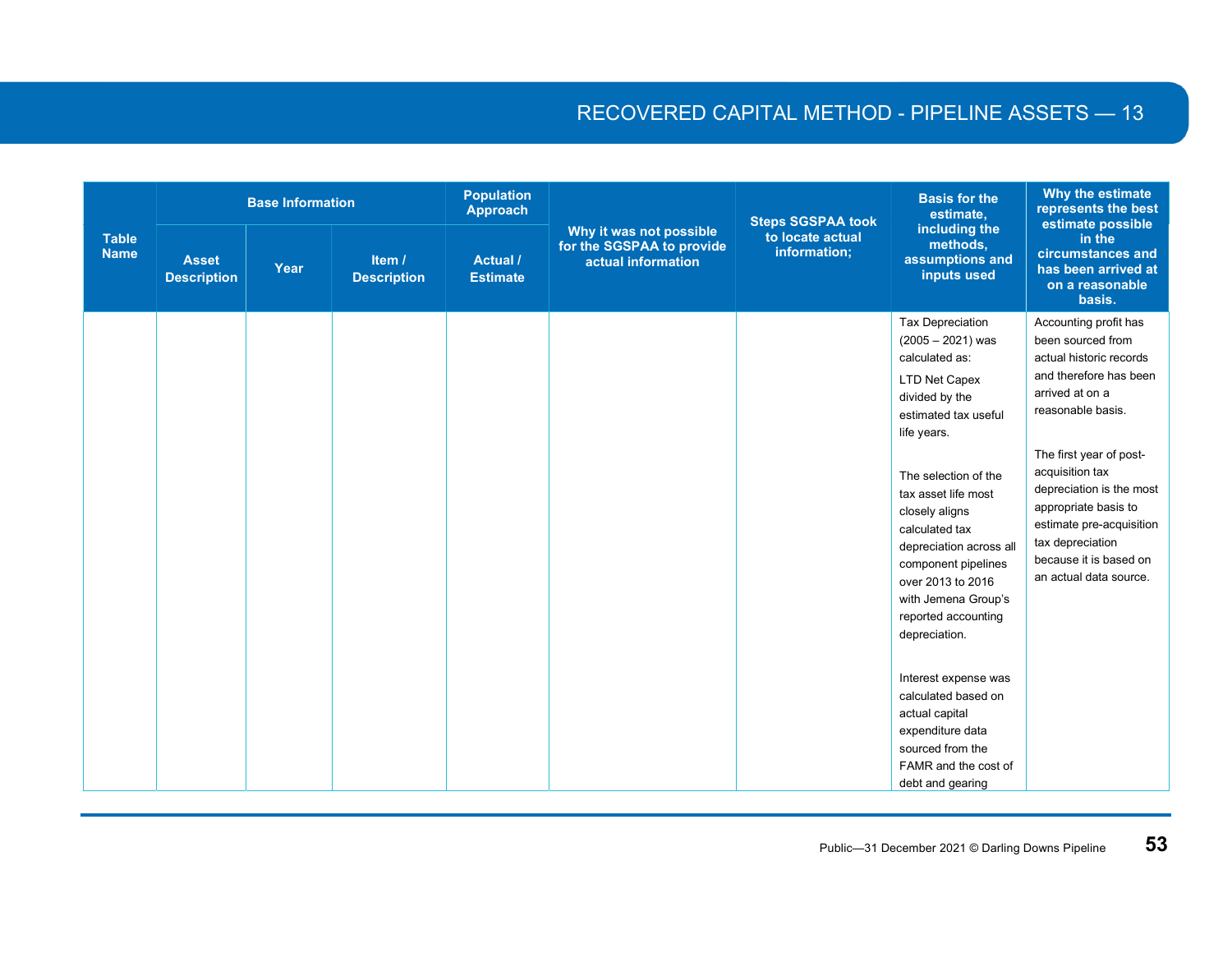|                                                                         | <b>Base Information</b>            |               |                              | <b>Population</b><br><b>Approach</b> |                                                                                                                                                                                                                                                                                                                                                                                                                                                                                                                                                                                                                                 | <b>Steps SGSPAA took</b>                                                                                                                                                                                                                                                                                                                                                                  | <b>Basis for the</b><br>estimate,                                                                             | Why the estimate<br>represents the best<br>estimate possible                                                                                                                                                                                                                                                                                                                                                  |
|-------------------------------------------------------------------------|------------------------------------|---------------|------------------------------|--------------------------------------|---------------------------------------------------------------------------------------------------------------------------------------------------------------------------------------------------------------------------------------------------------------------------------------------------------------------------------------------------------------------------------------------------------------------------------------------------------------------------------------------------------------------------------------------------------------------------------------------------------------------------------|-------------------------------------------------------------------------------------------------------------------------------------------------------------------------------------------------------------------------------------------------------------------------------------------------------------------------------------------------------------------------------------------|---------------------------------------------------------------------------------------------------------------|---------------------------------------------------------------------------------------------------------------------------------------------------------------------------------------------------------------------------------------------------------------------------------------------------------------------------------------------------------------------------------------------------------------|
| <b>Table</b><br><b>Name</b>                                             | <b>Asset</b><br><b>Description</b> | Year          | Item /<br><b>Description</b> | Actual /<br><b>Estimate</b>          | Why it was not possible<br>for the SGSPAA to provide<br>actual information                                                                                                                                                                                                                                                                                                                                                                                                                                                                                                                                                      | to locate actual<br>information;                                                                                                                                                                                                                                                                                                                                                          | including the<br>methods,<br>assumptions and<br>inputs used                                                   | in the<br>circumstances and<br>has been arrived at<br>on a reasonable<br>basis.                                                                                                                                                                                                                                                                                                                               |
|                                                                         |                                    |               |                              |                                      |                                                                                                                                                                                                                                                                                                                                                                                                                                                                                                                                                                                                                                 |                                                                                                                                                                                                                                                                                                                                                                                           | assumed within the<br>recovered capital<br>model.                                                             |                                                                                                                                                                                                                                                                                                                                                                                                               |
| Table $4.1$ :<br>Recovered<br>capital<br>method –<br>pipeline<br>assets | Return of<br>capital               | $2005 - 2021$ | Rate of return               | Estimate                             | The Guideline advises that the<br>rate of return should be<br>determined each year and<br>should be commensurate with<br>the prevailing conditions in the<br>market for funds and reflect the<br>risk the service provider face in<br>providing pipeline services.<br>The Guideline Explanatory<br>Statement (pg. 25) advises with<br>regard to the 'Commercial rate<br>of return' that 'Service provides<br>will be able to determine how<br>this input is estimated'. Usage of<br>the term 'estimated' in the<br><b>Guideline Explanatory</b><br>Statement implies that SGSPAA<br>is required to estimate this data<br>input. | Actual information does<br>not exist for the rate of<br>return.<br>SGSPAA estimated the<br>rate of return as a WACC<br>and sourced actual data to<br>input into the WACC<br>calculation.<br>The rate of return is a<br>theoretical concept and<br>does not reference DDP<br>costs. rather it references<br>regulatory decisions that<br>have been applied to the<br>relevant time period. | Refer to Table 4.1:<br>Recovered capital<br>method - pipeline<br>assets -rate of return<br>explanation above. | Using a WACC as an<br>estimate for rate of<br>return is an accepted<br>methodology adopted<br>by the Australian<br><b>Energy Regulatory</b><br>(AER) and therefore<br>represents the best<br>estimate possible.<br>The data inputs into the<br>WACC have been<br>sourced from published<br>AER accepted sources<br>and therefore is a best<br>estimate which has<br>been arrived at on a<br>reasonable basis. |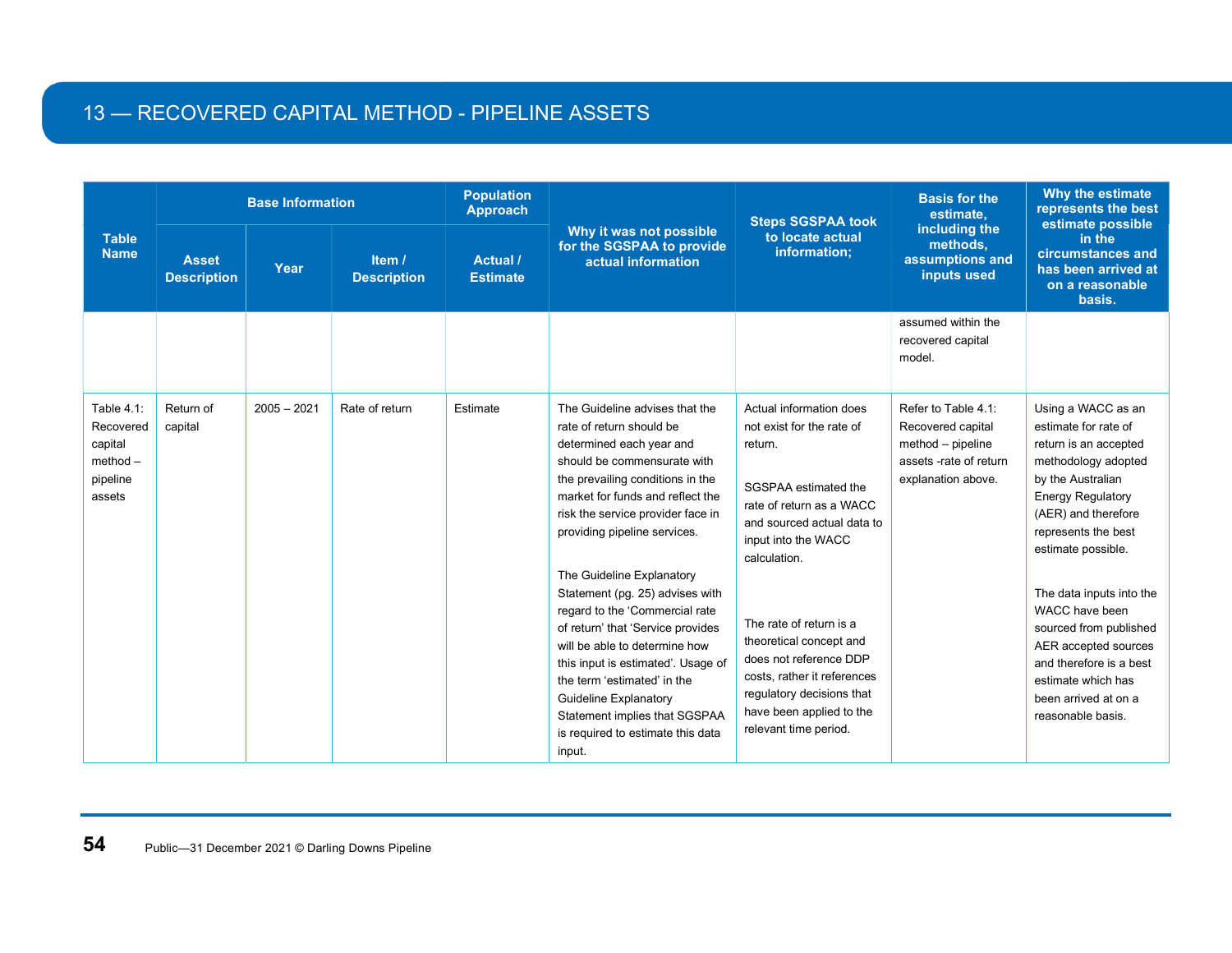# 14. PIPELINE DETAILS

| <b>Table Name</b>           | <b>Item</b>             | <b>Actual / Estimate</b> | <b>Source</b>                                                                  | Methodology                                                                                     | <b>Assumptions</b>                                                                                                                 |
|-----------------------------|-------------------------|--------------------------|--------------------------------------------------------------------------------|-------------------------------------------------------------------------------------------------|------------------------------------------------------------------------------------------------------------------------------------|
| Table 4.2: Pipeline details | Construction date       | Actual                   | <b>SAP FAMR</b>                                                                | Extracted the year of construction<br>from the FAMR for the<br>construction assets.             | Construction date is interpreted as<br>the mid-point of the year when<br>construction commenced based<br>on reference to the FAMR. |
| Table 4.2: Pipeline details | Negative residual value | Estimate                 | Refer to 'Table 4.1: Recovered<br>capital method - pipeline<br>assets' source. | Refer to 'Table 4.1: Recovered<br>capital method - pipeline assets'<br>methodology explanation. | Refer to 'Table 4.1: Recovered<br>capital method - pipeline assets'<br>assumptions.                                                |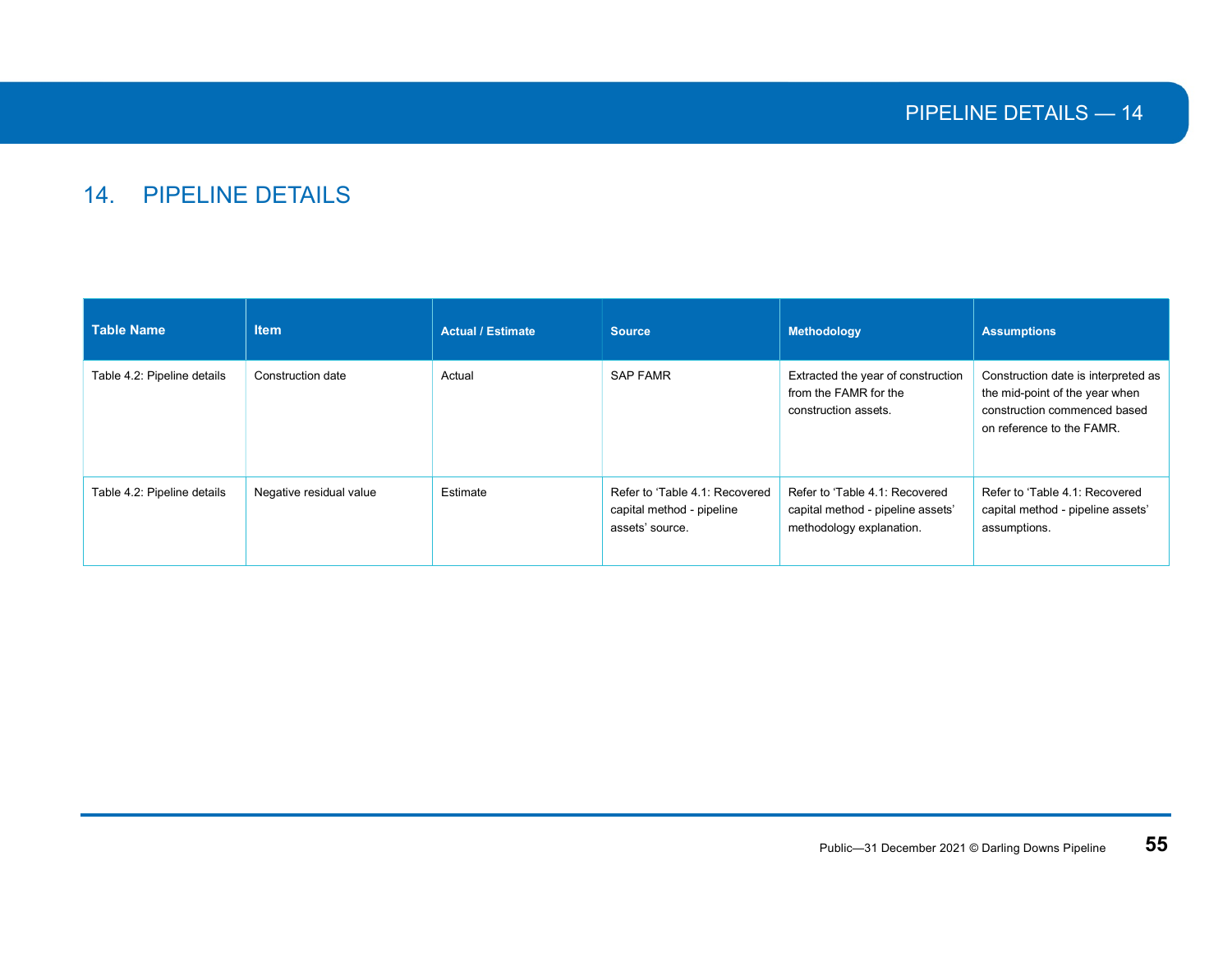# 15. CAPITAL EXPENDITURE

| <b>Table</b>                                                                                   | <b>Base Information</b> |                                                                             | <b>Population</b><br><b>Approach</b> | <b>Source</b>                         | <b>Methodology</b>                                                                                                                                                                                                                                                                                                                                                                                                                                                                                                                                                                                                                                                                                                                                                                                                                             | <b>Assumptions</b>                                                                                                                                                                                                                                                       |  |
|------------------------------------------------------------------------------------------------|-------------------------|-----------------------------------------------------------------------------|--------------------------------------|---------------------------------------|------------------------------------------------------------------------------------------------------------------------------------------------------------------------------------------------------------------------------------------------------------------------------------------------------------------------------------------------------------------------------------------------------------------------------------------------------------------------------------------------------------------------------------------------------------------------------------------------------------------------------------------------------------------------------------------------------------------------------------------------------------------------------------------------------------------------------------------------|--------------------------------------------------------------------------------------------------------------------------------------------------------------------------------------------------------------------------------------------------------------------------|--|
| <b>Name</b>                                                                                    | <b>Reference</b>        | Item                                                                        | Actual /<br><b>Estimate</b>          |                                       |                                                                                                                                                                                                                                                                                                                                                                                                                                                                                                                                                                                                                                                                                                                                                                                                                                                |                                                                                                                                                                                                                                                                          |  |
| Table 4.1.1:<br>Capital<br>expenditure<br>greater than<br>5 percent of<br>construction<br>cost | 4.1.1.a                 | Description of<br>works, Date<br>recognised,<br>Expenditure (\$<br>nominal) | Actual                               | SAP<br>(Referencing the RCM template) | DDP analysed the underpinning data for the RCM template and<br>with a view to identifying any capex that is greater than 5<br>percent of the construction cost. DDP had capex that met the<br>criteria of the template in 2017 and 2018.<br>2017 and 2018:<br>DDP extracted Description of works, Date recognised and<br>Expenditure (\$ nominal) from the SAP FAMR.<br>Mid-point Net Capital Expenditure Gross Up<br>SAP FAMR Expenditure (\$ nominal) are escalated to a mid-<br>year point to account for the return on capital for capital<br>expenditure incurred during the year.<br>Mid Point Gross Capex<br>$= Capex \times (1 + Rate of Return percentage)^{0.5}$<br>The Rate of Return percentage input calculation methodology<br>is further explained with the Recovered Capital Method above<br>(refer to 'Rate of Return' item). | DDP has interpreted that the<br>capex required in the<br>template is for the life to<br>date basis for the pipeline.<br>For the Jun18 disclosures,<br>DDP interpreted that the<br>capex required in the<br>template only related to the<br>period 1 Jan 18 to 30 Jun 18. |  |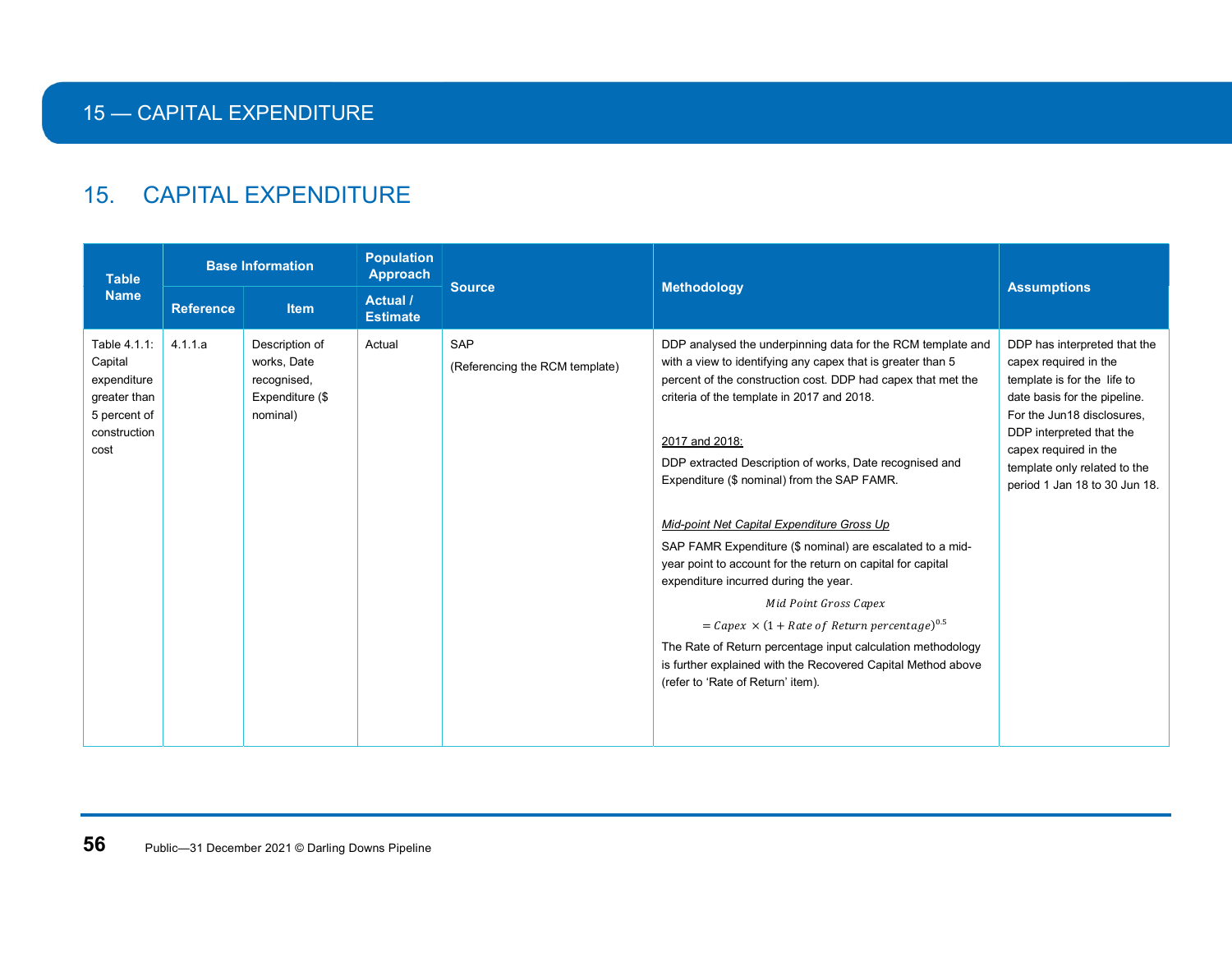#### 16. WEIGHTED AVERAGE PRICES

| <b>Table</b>                               | <b>Base Information</b> |        | <b>Population</b><br><b>Approach</b> | <b>Source</b>                                                                                                                                                                                                                                                                                                                                                                                                                                                                                            | <b>Methodology</b>                                                                                                                                                                                                                                                                                                                                                                                                                                                                                                                                                                                                                                                                                                                                                                                                                                                                                                                                                                                                                                                                                                                                                                                                                                                                                                                                                                                | <b>Assumptions</b>                                                                 |
|--------------------------------------------|-------------------------|--------|--------------------------------------|----------------------------------------------------------------------------------------------------------------------------------------------------------------------------------------------------------------------------------------------------------------------------------------------------------------------------------------------------------------------------------------------------------------------------------------------------------------------------------------------------------|---------------------------------------------------------------------------------------------------------------------------------------------------------------------------------------------------------------------------------------------------------------------------------------------------------------------------------------------------------------------------------------------------------------------------------------------------------------------------------------------------------------------------------------------------------------------------------------------------------------------------------------------------------------------------------------------------------------------------------------------------------------------------------------------------------------------------------------------------------------------------------------------------------------------------------------------------------------------------------------------------------------------------------------------------------------------------------------------------------------------------------------------------------------------------------------------------------------------------------------------------------------------------------------------------------------------------------------------------------------------------------------------------|------------------------------------------------------------------------------------|
| <b>Name</b>                                | <b>Reference</b>        | Item   | Actual /<br><b>Estimate</b>          |                                                                                                                                                                                                                                                                                                                                                                                                                                                                                                          |                                                                                                                                                                                                                                                                                                                                                                                                                                                                                                                                                                                                                                                                                                                                                                                                                                                                                                                                                                                                                                                                                                                                                                                                                                                                                                                                                                                                   |                                                                                    |
| Table 5.1<br>Weighted<br>average<br>prices | 5.1.a                   | Volume | Actual                               | The PypIT system is the<br>billing/invoicing system in place<br>which provides the detailed<br>breakdown of volumes and revenue<br>data by service type and shipper as<br>well as the corresponding contract<br>information. Hence, this would be the<br>best source to provide data for the<br>purposes of calculating the weighted<br>average price since it is the only<br>system that captures information<br>related to revenue, volume and<br>category breakdown and details in<br>the same place. | Data extracted from PypIT is compared and checked against<br>SAP balances and reference tariffs before being categorised<br>accordingly based on service type per details below. Where<br>necessary data has been manually categorised as follows:<br><b>Categorisation of Charge Method</b><br>The "Postage Stamp Transportation Services" represents<br>revenue and volumes associated with Firm Forward and As<br>Available Backhaul Services. Per Section 5 of the Guideline,<br>these services are where the same charge is payable along the<br>length of the pipeline, irrespective of the distance transported.<br>Firm services are charged on a capacity basis i.e. Maximum<br>Daily Quantity (MDQ), while Backhaul services are charged on<br>a volumetric basis (i.e. actual deliveries).<br><b>Volume Calculation</b><br>The volume used in the weighted average price calculation is<br>based on the service type. For Firm Services, volumes are<br>based on MDQ. To obtain the total relevant volumes for a<br>particular month, the MDQ needs to be multiplied out by the<br>number of days in the month. For As Available Backhaul, the<br>actual delivery volumes would apply.<br>Volume data have been estimated for each service and charge<br>reported in the template by adjusting raw data obtained from<br>the PypIT reports. Manual calculations have been performed to | A service is categorised as<br>firm if the charges are not<br>based on throughput. |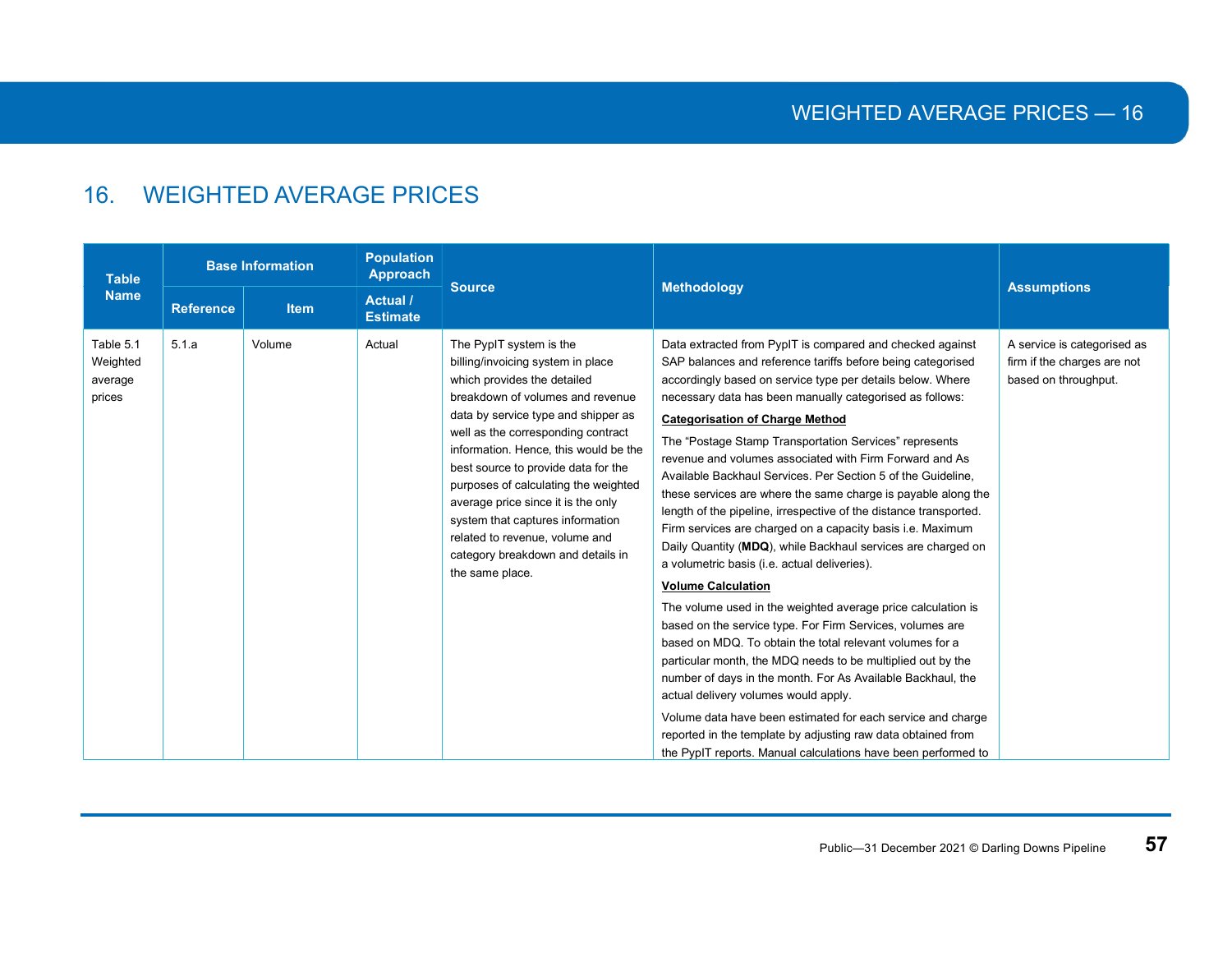# 16 — WEIGHTED AVERAGE PRICES

| <b>Table</b>                               | <b>Base Information</b> |             | <b>Population</b><br><b>Approach</b> | <b>Source</b>                     | <b>Methodology</b>                                                                                                                                                                                                                                                                                                                                                                                                           | <b>Assumptions</b>                                                                                                                                                                                                                                                                                             |
|--------------------------------------------|-------------------------|-------------|--------------------------------------|-----------------------------------|------------------------------------------------------------------------------------------------------------------------------------------------------------------------------------------------------------------------------------------------------------------------------------------------------------------------------------------------------------------------------------------------------------------------------|----------------------------------------------------------------------------------------------------------------------------------------------------------------------------------------------------------------------------------------------------------------------------------------------------------------|
| <b>Name</b>                                | <b>Reference</b>        | <b>Item</b> | <b>Actual</b> /<br><b>Estimate</b>   |                                   |                                                                                                                                                                                                                                                                                                                                                                                                                              |                                                                                                                                                                                                                                                                                                                |
|                                            |                         |             |                                      |                                   | calculate the relevant volumes to be included in the WAP<br>calculations.                                                                                                                                                                                                                                                                                                                                                    |                                                                                                                                                                                                                                                                                                                |
| Table 5.1<br>Weighted<br>average<br>prices | 5.1.b                   | Revenue     | Actual                               | PypIT & Scheduling Tool per above | Based on the Pypit, the number of customers can be<br>determined for DDP. As DDP has no more than 2 shippers, an<br>exemption was requested from the AER.<br>Non-DDP Total Exempt Service: Total Revenue<br>The table excludes revenue attributable to Non-DDP assets.<br>Refer to BoP reference 2.1.1.a for further details of the<br>methodology applied to identify and remove revenue<br>attributable to Non-DDP assets. | Imbalance charges have<br>been omitted from the<br>weighted average price<br>calculation as it does not<br>form part of the main pipeline<br>revenue generating services.<br>Revenues from Imbalance<br>charges fall under "Other<br>Direct Revenue" in Table<br>2.1.1 and have been<br>reported there instead |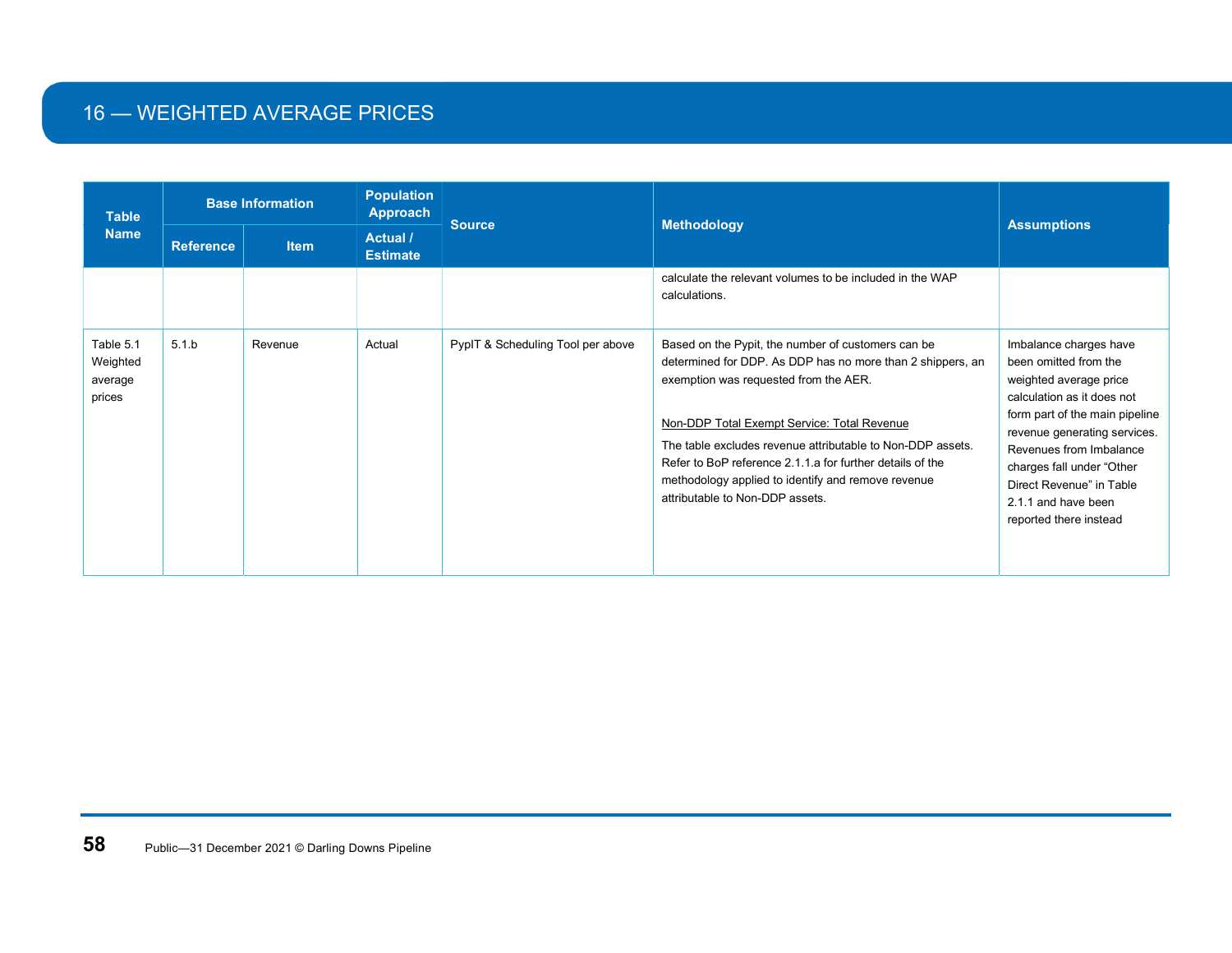#### 17. EXEMPT WAP SERVICES

| <b>Table</b><br><b>Name</b>             | <b>Base Information</b>                         |             | <b>Population</b><br><b>Approach</b> | <b>Source</b>                     | <b>Methodology</b>                                                                                                                                                                                                                                                                                                                                                                        | <b>Assumptions</b> |
|-----------------------------------------|-------------------------------------------------|-------------|--------------------------------------|-----------------------------------|-------------------------------------------------------------------------------------------------------------------------------------------------------------------------------------------------------------------------------------------------------------------------------------------------------------------------------------------------------------------------------------------|--------------------|
|                                         | <b>Reference</b>                                | <b>Item</b> | Actual /<br><b>Estimate</b>          |                                   |                                                                                                                                                                                                                                                                                                                                                                                           |                    |
| Table 5.1.1<br><b>AER</b><br>Exemptions | No BoP<br>Reference<br>cells in the<br>template | N/A         | Actual                               | PypIT & Scheduling Tool per above | Based on data from PypIT and the scheduling tool, the number<br>of customers by service type by pipeline can be determined.<br>Based on this information, the service types by zone that have<br>no more than 2 shippers were identified and were listed out to<br>AER for exemptions to apply in accordance with section 5.3 of<br>the Guideline. The AER has confirmed such exemptions. | N/A                |

#### ESTIMATED INFORMATION

| <b>Table</b><br><b>Name</b>                | <b>Base Information</b><br>Reference | <b>Item</b> | Population<br>Approach<br>Actual /<br><b>Estimate</b> | Source   | Why it was not possible for the Jemena<br>Group to provide actual information                     | <b>Steps Jemena Group</b><br>took to locate actual<br>information                                          | <b>Basis for the</b><br>estimate, including<br>the methods.<br>assumptions and<br>inputs used               | Why the estimate<br>represents the best<br>estimate possible in<br>the circumstances and<br>has been arrived at on<br>a reasonable basis. |
|--------------------------------------------|--------------------------------------|-------------|-------------------------------------------------------|----------|---------------------------------------------------------------------------------------------------|------------------------------------------------------------------------------------------------------------|-------------------------------------------------------------------------------------------------------------|-------------------------------------------------------------------------------------------------------------------------------------------|
| Table 5.1<br>Weighted<br>average<br>prices | 5.1.a                                | Volume      | Estimate                                              | As Above | This is due to the system limitations of PypIT<br>as it was not built for this reporting purpose. | Jemena Group is<br>currently working<br>towards developing a<br>PypIT report that<br>captures the relevant | PypIT contains<br>contract details (MDQ,<br>tariff and terms),<br>nominations, invoice<br>amounts, pipeline | This is the best<br>estimate given the<br>information available<br>from PypIT. We are<br>not aware of any                                 |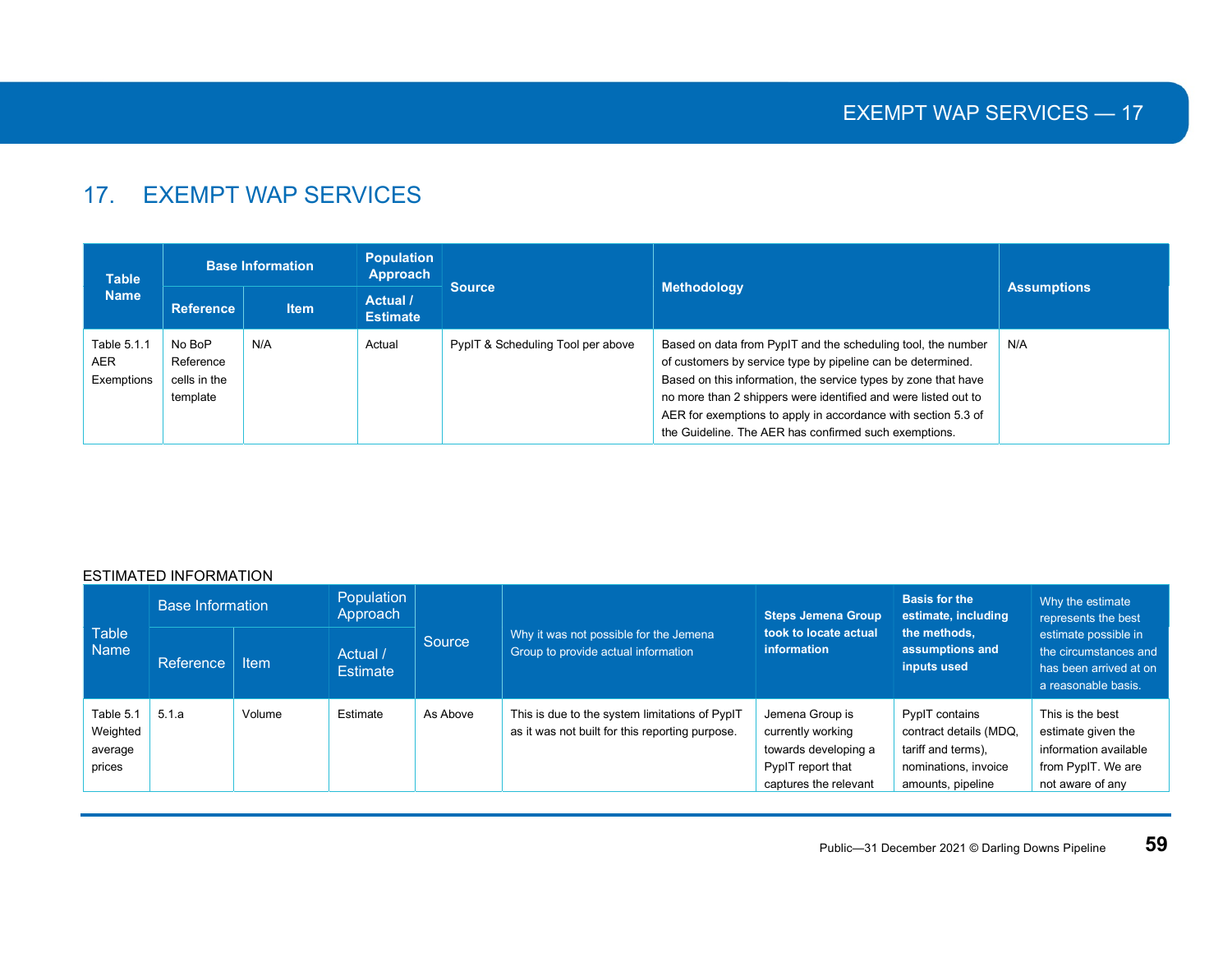# 17 — EXEMPT WAP SERVICES

|                      | <b>Base Information</b> |      | Population<br>Approach      |        |                                                                               | <b>Steps Jemena Group</b>                                                                                                 | <b>Basis for the</b><br>estimate, including                                                                                                                                                                                                                                                                                                                                                                                                                                                                                                                                                                                                             | Why the estimate<br>represents the best                                                        |
|----------------------|-------------------------|------|-----------------------------|--------|-------------------------------------------------------------------------------|---------------------------------------------------------------------------------------------------------------------------|---------------------------------------------------------------------------------------------------------------------------------------------------------------------------------------------------------------------------------------------------------------------------------------------------------------------------------------------------------------------------------------------------------------------------------------------------------------------------------------------------------------------------------------------------------------------------------------------------------------------------------------------------------|------------------------------------------------------------------------------------------------|
| <b>Table</b><br>Name | Reference               | Item | Actual /<br><b>Estimate</b> | Source | Why it was not possible for the Jemena<br>Group to provide actual information | took to locate actual<br>information                                                                                      | the methods,<br>assumptions and<br>inputs used                                                                                                                                                                                                                                                                                                                                                                                                                                                                                                                                                                                                          | estimate possible in<br>the circumstances and<br>has been arrived at on<br>a reasonable basis. |
|                      |                         |      |                             |        |                                                                               | data for the WAP<br>calculation. A<br>planned completion<br>date for these software<br>changes has not been<br>finalised. | schedules and actual<br>deliveries for all our<br>shippers and services.<br>Currently there is no<br>report in place in PypIT<br>that provides the data<br>in a way to be used to<br>calculate the WAP.<br>VicHub is required to<br>manually extract the<br>relevant information to<br>be used in the<br>calculations and<br>include/exclude<br>components in the<br>calculations based on<br>the assumptions<br>associated with Table<br>5.1.<br>Due to the<br>recategorisation / split<br>out of the raw data<br>from the report and the<br>calculation of the<br>weighted average<br>prices based on these<br>manually adjusted<br>figures, the data | alternative information<br>available to us at this<br>time.                                    |